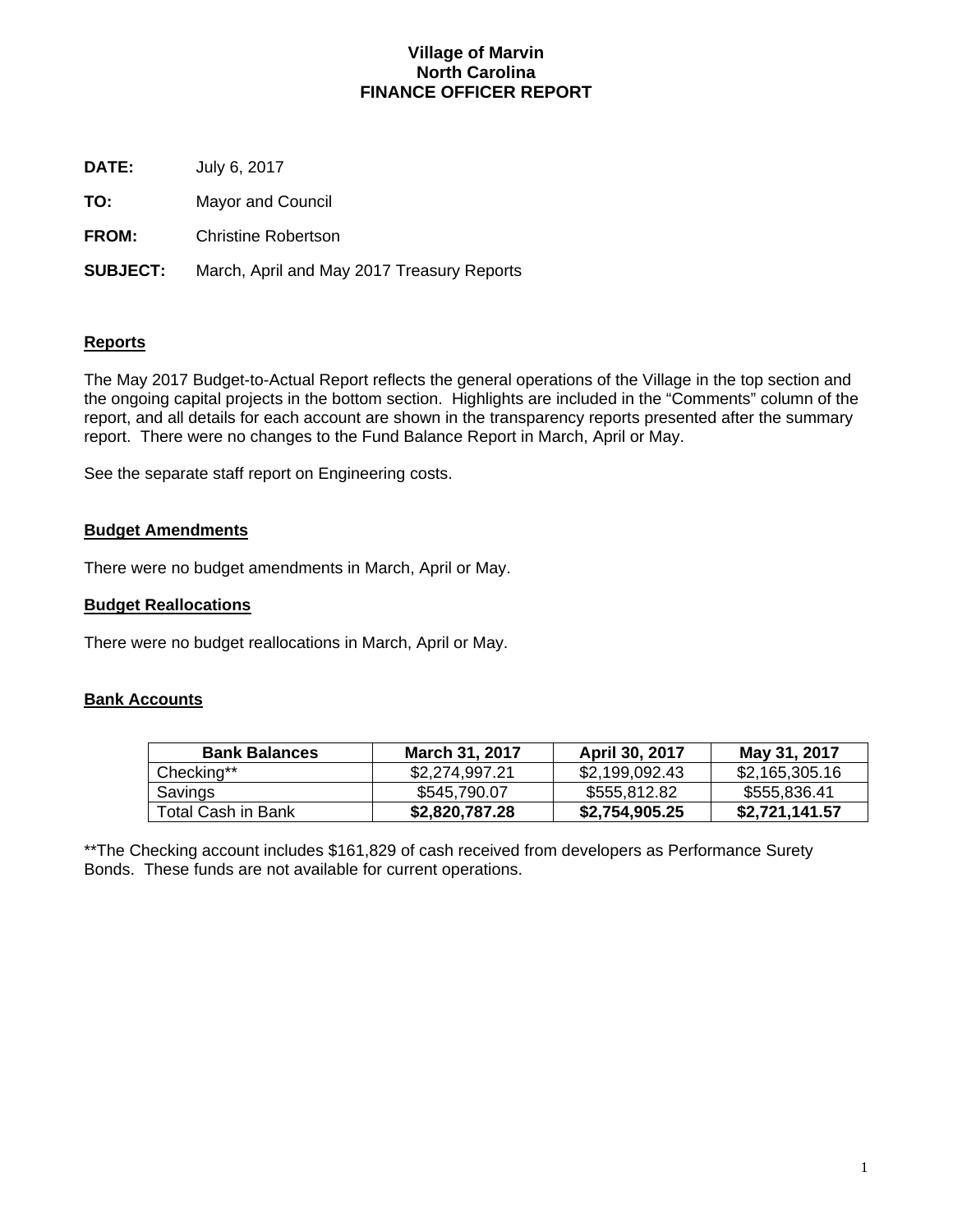# **Village of Marvin Traffic Control - Deputy Cost Budget and Actual/Budget Totals FY 2016-17**

| <b>Month</b>     | <b>School Days</b><br><b>Per Month</b> | <b>Maximum</b><br><b>Deputy Cost</b><br>per Day | <b>Budgeted</b><br>per Month |                       | <b>Actual Monthly</b><br>and remaining<br>budget |    | <b>Budgeted per</b><br><b>Month YTD</b> |                       | <b>Actual YTD plus</b><br>remaining budget |
|------------------|----------------------------------------|-------------------------------------------------|------------------------------|-----------------------|--------------------------------------------------|----|-----------------------------------------|-----------------------|--------------------------------------------|
| August           | 3                                      | \$<br>150                                       | \$<br>450                    | \$                    |                                                  | \$ | 450                                     | \$                    |                                            |
| <b>September</b> | 21                                     | \$<br>150                                       | \$<br>3,150                  | \$                    | 3,225                                            | \$ | 3,600                                   | \$                    | 3,225                                      |
| <b>October</b>   | 20                                     | \$<br>150                                       | \$<br>3,000                  | \$                    | 2,625                                            | \$ | 6,600                                   | \$                    | 5,850                                      |
| <b>November</b>  | 17                                     | \$<br>150                                       | \$<br>2,550                  | \$                    | 2,025                                            | \$ | 9,150                                   | \$                    | 7,875                                      |
| <b>December</b>  | 14                                     | \$<br>150                                       | \$<br>2,100                  | \$                    | 1,950                                            | \$ | 11,250                                  | \$                    | 9,825                                      |
| January          | 19                                     | \$<br>150                                       | \$<br>2,850                  | \$                    | 2,250                                            | \$ | 14,100                                  | \$                    | 12,075                                     |
| February         | 20                                     | \$<br>150                                       | \$<br>3,000                  | \$                    | 2,819                                            | \$ | 17,100                                  | \$                    | 14,894                                     |
| <b>March</b>     | 22                                     | \$<br>150                                       | \$<br>3,300                  | \$                    | 3,000                                            | \$ | 20,400                                  | \$                    | 17,894                                     |
| <b>April</b>     | 15                                     | \$<br>150                                       | \$<br>2,250                  | \$                    | 2,175                                            | \$ | 22,650                                  | \$                    | 20,069                                     |
| <b>May</b>       | 22                                     | \$<br>150                                       | \$<br>3,300                  | \$                    | 2,700                                            | \$ | 25,950                                  | \$                    | 22,769                                     |
| June             | 7                                      | \$<br>150                                       | \$<br>1,050                  | $\boldsymbol{\theta}$ | 1,050                                            | \$ | 27,000                                  | $\boldsymbol{\theta}$ | 23,819                                     |
|                  | 180                                    |                                                 | \$<br>27,000                 | \$                    | 23,819                                           |    |                                         |                       |                                            |

\*Months in bold are actual numbers

Through May 26th we are \$3,181 under budget; this is primarily due to days where there is only one officer, or when there are no officers on duty compared to two officers per day in the budget.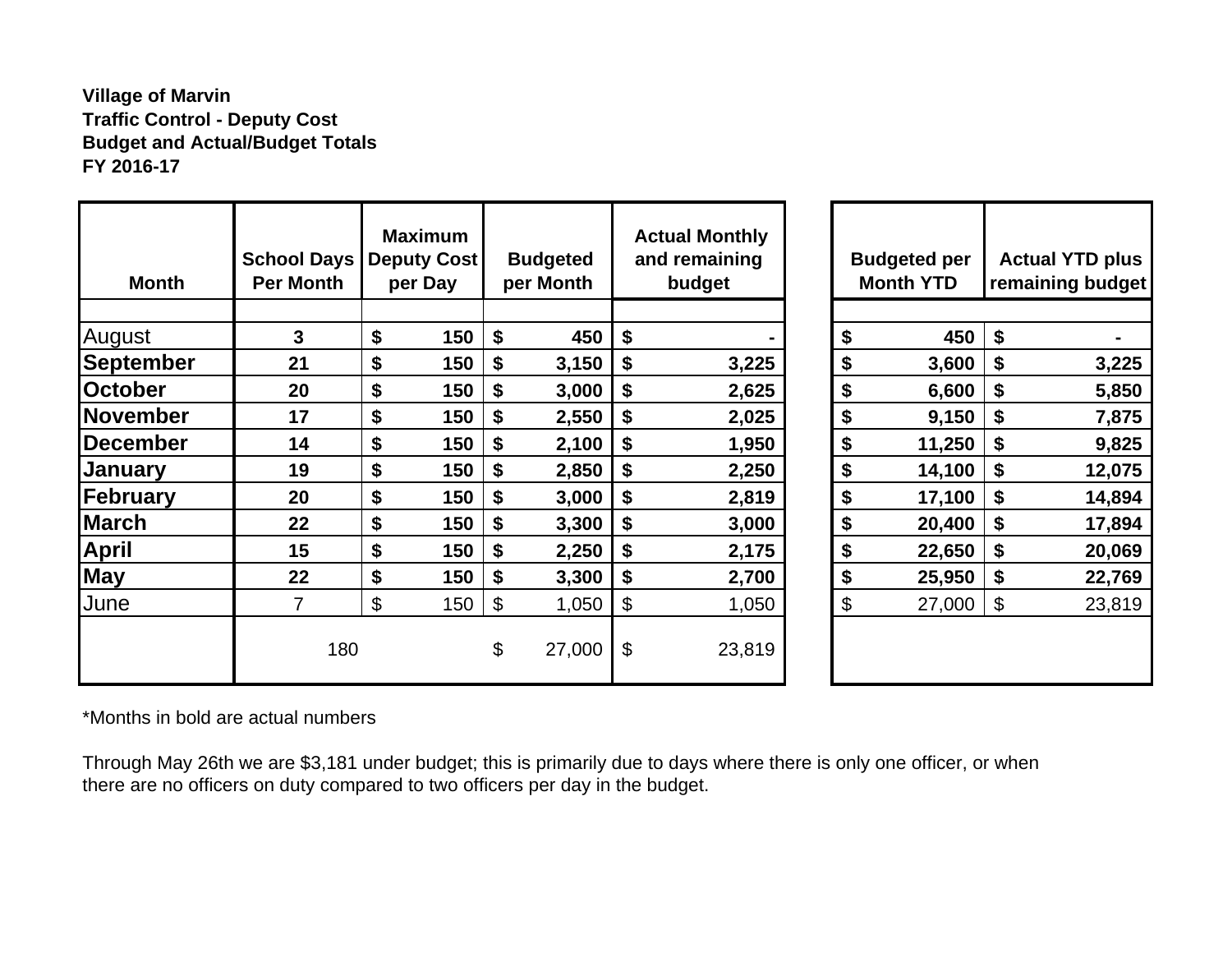| <b>Accrual Basis</b>                                                                                                                                                                           |                                                                                                              | May 2017                                                                                                               |                                                                                                                          |                                                    |
|------------------------------------------------------------------------------------------------------------------------------------------------------------------------------------------------|--------------------------------------------------------------------------------------------------------------|------------------------------------------------------------------------------------------------------------------------|--------------------------------------------------------------------------------------------------------------------------|----------------------------------------------------|
| Type<br>Date                                                                                                                                                                                   | Name                                                                                                         | Memo                                                                                                                   | Class                                                                                                                    | Amount                                             |
| 4000 · Community Outreach                                                                                                                                                                      |                                                                                                              |                                                                                                                        |                                                                                                                          |                                                    |
| 4001 · Community Events<br>4001b · Movie Night<br>05/01/2017<br>Check<br>Credit Car 05/02/2017<br>Credit Car 05/04/2017<br>Credit Car 05/05/2017<br>05/12/2017<br>Check<br>05/12/2017<br>Check | Bounce House Man<br>Target<br>Munchees Popcorn<br><b>CVS Pharmacy</b><br>Melody A. Graham<br>Kelley S. Moore | May 5, 2017<br>craft supplies<br>Popcorn<br>Craft supplies<br>Plates & Forks for anniversary cake<br>Anniversary Cakes | General Fund:VOM<br>General Fund: VOM<br>General Fund:VOM<br>General Fund: VOM<br>General Fund: VOM<br>General Fund: VOM | 325.00<br>9.86<br>44.00<br>13.77<br>21.28<br>37.98 |
| Total 4001b · Movie Night                                                                                                                                                                      |                                                                                                              |                                                                                                                        |                                                                                                                          | 451.89                                             |
| Total 4001 · Community Events                                                                                                                                                                  |                                                                                                              |                                                                                                                        |                                                                                                                          | 451.89                                             |
| 4004 · Publications                                                                                                                                                                            |                                                                                                              |                                                                                                                        |                                                                                                                          |                                                    |
| Bill<br>05/11/2017<br>Total 4004 · Publications                                                                                                                                                | <b>ADM Marketing</b>                                                                                         | Spring Newsletter, 1654 copies, 4 pages, including postage and mailing                                                 | General Fund: VOM                                                                                                        | 1,339.45<br>1,339.45                               |
| Total 4000 · Community Outreach                                                                                                                                                                |                                                                                                              |                                                                                                                        |                                                                                                                          | 1,791.34                                           |
| $4400 \cdot$ Gifts<br>4402 · Miscellaneous Gifts<br>Credit Car 05/01/2017                                                                                                                      | Stewart's Village Gallery                                                                                    | Farewell gift for Melody                                                                                               | General Fund: VOM                                                                                                        | 99.00                                              |
| Total 4402 · Miscellaneous Gifts                                                                                                                                                               |                                                                                                              |                                                                                                                        |                                                                                                                          | 99.00                                              |
| Total 4400 · Gifts                                                                                                                                                                             |                                                                                                              |                                                                                                                        |                                                                                                                          | 99.00                                              |
| 4700 · Occupancy<br>4702 · Occupancy - Electricity<br>05/18/2017<br>Bill                                                                                                                       | Union Power Cooperative                                                                                      | 5369518001 Village Hall                                                                                                | General Fund: VOM                                                                                                        | 112.84                                             |
| Total 4702 · Occupancy - Electricity                                                                                                                                                           |                                                                                                              |                                                                                                                        |                                                                                                                          | 112.84                                             |
| 4704 · Occupancy - Gas heat<br>Check<br>05/17/2017                                                                                                                                             | Piedmont Natural Gas                                                                                         | 9002668225001                                                                                                          | General Fund: VOM                                                                                                        | 21.33                                              |
| Total 4704 · Occupancy - Gas heat                                                                                                                                                              |                                                                                                              |                                                                                                                        |                                                                                                                          | 21.33                                              |
| 4705 · Occupancy - Lawn Service<br>Bill<br>05/30/2017                                                                                                                                          | The Long Group, LLC                                                                                          | Lawn service at Village Hall                                                                                           | General Fund:VOM                                                                                                         | 188.00                                             |
| Total 4705 · Occupancy - Lawn Service                                                                                                                                                          |                                                                                                              |                                                                                                                        |                                                                                                                          | 188.00                                             |
| 4706 · Occupancy - Maintenance/Repairs<br>Credit Car 05/04/2017                                                                                                                                | Liberty Waste                                                                                                | Qtly trash collection                                                                                                  | General Fund: VOM                                                                                                        | 60.00                                              |
|                                                                                                                                                                                                | Total 4706 · Occupancy - Maintenance/Repairs                                                                 |                                                                                                                        |                                                                                                                          | 60.00                                              |
| 4708 Occupancy - Office Cleaning                                                                                                                                                               |                                                                                                              |                                                                                                                        |                                                                                                                          |                                                    |
| Bill<br>05/31/2017                                                                                                                                                                             | Maid Brigade-Charlotte NC                                                                                    | Office cleaning May 2017                                                                                               | General Fund: VOM                                                                                                        | 309.00                                             |
| Total 4708 · Occupancy - Office Cleaning<br>4710 Occupancy - Town Hall Rent                                                                                                                    |                                                                                                              |                                                                                                                        |                                                                                                                          | 309.00                                             |
| Check<br>05/02/2017                                                                                                                                                                            | T.R. Lawing Realty. Inc.                                                                                     | monthly rent on town hall                                                                                              | General Fund: VOM                                                                                                        | 915.00                                             |
| Total 4710 · Occupancy - Town Hall Rent                                                                                                                                                        |                                                                                                              |                                                                                                                        |                                                                                                                          | 915.00                                             |
| Total 4700 · Occupancy<br>4800 · Office Expenditures                                                                                                                                           |                                                                                                              |                                                                                                                        |                                                                                                                          | 1,606.17                                           |
| 4802 · Office Exp - Advertising<br>Bill<br>05/28/2017<br>Total 4802 · Office Exp - Advertising                                                                                                 | Enquirer-Journal                                                                                             | <b>Public Hearing Notices</b>                                                                                          | General Fund: VOM                                                                                                        | 263.65<br>263.65                                   |
| 4803 · Office Exp - Bank Fees                                                                                                                                                                  |                                                                                                              |                                                                                                                        |                                                                                                                          |                                                    |
| Check<br>05/31/2017<br>Total 4803 · Office Exp - Bank Fees                                                                                                                                     | <b>Heartland Payment Systems</b>                                                                             | monthly CC fees                                                                                                        | General Fund: VOM                                                                                                        | 45.00<br>45.00                                     |
| 4804 · Office Exp - Copier Rental                                                                                                                                                              |                                                                                                              |                                                                                                                        |                                                                                                                          |                                                    |
| Bill<br>05/15/2017<br>Total 4804 · Office Exp - Copier Rental                                                                                                                                  | RICOH USA, INC/Ikon Office Sol Monthly copier rental                                                         |                                                                                                                        | General Fund: VOM                                                                                                        | 183.99<br>183.99                                   |
| 4805 · Office Exp - Meals                                                                                                                                                                      |                                                                                                              |                                                                                                                        |                                                                                                                          |                                                    |
| Credit Car 05/04/2017<br>Credit Car 05/04/2017                                                                                                                                                 | Publix Grocerty Store<br>131 Main                                                                            | Cake for Melody<br>Farewell lunch for Melody - council and staff                                                       | General Fund: VOM<br>General Fund:VOM                                                                                    | 43.73<br>232.63                                    |
| Credit Car 05/10/2017<br>Total 4805 · Office Exp - Meals                                                                                                                                       | Chopt                                                                                                        | Lunch - Robyn and guest                                                                                                | General Fund: VOM                                                                                                        | 26.15<br>302.51                                    |
| 4806 · Office Exp - Mileage                                                                                                                                                                    |                                                                                                              |                                                                                                                        |                                                                                                                          |                                                    |
| Check<br>05/12/2017<br>05/12/2017<br>Check                                                                                                                                                     | Melody A. Graham<br>Kelley S. Moore                                                                          | April mileage<br>KM Mileage April 2017                                                                                 | General Fund: VOM<br>General Fund: VOM                                                                                   | 60.99<br>15.52                                     |
| Total 4806 · Office Exp - Mileage                                                                                                                                                              |                                                                                                              |                                                                                                                        |                                                                                                                          | 76.51                                              |
| 4807 Office Exp - Per Copy Costs<br>Bill<br>05/01/2017                                                                                                                                         | RICOH USA, INC (Per Copy Cost)                                                                               | Base May 2017 Actual Color April 2017                                                                                  | General Fund: VOM                                                                                                        | 101.92                                             |
| Total 4807 · Office Exp - Per Copy Costs                                                                                                                                                       |                                                                                                              |                                                                                                                        |                                                                                                                          | 101.92                                             |
| 4810 · Office Exp - Supplies                                                                                                                                                                   |                                                                                                              |                                                                                                                        |                                                                                                                          |                                                    |
| Check<br>05/12/2017<br>Credit Car 05/23/2017                                                                                                                                                   | Melody A. Graham<br>Amazon.com                                                                               | Wasp spray and air filters<br>Digital Camera for code enforcement                                                      | General Fund: VOM<br>General Fund: VOM                                                                                   | 11.94<br>75.12                                     |
| Bill<br>05/25/2017<br>Credit Car 05/27/2017                                                                                                                                                    | Office Depot<br>Office Depot                                                                                 | office supplies<br>office supplies for new clerk                                                                       | General Fund:VOM<br>General Fund: VOM                                                                                    | 153.86<br>34.25                                    |
| Bill<br>05/31/2017<br>Total 4810 · Office Exp - Supplies                                                                                                                                       | <b>Crystal Springs</b>                                                                                       | office water                                                                                                           | General Fund:VOM                                                                                                         | 3.20<br>278.37                                     |
| 4811 · Office Exp - Telephone/DSL<br>Check<br>05/22/2017                                                                                                                                       | Windstream                                                                                                   | Village Hall phone and internet                                                                                        | General Fund: VOM                                                                                                        | 450.29                                             |
| Total 4811 · Office Exp - Telephone/DSL                                                                                                                                                        |                                                                                                              |                                                                                                                        |                                                                                                                          | 450.29                                             |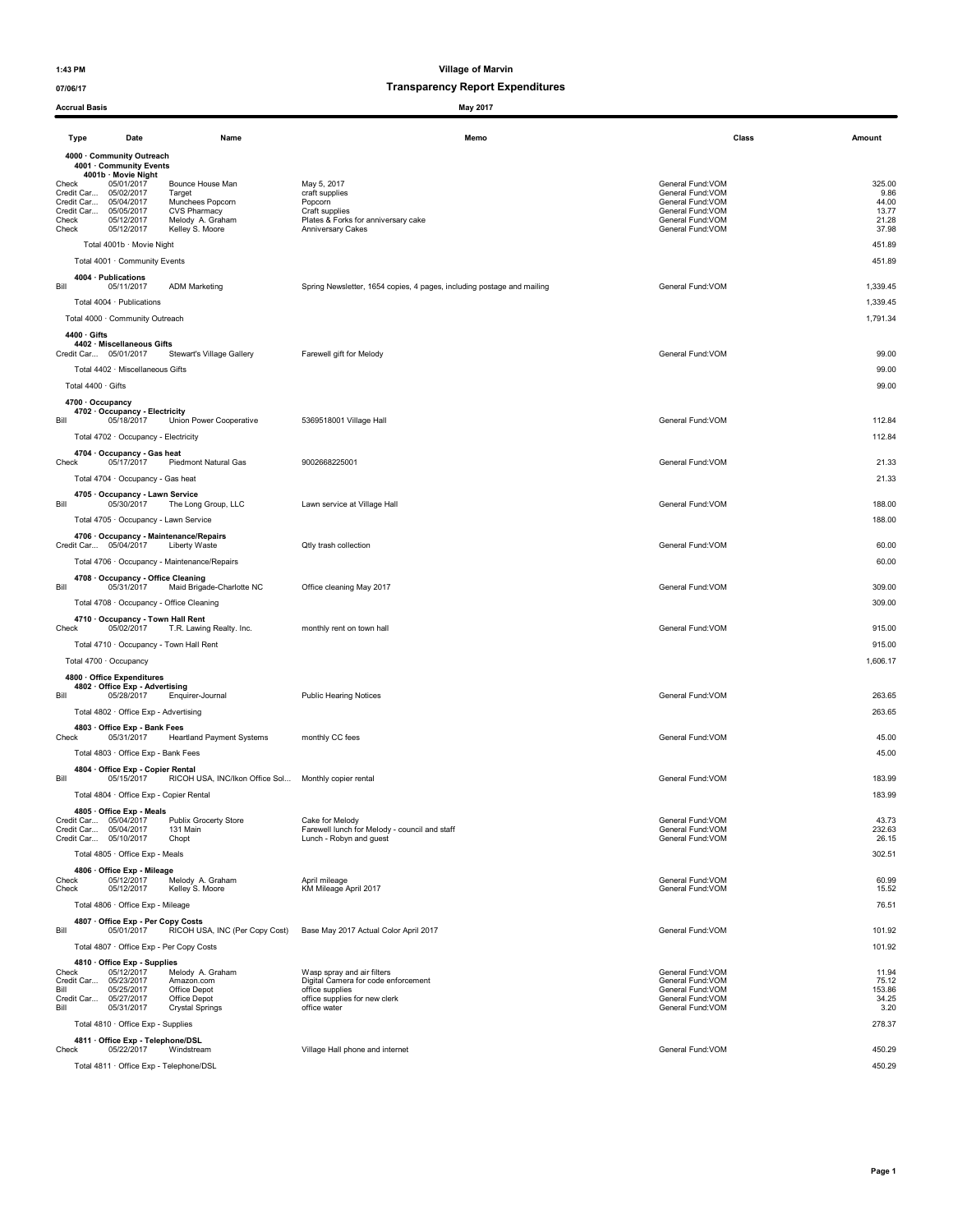Accrual Basis May 2017

1:43 PM Village of Marvin

| Acciudi Dasis        |                                                                                                                               |                                                                       | MAY ZU H                                                                                                                                                                                                      |                                                                                |                                 |
|----------------------|-------------------------------------------------------------------------------------------------------------------------------|-----------------------------------------------------------------------|---------------------------------------------------------------------------------------------------------------------------------------------------------------------------------------------------------------|--------------------------------------------------------------------------------|---------------------------------|
| Type                 | Date                                                                                                                          | Name                                                                  | Memo                                                                                                                                                                                                          | Class                                                                          | Amount                          |
| Bill                 | 4812 Office Exp - Website Host/Email<br>Credit Car 05/13/2017<br>Credit Car 05/13/2017<br>Credit Car 05/13/2017<br>05/31/2017 | Microsoft online<br>Microsoft online<br>Microsoft online<br>VC3, Inc. | Email for planning board members and tax collector<br>Sharepoint for Council, Clerk, Village Administrator, Finance Officer, Planning Board Chair<br>Office 365 Enterprise E3 for Karen<br>Website mainteance | General Fund:VOM<br>General Fund:VOM<br>General Fund: VOM<br>General Fund: VOM | 14.00<br>54.00<br>20.00<br>5.00 |
|                      |                                                                                                                               | Total 4812 · Office Exp - Website Host/Email                          |                                                                                                                                                                                                               |                                                                                | 93.00                           |
|                      | Total 4800 · Office Expenditures                                                                                              |                                                                       |                                                                                                                                                                                                               |                                                                                | 1,795.24                        |
|                      | 5000 · Professional Services                                                                                                  |                                                                       |                                                                                                                                                                                                               |                                                                                |                                 |
| Bill                 | 5001 · Prof Fees - Attorney<br>50010 · Retainer<br>05/31/2017                                                                 | Cox Law Firm, PLLC                                                    | Retainer - May 2017                                                                                                                                                                                           | General Fund: VOM                                                              | 250.00                          |
|                      | Total 50010 · Retainer                                                                                                        |                                                                       |                                                                                                                                                                                                               |                                                                                | 250.00                          |
| Bill<br>Bill         | 50011 · On Call Services<br>05/31/2017<br>05/31/2017                                                                          | Interlocal Risk Financing Fund of<br>Cox Law Firm, PLLC               | Balance of deductible for attorney fees<br>Time Entries - May (10.1 hours)                                                                                                                                    | General Fund: VOM<br>General Fund: VOM                                         | 926.00<br>2,272.50              |
|                      | Total 50011 · On Call Services                                                                                                |                                                                       |                                                                                                                                                                                                               |                                                                                | 3,198.50                        |
|                      | Total 5001 · Prof Fees - Attorney                                                                                             |                                                                       |                                                                                                                                                                                                               |                                                                                | 3,448.50                        |
|                      | 5004 · Prof Fees - Computer Consultant                                                                                        |                                                                       |                                                                                                                                                                                                               |                                                                                |                                 |
| Bill<br>Bill<br>Bill | 05/17/2017<br>05/22/2017<br>05/31/2017                                                                                        | Hour Computer Man<br>Hour Computer Man<br>Hour Computer Man           | Onsite support<br>Onsite support<br>Onsite and telephone support - various issues                                                                                                                             | General Fund: VOM<br>General Fund: VOM<br>General Fund:VOM                     | 25.00<br>56.25<br>75.00         |
|                      |                                                                                                                               | Total 5004 · Prof Fees - Computer Consultant                          |                                                                                                                                                                                                               |                                                                                | 156.25                          |
| Bill                 | 5006 · Planning/Zoning Consultant<br>05/25/2017                                                                               | Benchmark CMR, Inc.                                                   | Planning support contract - May 2017                                                                                                                                                                          | General Fund: VOM                                                              | 5,750.00                        |
|                      | Total 5006 · Planning/Zoning Consultant                                                                                       |                                                                       |                                                                                                                                                                                                               |                                                                                | 5,750.00                        |
|                      | Total 5000 · Professional Services                                                                                            |                                                                       |                                                                                                                                                                                                               |                                                                                | 9,354.75                        |
|                      | 5500 · Public Safety<br>5501 · Other Public Safety                                                                            |                                                                       |                                                                                                                                                                                                               |                                                                                |                                 |
| Bil<br>Bill          | 05/05/2017<br>05/05/2017                                                                                                      | Jerry Chad Barbee<br>Christopher Hicks                                | Traffic Marvin W/E 05-5-17<br>Traffic Marvin W/E 05-5-17                                                                                                                                                      | General Fund: VOM<br>General Fund: VOM                                         | 75.00<br>150.00                 |
| Bill<br>Bill         | 05/05/2017<br>05/05/2017                                                                                                      | Anthony Mason<br>Jerry Dale Paxton, Jr.                               | Traffic Marvin W/E 05-5-17<br>Traffic Marvin W/E 05-5-17                                                                                                                                                      | General Fund: VOM<br>General Fund: VOM                                         | 75.00<br>150.00                 |
| Bill                 | 05/05/2017                                                                                                                    | David Taylor Richardson                                               | Traffic Marvin W/E 05-5-17                                                                                                                                                                                    | General Fund: VOM                                                              | 75.00                           |
| Bill<br>Bill         | 05/05/2017<br>05/05/2017                                                                                                      | Jason Rumley<br>Joshua Boyd Rushing                                   | Traffic Marvin W/E 05-5-17<br>Traffic Marvin W/E 05-5-17                                                                                                                                                      | General Fund:VOM<br>General Fund: VOM                                          | 75.00<br>75.00                  |
| Bill<br>Bill         | 05/05/2017<br>05/12/2017                                                                                                      | Lia Fue Yang<br>Anthony Mason                                         | Traffic Marvin W/E 05-5-17<br>Traffic Marvin W/E 05-12-17                                                                                                                                                     | General Fund:VOM<br>General Fund:VOM                                           | 75.00<br>150.00                 |
| Bill                 | 05/12/2017                                                                                                                    | William Coy Norris                                                    | Traffic Marvin W/E 05-12-17                                                                                                                                                                                   | General Fund: VOM                                                              | 75.00                           |
| Bill<br>Bill         | 05/12/2017<br>05/12/2017                                                                                                      | Lauren Marleen Ramsey<br>David Taylor Richardson                      | Traffic Marvin W/E 05-12-17<br>Traffic Marvin W/E 05-12-17                                                                                                                                                    | General Fund: VOM<br>General Fund: VOM                                         | 150.00<br>75.00                 |
| Bill<br>Bill         | 05/12/2017<br>05/12/2017                                                                                                      | Jason Rumley<br>Lia Fue Yang                                          | Traffic Marvin W/E 05-12-17<br>Traffic Marvin W/E 05-12-17                                                                                                                                                    | General Fund:VOM<br>General Fund:VOM                                           | 225.00<br>75.00                 |
| Bill                 | 05/19/2017                                                                                                                    | Jerry Chad Barbee                                                     | Traffic Marvin W/E 05-19-17                                                                                                                                                                                   | General Fund: VOM                                                              | 75.00                           |
| Bill<br>Bill         | 05/19/2017<br>05/19/2017                                                                                                      | Stephen A. Eason<br>Christopher Hicks                                 | Traffic Marvin W/E 05-19-17<br>Traffic Marvin W/E 05-19-17                                                                                                                                                    | General Fund: VOM<br>General Fund: VOM                                         | 75.00<br>150.00                 |
| Bill<br>Bill         | 05/19/2017<br>05/19/2017                                                                                                      | William Coy Norris<br>Jerry Dale Paxton, Jr.                          | Traffic Marvin W/E 05-19-17<br>Traffic Marvin W/E 05-19-17                                                                                                                                                    | General Fund:VOM<br>General Fund:VOM                                           | 75.00<br>75.00                  |
| Bill                 | 05/19/2017                                                                                                                    | David Taylor Richardson                                               | Traffic Marvin W/E 05-19-17                                                                                                                                                                                   | General Fund: VOM                                                              | 75.00                           |
| Bill<br>Bill         | 05/19/2017<br>05/26/2017                                                                                                      | Sandra Loree Shaw<br>Jerry Chad Barbee                                | Traffic Marvin W/E 05-19-17<br>Traffic Marvin W/E 05-26-17                                                                                                                                                    | General Fund: VOM<br>General Fund: VOM                                         | 150.00<br>75.00                 |
| Bill<br>Bill         | 05/26/2017<br>05/26/2017                                                                                                      | Christopher Hicks<br>Anthony Mason                                    | Traffic Marvin W/E 05-26-17<br>Traffic Marvin W/E 05-26-17                                                                                                                                                    | General Fund: VOM<br>General Fund: VOM                                         | 150.00<br>75.00                 |
| Bill                 | 05/26/2017                                                                                                                    | David Taylor Richardson                                               | Traffic Marvin W/E 05-26-17                                                                                                                                                                                   | General Fund: VOM                                                              | 75.00                           |
| Bill<br>Bill         | 05/26/2017<br>05/26/2017                                                                                                      | Joshua Boyd Rushing<br>Lia Fue Yang                                   | Traffic Marvin W/E 05-26-17<br>Traffic Marvin W/E 05-26-17                                                                                                                                                    | General Fund: VOM<br>General Fund:VOM                                          | 75.00<br>75.00                  |
|                      | Total 5501 · Other Public Safety                                                                                              |                                                                       |                                                                                                                                                                                                               |                                                                                | 2,700.00                        |
|                      | Total 5500 · Public Safety                                                                                                    |                                                                       |                                                                                                                                                                                                               |                                                                                | 2,700.00                        |
|                      | 6000 · Salaries & Related Expenditures<br>6001 · Gross Wages                                                                  |                                                                       |                                                                                                                                                                                                               |                                                                                |                                 |
| Paycheck             | 6002 · Tax Collector<br>05/15/2017                                                                                            | Nancy A. Schneeberger                                                 | <b>Direct Deposit</b>                                                                                                                                                                                         | General Fund: VOM                                                              | 572.00                          |
| Paycheck             | 05/31/2017                                                                                                                    | Nancy A. Schneeberger                                                 | <b>Direct Deposit</b>                                                                                                                                                                                         | General Fund: VOM                                                              | 360.00                          |
|                      | Total 6002 · Tax Collector                                                                                                    |                                                                       |                                                                                                                                                                                                               |                                                                                | 932.00                          |
|                      | 6003 · Village Administrator/Senior Pl                                                                                        |                                                                       |                                                                                                                                                                                                               |                                                                                |                                 |
| Paycheck<br>Paycheck | 05/15/2017<br>05/31/2017                                                                                                      | Robyn M. Stuber<br>Robyn M. Stuber                                    | <b>Direct Deposit</b><br><b>Direct Deposit</b>                                                                                                                                                                | General Fund: VOM<br>General Fund: VOM                                         | 2,625.00<br>2,625.00            |
|                      |                                                                                                                               | Total 6003 · Village Administrator/Senior Pl                          |                                                                                                                                                                                                               |                                                                                | 5,250.00                        |
|                      | 6004 Clerk                                                                                                                    |                                                                       |                                                                                                                                                                                                               |                                                                                |                                 |
| Paycheck<br>Paycheck | 05/15/2017<br>05/31/2017                                                                                                      | Melody A. Graham<br>Barbara R. Blackwell                              | <b>Direct Deposit</b><br><b>Direct Deposit</b>                                                                                                                                                                | General Fund:VOM<br>General Fund: VOM                                          | 2,234.02<br>1,538.46            |
|                      | Total 6004 · Clerk                                                                                                            |                                                                       |                                                                                                                                                                                                               |                                                                                |                                 |
|                      |                                                                                                                               |                                                                       |                                                                                                                                                                                                               |                                                                                | 3,772.48                        |
| Paycheck             | 6005 · Finance Officer<br>05/15/2017                                                                                          | Christine A Robertson                                                 | <b>Direct Deposit</b>                                                                                                                                                                                         | General Fund: VOM                                                              | 824.00                          |
| Paycheck             | 05/31/2017                                                                                                                    | Christine A Robertson                                                 | <b>Direct Deposit</b>                                                                                                                                                                                         | General Fund:VOM                                                               | 616.00                          |
|                      | Total 6005 · Finance Officer                                                                                                  |                                                                       |                                                                                                                                                                                                               |                                                                                | 1,440.00                        |
|                      | 6007 · Assistant/Deputy Clerk<br>05/15/2017                                                                                   | Kelley S. Moore                                                       | <b>Direct Deposit</b>                                                                                                                                                                                         | General Fund: VOM                                                              | 671.25                          |
| Paycheck<br>Paycheck | 05/31/2017                                                                                                                    | Kelley S. Moore                                                       | <b>Direct Deposit</b>                                                                                                                                                                                         | General Fund: VOM                                                              | 510.00                          |
|                      | Total 6007 · Assistant/Deputy Clerk                                                                                           |                                                                       |                                                                                                                                                                                                               |                                                                                | 1,181.25                        |
|                      | 6031 · Park Mgr / Code Enforcement                                                                                            |                                                                       |                                                                                                                                                                                                               |                                                                                |                                 |
| Paycheck<br>Paycheck | 05/15/2017<br>05/31/2017                                                                                                      | Derek R Durst<br>Derek R Durst                                        | <b>Direct Deposit</b><br><b>Direct Deposit</b>                                                                                                                                                                | General Fund: Park Operations<br>General Fund: Park Operations                 | 1,516.67<br>1,516.67            |
|                      |                                                                                                                               | Total 6031 · Park Mgr / Code Enforcement                              |                                                                                                                                                                                                               |                                                                                | 3,033.34                        |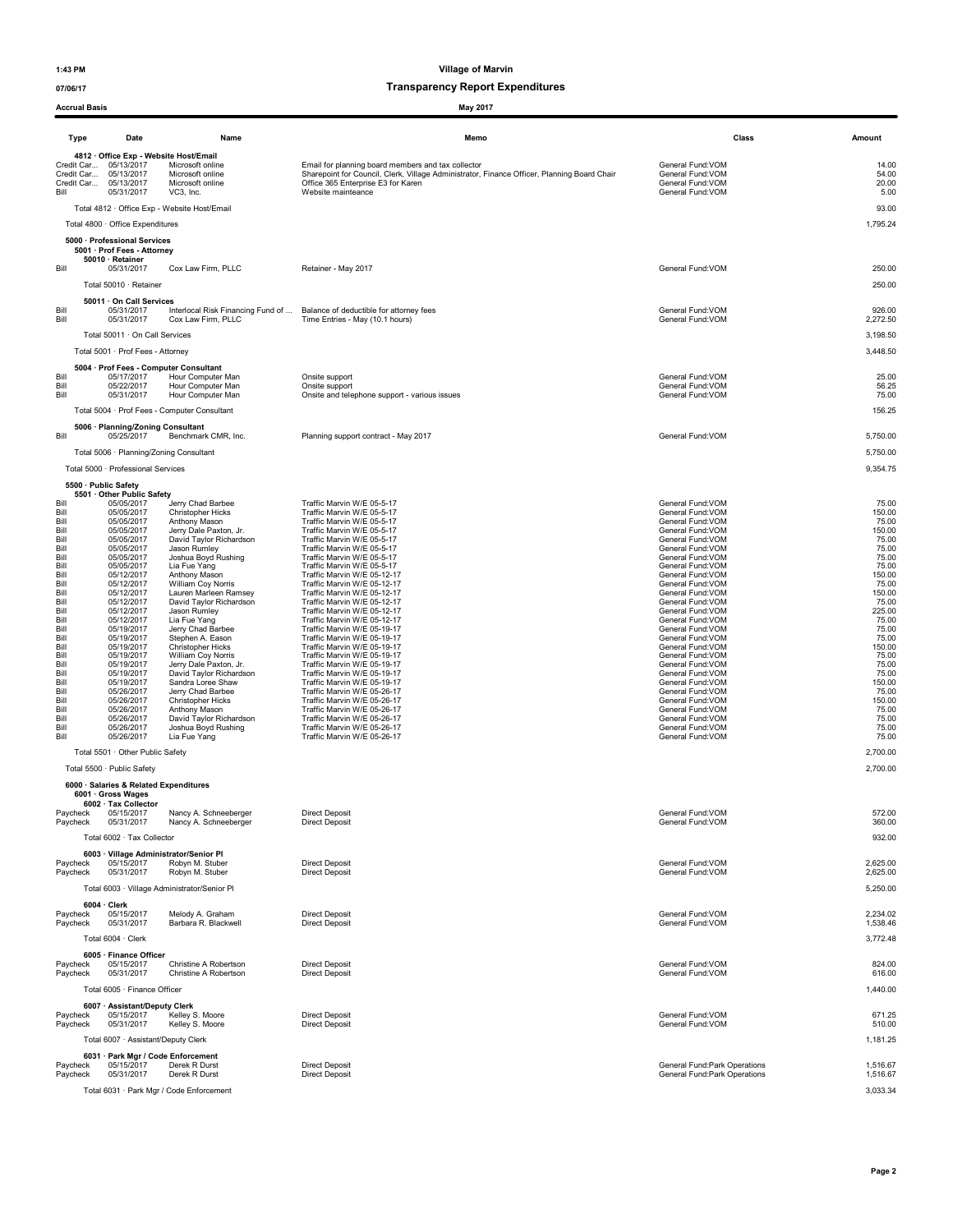### 07/06/17 07/06/17

Accrual Basis May 2017

| <b>Type</b>                      | Date                                                          | Name                                         | Memo                                           | Class                                             | Amount             |
|----------------------------------|---------------------------------------------------------------|----------------------------------------------|------------------------------------------------|---------------------------------------------------|--------------------|
| Paycheck<br>Paycheck             | 6001 · Gross Wages - Other<br>05/15/2017<br>05/15/2017        | Melody A. Graham<br>Melody A. Graham         | <b>Direct Deposit</b><br><b>Direct Deposit</b> | General Fund:VOM<br>General Fund: VOM             | 142.98<br>3,565.38 |
|                                  | Total 6001 · Gross Wages - Other                              |                                              |                                                |                                                   | 3,708.36           |
|                                  | Total 6001 · Gross Wages                                      |                                              |                                                |                                                   | 19,317.43          |
|                                  | 6080 · Fringe Benefits                                        | 6083 · Payroll - Health/Life Insurance       |                                                |                                                   |                    |
| Bill                             | 05/01/2017                                                    | Municipal Insurance Trust of NC              | monthly health insurance full time staff - May | General Fund: VOM                                 | 2,142.00           |
|                                  |                                                               | Total 6083 · Payroll - Health/Life Insurance |                                                |                                                   | 2,142.00           |
| Paycheck                         | 6084 · Payroll - Retirement Exp<br>05/15/2017                 | Derek R Durst                                | <b>Direct Deposit</b>                          | General Fund: Park Operations                     | 109.96             |
| Paycheck                         | 05/15/2017                                                    | Melody A. Graham                             | <b>Direct Deposit</b>                          | General Fund:VOM                                  | 172.33             |
| Paycheck                         | 05/15/2017                                                    | Robyn M. Stuber                              | <b>Direct Deposit</b>                          | General Fund:VOM                                  | 190.31             |
| Paycheck                         | 05/15/2017                                                    | Melody A. Graham                             | <b>Direct Deposit</b>                          | General Fund: VOM                                 | 258.49             |
|                                  | 05/31/2017                                                    | Barbara R. Blackwell                         | <b>Direct Deposit</b>                          | General Fund: VOM                                 | 111.54             |
| Paycheck<br>Paycheck<br>Paycheck | 05/31/2017                                                    | Derek R Durst                                | <b>Direct Deposit</b>                          | General Fund: Park Operations<br>General Fund:VOM | 109.96             |
|                                  | 05/31/2017<br>Total 6084 · Payroll - Retirement Exp           | Robyn M. Stuber                              | <b>Direct Deposit</b>                          |                                                   | 190.31<br>1,142.90 |
|                                  | Total 6080 · Fringe Benefits                                  |                                              |                                                |                                                   | 3,284.90           |
|                                  | 6090 · Payroll Tax                                            |                                              |                                                |                                                   |                    |
| Paycheck                         | 6091 · FICA/941 (Town match)<br>05/15/2017                    | Christine A Robertson                        | <b>Direct Deposit</b>                          | General Fund:VOM                                  | 51.09              |
| Paycheck                         | 05/15/2017                                                    | Christine A Robertson                        | <b>Direct Deposit</b>                          | General Fund: VOM                                 | 11.95              |
| Paycheck                         | 05/15/2017                                                    | Derek R Durst                                | <b>Direct Deposit</b>                          | General Fund: Park Operations                     | 88.52              |
| Paycheck                         | 05/15/2017                                                    | Derek R Durst                                | <b>Direct Deposit</b>                          | General Fund: Park Operations                     | 20.70              |
| Paycheck                         | 05/15/2017                                                    | Kelley S. Moore                              | <b>Direct Deposit</b>                          | General Fund:VOM                                  | 41.62              |
| Paycheck                         | 05/15/2017                                                    | Kelley S. Moore                              | Direct Deposit                                 | General Fund: VOM                                 | 9.73               |
| Paycheck                         | 05/15/2017                                                    | Melody A. Graham                             | <b>Direct Deposit</b>                          | General Fund: VOM                                 | 147.37             |
| Pavcheck                         | 05/15/2017                                                    | Melody A. Graham                             | <b>Direct Deposit</b>                          | General Fund: VOM                                 | 34.47              |
| Paycheck                         | 05/15/2017                                                    | Nancy A. Schneeberger                        | <b>Direct Deposit</b>                          | General Fund: VOM                                 | 35.46              |
| Paycheck                         | 05/15/2017                                                    | Nancy A. Schneeberger                        | <b>Direct Deposit</b>                          | General Fund: VOM                                 | 8.29               |
| Paycheck                         | 05/15/2017                                                    | Nicholas R Muti                              | <b>Direct Deposit</b>                          | General Fund: Park Operations                     | 17.98              |
| Paycheck                         | 05/15/2017                                                    | Nicholas R Muti                              | <b>Direct Deposit</b>                          | General Fund: Park Operations                     | 4.20               |
| Paycheck                         | 05/15/2017                                                    | Robyn M. Stuber                              | <b>Direct Deposit</b>                          | General Fund: VOM                                 | 157.39             |
| Paycheck                         | 05/15/2017                                                    | Robyn M. Stuber                              | <b>Direct Deposit</b>                          | General Fund: VOM                                 | 36.81              |
| Paycheck                         | 05/15/2017                                                    | Willis E. Helms                              | <b>Direct Deposit</b>                          | General Fund: Park Operations                     | 35.74              |
| Paycheck                         | 05/15/2017                                                    | Willis E. Helms                              | <b>Direct Deposit</b>                          | General Fund: Park Operations                     | 8.36               |
| Paycheck                         | 05/15/2017                                                    | Melody A. Graham                             | <b>Direct Deposit</b>                          | General Fund:VOM                                  | 221.06             |
| Paycheck                         | 05/15/2017                                                    | Melody A. Graham                             | Direct Deposit                                 | General Fund: VOM                                 | 51.69              |
| Paycheck                         | 05/31/2017                                                    | Brian W. Beaty                               | <b>Direct Deposit</b>                          | General Fund: VOM                                 | 27.90              |
| Paycheck                         | 05/31/2017                                                    | Brian W. Beaty                               | <b>Direct Deposit</b>                          | General Fund: VOM                                 | 6.53               |
| Paycheck                         | 05/31/2017                                                    | Joseph E. Pollino Jr.                        | <b>Direct Deposit</b>                          | General Fund: VOM                                 | 31.00              |
| Paycheck                         | 05/31/2017                                                    | Joseph E. Pollino Jr.                        | <b>Direct Deposit</b>                          | General Fund: VOM                                 | 7.25               |
| Paycheck                         | 05/31/2017                                                    | Nicholas R. Dispenziere                      | <b>Direct Deposit</b>                          | General Fund: VOM                                 | 24.80              |
| Paycheck                         | 05/31/2017                                                    | Nicholas R. Dispenziere                      | <b>Direct Deposit</b>                          | General Fund:VOM                                  | 5.80               |
| Paycheck                         | 05/31/2017                                                    | Robert E Epps                                | <b>Direct Deposit</b>                          | General Fund: VOM                                 | 24.80              |
| Paycheck                         | 05/31/2017                                                    | Robert E Epps                                | <b>Direct Deposit</b>                          | General Fund:VOM                                  | 5.80               |
| Paycheck                         | 05/31/2017                                                    | Ronald J. Salimao                            | <b>Direct Deposit</b>                          | General Fund:VOM                                  | 24.80              |
| Paycheck                         | 05/31/2017                                                    | Ronald J. Salimao                            | <b>Direct Deposit</b>                          | General Fund: VOM                                 | 5.80               |
| Paycheck                         | 05/31/2017                                                    | Barbara R. Blackwell                         | <b>Direct Deposit</b>                          | General Fund: VOM                                 | 91.76              |
| Paycheck                         | 05/31/2017                                                    | Barbara R. Blackwell                         | <b>Direct Deposit</b>                          | General Fund: VOM                                 | 21.46              |
| Paycheck                         | 05/31/2017                                                    | Christine A Robertson                        | Direct Deposit                                 | General Fund: VOM                                 | 38.19              |
| Paycheck                         | 05/31/2017                                                    | Christine A Robertson                        | <b>Direct Deposit</b>                          | General Fund: VOM                                 | 8.93               |
| Paycheck                         | 05/31/2017                                                    | Derek R Durst                                | <b>Direct Deposit</b>                          | General Fund: Park Operations                     | 88.52              |
| Paycheck                         | 05/31/2017                                                    | Derek R Durst                                | <b>Direct Deposit</b>                          | General Fund: Park Operations                     | 20.70              |
| Paycheck                         | 05/31/2017                                                    | Kelley S. Moore                              | <b>Direct Deposit</b>                          | General Fund:VOM                                  | 31.62              |
| Paycheck                         | 05/31/2017                                                    | Kelley S. Moore                              | <b>Direct Deposit</b>                          | General Fund:VOM                                  | 7.39               |
| Paycheck                         | 05/31/2017                                                    | Nancy A. Schneeberger                        | <b>Direct Deposit</b>                          | General Fund:VOM                                  | 22.32              |
| Paycheck                         | 05/31/2017                                                    | Nancy A. Schneeberger                        | <b>Direct Deposit</b>                          | General Fund: VOM                                 | 5.22               |
| Paycheck                         | 05/31/2017                                                    | Nicholas R Muti                              | <b>Direct Deposit</b>                          | General Fund: Park Operations                     | 9.88               |
| Paycheck                         | 05/31/2017                                                    | Nicholas R Muti                              | <b>Direct Deposit</b>                          | General Fund: Park Operations                     | 2.32               |
| Paycheck                         | 05/31/2017                                                    | Robyn M. Stuber                              | <b>Direct Deposit</b>                          | General Fund: VOM                                 | 157.39             |
| Paycheck                         | 05/31/2017                                                    | Robyn M. Stuber                              | <b>Direct Deposit</b>                          | General Fund: VOM                                 | 36.80              |
| Paycheck                         | 05/31/2017                                                    | Willis E. Helms                              | <b>Direct Deposit</b>                          | General Fund: Park Operations                     | 33.71              |
| Paycheck                         | 05/31/2017                                                    | Willis E. Helms                              | <b>Direct Deposit</b>                          | General Fund: Park Operations                     | 7.88               |
|                                  | Total 6091 · FICA/941 (Town match)                            |                                              |                                                |                                                   | 1,731.00           |
|                                  | Total 6090 · Payroll Tax                                      |                                              |                                                |                                                   | 1,731.00           |
|                                  | 6100 Other Payroll Expenditures<br>6102 · Direct Deposit Fees |                                              |                                                |                                                   |                    |
| Liability C                      | Liability C 05/12/2017                                        | QuickBooks Payroll Service                   | Fee for 8 direct deposit(s) at \$1.75 each     | General Fund: VOM                                 | 14.00              |
|                                  | 05/12/2017                                                    | QuickBooks Payroll Service                   | Fee for 1 direct deposit(s) at \$1.75 each     | General Fund: VOM                                 | 1.75               |
| Paycheck                         | 05/15/2017                                                    | Christine A Robertson                        | <b>Direct Deposit</b>                          | General Fund: VOM                                 | 0.00               |
| Paycheck                         | 05/15/2017                                                    | Derek R Durst                                | <b>Direct Deposit</b>                          | General Fund: Park Operations                     | 0.00               |
| Paycheck                         | 05/15/2017                                                    | Kelley S. Moore                              | <b>Direct Deposit</b>                          | General Fund: VOM                                 | 0.00               |
| Paycheck                         | 05/15/2017                                                    | Melody A. Graham                             | <b>Direct Deposit</b>                          | General Fund: VOM                                 | 0.00               |
| Paycheck                         | 05/15/2017                                                    | Nancy A. Schneeberger                        | <b>Direct Deposit</b>                          | General Fund: VOM                                 | 0.00               |
| Paycheck                         | 05/15/2017                                                    | Nicholas R Muti                              | <b>Direct Deposit</b>                          | General Fund: Park Operations                     | 0.00               |
| Paycheck                         | 05/15/2017                                                    | Robyn M. Stuber<br>Willis E. Helms           | <b>Direct Deposit</b>                          | General Fund: VOM                                 | 0.00               |
| Paycheck                         | 05/15/2017                                                    | Melody A. Graham                             | <b>Direct Deposit</b>                          | General Fund: Park Operations                     | 0.00               |
| Paycheck                         | 05/15/2017                                                    |                                              | <b>Direct Deposit</b>                          | General Fund: VOM                                 | 0.00               |
| Liability C                      | 05/30/2017                                                    | QuickBooks Payroll Service                   | Fee for 13 direct deposit(s) at \$1.75 each    | General Fund:VOM                                  | 22.75              |
| Paycheck                         | 05/31/2017                                                    | Barbara R. Blackwell                         | <b>Direct Deposit</b>                          | General Fund: VOM                                 | 0.00               |
| Paycheck                         | 05/31/2017                                                    | Christine A Robertson                        | <b>Direct Deposit</b>                          | General Fund:VOM                                  | 0.00               |
| Paycheck                         | 05/31/2017                                                    | Derek R Durst                                | <b>Direct Deposit</b>                          | General Fund: Park Operations                     | 0.00               |
| Paycheck                         | 05/31/2017                                                    | Kelley S. Moore                              | <b>Direct Deposit</b>                          | General Fund:VOM                                  | 0.00               |
| Paycheck                         | 05/31/2017                                                    | Nancy A. Schneeberger                        | <b>Direct Deposit</b>                          | General Fund: VOM                                 | 0.00               |
| Paycheck                         | 05/31/2017                                                    | Nicholas R Muti                              | <b>Direct Deposit</b>                          | General Fund: Park Operations                     | 0.00               |
| Paycheck                         | 05/31/2017                                                    | Robyn M. Stuber                              | <b>Direct Deposit</b>                          | General Fund: VOM                                 | 0.00               |
| Paycheck                         | 05/31/2017                                                    | Willis E. Helms                              | <b>Direct Deposit</b>                          | General Fund: Park Operations                     | 0.00               |
|                                  | Total 6102 · Direct Deposit Fees                              |                                              |                                                |                                                   | 38.50              |
|                                  | Total 6100 · Other Payroll Expenditures                       |                                              |                                                |                                                   | 38.50              |
| 6050 · Stipends                  |                                                               | Total 6000 · Salaries & Related Expenditures |                                                |                                                   | 24,371.83          |
|                                  | 6051 · Council                                                |                                              |                                                |                                                   |                    |
| Paycheck                         | 05/31/2017                                                    | Nicholas R. Dispenziere                      | <b>Direct Deposit</b>                          | General Fund:VOM                                  | 400.00             |
| Paycheck                         | 05/31/2017                                                    | Robert E Epps                                | <b>Direct Deposit</b>                          | General Fund:VOM                                  | 400.00             |
| Paycheck                         | 05/31/2017                                                    | Ronald J. Salimao                            | <b>Direct Deposit</b>                          | General Fund: VOM                                 | 400.00             |
|                                  | Total 6051 · Council                                          |                                              |                                                |                                                   | 1,200.00           |
|                                  |                                                               |                                              |                                                |                                                   | Page 3             |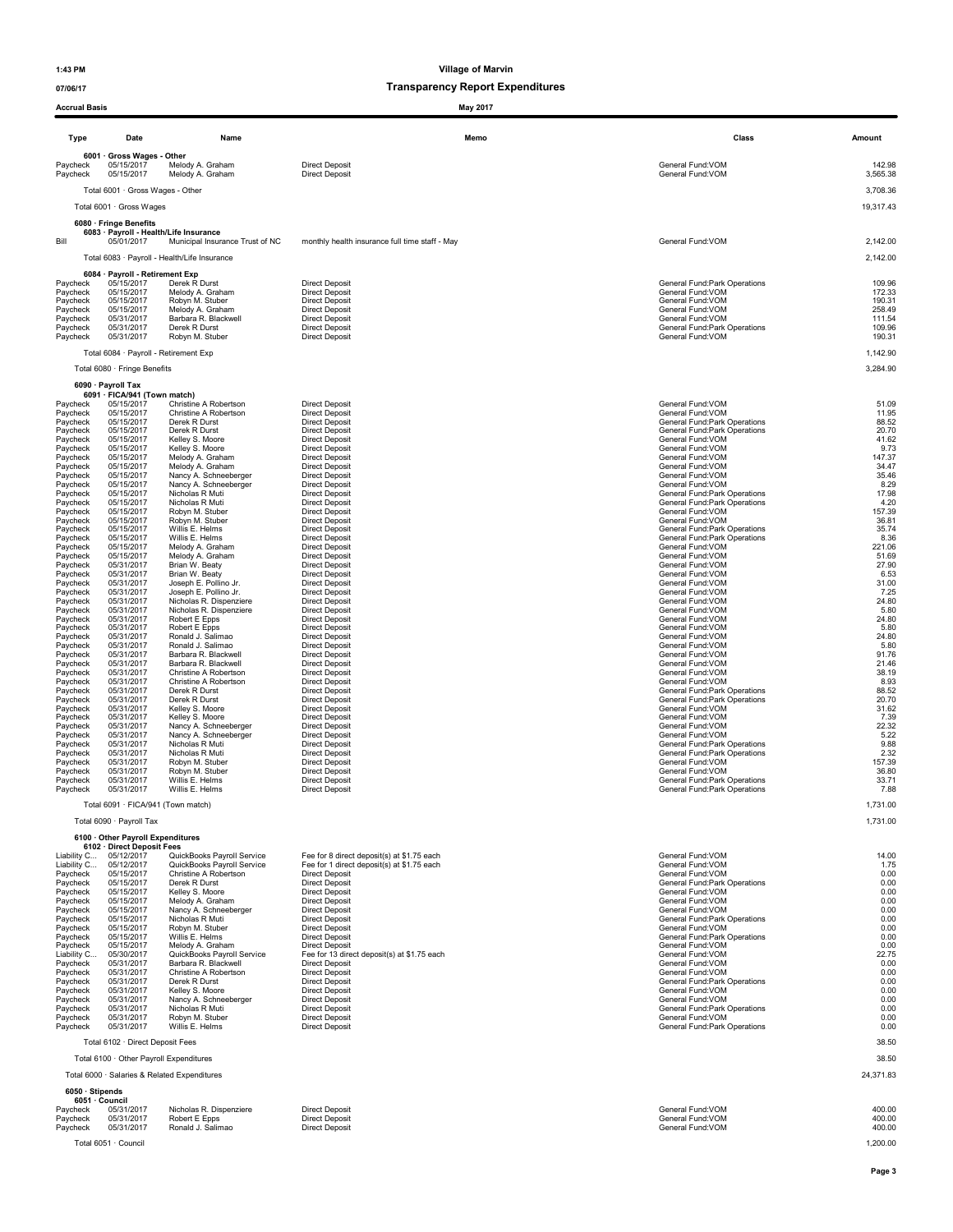| <b>Accrual Basis</b> |                                                                            |                                                                  | May 2017                                                                                                                                                                        |                                                                                           |                        |
|----------------------|----------------------------------------------------------------------------|------------------------------------------------------------------|---------------------------------------------------------------------------------------------------------------------------------------------------------------------------------|-------------------------------------------------------------------------------------------|------------------------|
| Type                 | Date                                                                       | Name                                                             | Memo                                                                                                                                                                            | Class                                                                                     | Amount                 |
| Paycheck             | 6052 · Mayor<br>05/31/2017<br>Total 6052 · Mayor                           | Joseph E. Pollino Jr.                                            | <b>Direct Deposit</b>                                                                                                                                                           | General Fund: VOM                                                                         | 500.00<br>500.00       |
| Paycheck             | 6053 · Mayor Pro Tem<br>05/31/2017                                         | Brian W. Beaty                                                   | <b>Direct Deposit</b>                                                                                                                                                           | General Fund: VOM                                                                         | 450.00                 |
|                      | Total 6053 · Mayor Pro Tem                                                 |                                                                  |                                                                                                                                                                                 |                                                                                           | 450.00                 |
|                      | Total 6050 · Stipends                                                      |                                                                  |                                                                                                                                                                                 |                                                                                           | 2,150.00               |
|                      | 6500 · Zoning Expenditures                                                 |                                                                  |                                                                                                                                                                                 |                                                                                           |                        |
|                      | 6502 · Zoning - Engineering<br>60521 · Powell Bill / Roads                 |                                                                  |                                                                                                                                                                                 |                                                                                           |                        |
| Bill<br>Bill         | 05/31/2017<br>05/31/2017                                                   | A. Morton Thomas & Associates,                                   | A. Morton Thomas & Associates,  Engineering - VOM Powell Bill and Blanket Contracts March 29 to May 30, 2017<br>Engineering - Canterfield roads March 29 to May 30, 2017        | General Fund: Powell Bill: Engineering<br>General Fund: Powell Bill: Engineering          | 4,042.50<br>4,942.50   |
| Bill                 | 05/31/2017                                                                 | A. Morton Thomas & Associates,                                   | Engineering - Weddington Chase roads March 29 to May 30, 2017                                                                                                                   | General Fund: Powell Bill: Engineering                                                    | 1,755.00               |
| Bill                 | 05/31/2017                                                                 | A. Morton Thomas & Associates,                                   | Engineering - Oakbrook roads March 29 to May 30, 2017                                                                                                                           | General Fund:Powell Bill:Engineering                                                      | 2,295.00               |
|                      | Total 60521 · Powell Bill / Roads                                          |                                                                  |                                                                                                                                                                                 |                                                                                           | 13,035.00              |
| Bill                 | 60522 · Development Costs<br>05/31/2017                                    | A. Morton Thomas & Associates,                                   | Engineering - The Preserve March 29 to May 30, 2017                                                                                                                             | General Fund:Developers:Toll Brothers:The Pr                                              | 1,423.94               |
| Bill<br>Bill         | 05/31/2017<br>05/31/2017                                                   | A. Morton Thomas & Associates,<br>A. Morton Thomas & Associates, | Engineering - Woodcliff March 29 to May 30, 2017<br>Engineering - Tullamore March 29 to May 30, 2017                                                                            | General Fund:Developers:True Homes:Woodc<br>General Fund:Developers:Pulte:Tullamore       | 37.50<br>243.75        |
| Bill                 | 05/31/2017                                                                 | A. Morton Thomas & Associates,                                   | Engineering - Belle Grove March 29 to May 30, 2017                                                                                                                              | General Fund:Developers:Ryan Homes:Belle                                                  | 37.50                  |
| Bill<br>Bill         | 05/31/2017<br>05/31/2017                                                   | A. Morton Thomas & Associates,<br>A. Morton Thomas & Associates, | Engineering - Wyndmoor March 29 to May 30, 2017<br>Engineering - Amber Meadows March 29 to May 30, 2017                                                                         | General Fund:Developers:Live Well/Sinacori:<br>General Fund:Developers:Pulte:Amber Meado  | 112.50<br>1,537.50     |
| Bill<br>Bill         | 05/31/2017<br>05/31/2017                                                   |                                                                  | A. Morton Thomas & Associates,  Engineering - Courtyards at Marvin March 29 to May 30, 2017<br>A. Morton Thomas & Associates,  Engineering - Broadmoor March 29 to May 30, 2017 | General Fund:Developers:Epcon:Courtyards a<br>General Fund:Developers:Carolina Dev Servic | 1,132.50<br>625.00     |
| Bill                 | 05/31/2017                                                                 | A. Morton Thomas & Associates,                                   | Engineering - Three Pond Acres March 29 to May 30, 2017                                                                                                                         | General Fund:Developers:Casey Crawford / S                                                | 0.00                   |
| Bill                 | 05/31/2017                                                                 |                                                                  | A. Morton Thomas & Associates,  Engineering - Barcroft March 29 to May 30, 2017                                                                                                 | General Fund:Developers:Essex Homes:Barcr                                                 | 27.50                  |
|                      | Total 60522 · Development Costs                                            |                                                                  |                                                                                                                                                                                 |                                                                                           | 5,177.69               |
| Bill                 | $60523 \cdot$ Other<br>05/31/2017                                          | A. Morton Thomas & Associates,                                   | Engineering - VOM March 29 to May 30, 2017                                                                                                                                      | General Fund: VOM                                                                         | 3,645.00               |
|                      | Total 60523 · Other                                                        |                                                                  |                                                                                                                                                                                 |                                                                                           | 3,645.00               |
|                      | 60524 · Billed to Developers                                               |                                                                  |                                                                                                                                                                                 |                                                                                           |                        |
| Invoice<br>Invoice   | 05/31/2017<br>05/31/2017                                                   | Pulte Group<br>Epcon Communities Carolinas, L                    | Engineer Consultation - Amber Meadows Design Review - April and May 2017<br>Engineer Consultation - Courtyards at Marvin Site Inspections - April and May 2017                  | General Fund:Developers:Pulte:Amber Meado<br>General Fund:Developers:Epcon:Courtyards a   | $-900.00$<br>$-300.00$ |
| Invoice              | 05/31/2017                                                                 | Epcon Communities Carolinas, L                                   | Engineer Consultation - Courtyards at Marvin Design Review - April and May 2017                                                                                                 | General Fund:Developers:Epcon:Courtvards a                                                | $-270.00$              |
| Invoice<br>Invoice   | 05/31/2017<br>05/31/2017                                                   | Carolina Development Services,<br>Essex Homes                    | Engineer Consultation - Broadmoor Design Review - April and May 2017<br>Engineer Consultation - Barcroft Design Review - April and May 2017                                     | General Fund:Developers:Carolina Dev Servic<br>General Fund:Developers:Essex Homes:Barcr  | $-625.00$<br>$-27.50$  |
|                      | Total 60524 · Billed to Developers                                         |                                                                  |                                                                                                                                                                                 |                                                                                           | $-2,122.50$            |
|                      | Total 6502 · Zoning - Engineering                                          |                                                                  |                                                                                                                                                                                 |                                                                                           | 19,735.19              |
|                      | 6508 · Zoning - Voluntary Annexations                                      |                                                                  |                                                                                                                                                                                 |                                                                                           |                        |
| Check                | 05/12/2017                                                                 | Melody A. Graham                                                 | Register of Deeds recordation fee                                                                                                                                               | General Fund: VOM                                                                         | 26.00                  |
|                      |                                                                            | Total 6508 · Zoning - Voluntary Annexations                      |                                                                                                                                                                                 |                                                                                           | 26.00                  |
|                      | Total 6500 · Zoning Expenditures                                           |                                                                  |                                                                                                                                                                                 |                                                                                           | 19,761.19              |
| Bill                 | 6600 · Debt Service<br>6601 · Mar-Efird park principal pymts<br>05/04/2017 | Bank of America NA                                               | Principal Payment for Marvin Efird Park Loan-Invoice #1710003912                                                                                                                | General Fund:VOM                                                                          | 8,928.57               |
|                      | Total 6601 · Mar-Efird park principal pymts                                |                                                                  |                                                                                                                                                                                 |                                                                                           | 8,928.57               |
|                      | 6602 · Marvin-Efird Park Loan Interest                                     |                                                                  |                                                                                                                                                                                 |                                                                                           |                        |
| Bill                 | 05/04/2017                                                                 | Bank of America NA                                               | Interest Payment for Marvin Efird Park Loan                                                                                                                                     | General Fund:VOM                                                                          | 201.64                 |
|                      |                                                                            | Total 6602 · Marvin-Efird Park Loan Interest                     |                                                                                                                                                                                 |                                                                                           | 201.64                 |
|                      | Total 6600 · Debt Service                                                  |                                                                  |                                                                                                                                                                                 |                                                                                           | 9,130.21               |
|                      | 6700 · Park Operations<br>6701 · Park Revenue                              |                                                                  |                                                                                                                                                                                 |                                                                                           |                        |
| Deposit              | 6702 · Barn Rentals<br>05/03/2017                                          |                                                                  | 6/3/17; Jenner/ Rose                                                                                                                                                            | General Fund: Park Operations                                                             | $-150.00$              |
| Deposit              | 05/04/2017                                                                 |                                                                  | 6/8/17; Kopitsch                                                                                                                                                                | General Fund: Park Operations                                                             | $-150.00$              |
| Deposit<br>Deposit   | 05/31/2017<br>05/31/2017                                                   |                                                                  | 8/13/17; Risher<br>5/20/17 Baresich & Lyons                                                                                                                                     | General Fund:Park Operations<br>General Fund: Park Operations                             | $-200.00$<br>$-350.00$ |
| General J            | 05/31/2017                                                                 |                                                                  | May 2017 CC receipts                                                                                                                                                            | General Fund:Park Operations                                                              | $-250.00$              |
|                      | Total 6702 · Barn Rentals                                                  |                                                                  |                                                                                                                                                                                 |                                                                                           | $-1,100.00$            |
| Deposit              | 6706 · Non-Resident Parking<br>05/03/2017                                  |                                                                  | Prof Annual; Heavey                                                                                                                                                             | General Fund: Park Operations                                                             | $-100.00$              |
| General J            | 05/31/2017                                                                 |                                                                  | May 2017 CC receipts                                                                                                                                                            | General Fund: Park Operations                                                             | $-190.00$              |
|                      | Total 6706 · Non-Resident Parking                                          |                                                                  |                                                                                                                                                                                 |                                                                                           | $-290.00$              |
|                      | 6708 Community Garden Plots                                                |                                                                  |                                                                                                                                                                                 |                                                                                           |                        |
| Deposit<br>General J | 05/15/2017<br>05/31/2017                                                   |                                                                  | Knebel #21 and 22<br>May 2017 CC receipts                                                                                                                                       | General Fund: Park Operations<br>General Fund: Park Operations                            | $-40.00$<br>$-80.00$   |
|                      | Total 6708 · Community Garden Plots                                        |                                                                  |                                                                                                                                                                                 |                                                                                           | $-120.00$              |
|                      | Total 6701 · Park Revenue                                                  |                                                                  |                                                                                                                                                                                 |                                                                                           | $-1,510.00$            |
|                      | 6709 · Park Expenditures                                                   |                                                                  |                                                                                                                                                                                 |                                                                                           |                        |
| Paycheck             | 6711 · Parttime Laborer<br>05/15/2017                                      | Nicholas R Muti                                                  | <b>Direct Deposit</b>                                                                                                                                                           | General Fund: Park Operations                                                             | 290.00                 |
| Paycheck             | 05/15/2017                                                                 | Willis E. Helms                                                  | <b>Direct Deposit</b>                                                                                                                                                           | General Fund: Park Operations                                                             | 576.38                 |
| Paycheck<br>Paycheck | 05/31/2017<br>05/31/2017                                                   | Nicholas R Muti<br>Willis E. Helms                               | <b>Direct Deposit</b><br><b>Direct Deposit</b>                                                                                                                                  | General Fund: Park Operations<br>General Fund: Park Operations                            | 159.50<br>543.75       |
|                      | Total 6711 · Parttime Laborer                                              |                                                                  |                                                                                                                                                                                 |                                                                                           | 1,569.63               |
|                      | 6720 · Electricity, Gas & Water                                            |                                                                  |                                                                                                                                                                                 |                                                                                           |                        |
| Check<br>Bill        | 05/09/2017<br>05/18/2017                                                   | Union County Public Works<br>Union Power Cooperative             | Water usage 3/24/17-4/26/17<br>5369518008 Barn                                                                                                                                  | General Fund: Park Operations<br>General Fund: Park Operations                            | 11.91<br>54.62         |
| Bill                 | 05/18/2017                                                                 | Union Power Cooperative                                          | 5369518006 Bathroom                                                                                                                                                             | General Fund: Park Operations                                                             | 46.13                  |
| Bill                 | 05/18/2017                                                                 | Union Power Cooperative                                          | 5369518010 Shed                                                                                                                                                                 | General Fund: Park Operations                                                             | 30.59                  |
|                      | Total 6720 · Electricity, Gas & Water                                      |                                                                  |                                                                                                                                                                                 |                                                                                           | 143.25                 |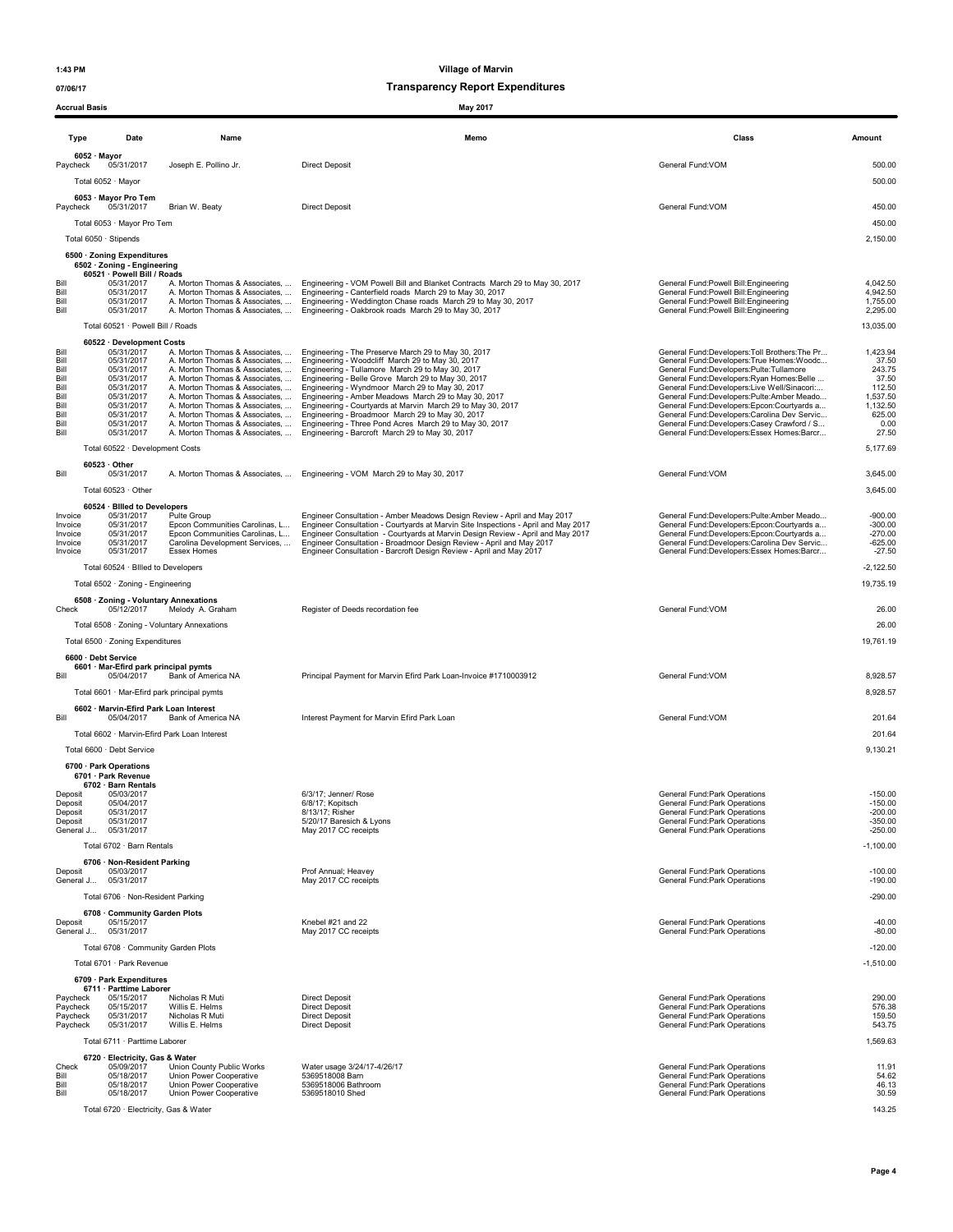Accrual Basis May 2017

1:43 PM Village of Marvin

| Type                                                                                                                                 | Date                                                            | Name                                                                                                                                                       |                                                                                                                                                                             | Memo | Class                                                                                                                                                                                                                             | Amount                                                      |  |
|--------------------------------------------------------------------------------------------------------------------------------------|-----------------------------------------------------------------|------------------------------------------------------------------------------------------------------------------------------------------------------------|-----------------------------------------------------------------------------------------------------------------------------------------------------------------------------|------|-----------------------------------------------------------------------------------------------------------------------------------------------------------------------------------------------------------------------------------|-------------------------------------------------------------|--|
| 6735 Maintenance Expenses<br>6739 · General Repairs                                                                                  |                                                                 |                                                                                                                                                            |                                                                                                                                                                             |      |                                                                                                                                                                                                                                   |                                                             |  |
| Bill<br>Bill<br>Credit Car 05/31/2017                                                                                                | 05/03/2017<br>05/11/2017                                        | Charlotte Playsets, Inc.<br><b>WTC Electric</b><br>Southern States Co-op                                                                                   | Replace tube slide on playground<br>Flood light<br>Oil for tools                                                                                                            |      | General Fund: Park Operations<br>General Fund: Park Operations<br>General Fund: Park Operations                                                                                                                                   | 1.498.00<br>335.00<br>18.99                                 |  |
|                                                                                                                                      | Total 6739 · General Repairs                                    |                                                                                                                                                            |                                                                                                                                                                             |      |                                                                                                                                                                                                                                   | 1.851.99                                                    |  |
| Credit Car 05/17/2017<br>Credit Car 05/25/2017<br>Credit Car 05/31/2017                                                              | 6741 · Posion Ivy Control                                       | Lowes Home Improvement<br>Lowes Home Improvement<br>Southern States Co-op                                                                                  | Weed killer<br>weed killer<br>Weed killer                                                                                                                                   |      | General Fund:Park Operations<br>General Fund:Park Operations<br>General Fund:Park Operations                                                                                                                                      | 119.79<br>69.82<br>42.49                                    |  |
|                                                                                                                                      | Total 6741 · Posion Ivy Control                                 |                                                                                                                                                            |                                                                                                                                                                             |      |                                                                                                                                                                                                                                   | 232.10                                                      |  |
| Credit Car<br>Credit Car<br>Credit Car 05/16/2017<br>Credit Car 05/19/2017<br>Credit Car 05/23/2017<br>Bill<br>Credit Car 05/25/2017 | $6742 \cdot$ Supplies<br>05/03/2017<br>05/04/2017<br>05/25/2017 | Lowes Home Improvement<br>Lowes Home Improvement<br>Play It Again Sports<br>Lowes Home Improvement<br>Amazon.com<br>Office Depot<br>Lowes Home Improvement | Doorknobs<br>Ant killer, batteries, etc.<br>New cornhole bags (4 sets)<br>Storage bin for corn hole bags<br>Suprox (cleaner)<br>bathroom and cleaninig supplies<br>supplies |      | General Fund: Park Operations<br>General Fund: Park Operations<br>General Fund:Park Operations<br>General Fund:Park Operations<br>General Fund: Park Operations<br>General Fund: Park Operations<br>General Fund: Park Operations | 73.70<br>79.82<br>43.04<br>7.98<br>27.24<br>122.52<br>21.91 |  |
|                                                                                                                                      | Total 6742 · Supplies                                           |                                                                                                                                                            |                                                                                                                                                                             |      |                                                                                                                                                                                                                                   | 376.21                                                      |  |
| Credit Car<br>Credit Car<br>Credit Car<br>Credit Car 05/31/2017                                                                      | 05/02/2017<br>05/15/2017<br>05/23/2017                          | 6744 · Vehic, Equip Repair & Maint<br>QT<br><b>OT</b><br>QT<br>QT                                                                                          | Gas for equipment<br>Gas for equipment<br>Gas for equipment<br>Gas for equipment                                                                                            |      | General Fund: Park Operations<br>General Fund:Park Operations<br>General Fund:Park Operations<br>General Fund:Park Operations                                                                                                     | 26.86<br>37.36<br>26.66<br>44.47                            |  |
|                                                                                                                                      |                                                                 | Total 6744 · Vehic, Equip Repair & Maint                                                                                                                   |                                                                                                                                                                             |      |                                                                                                                                                                                                                                   | 135.35                                                      |  |
|                                                                                                                                      | Total 6735 · Maintenance Expenses                               |                                                                                                                                                            |                                                                                                                                                                             |      |                                                                                                                                                                                                                                   | 2.595.65                                                    |  |
|                                                                                                                                      | Total 6709 · Park Expenditures                                  |                                                                                                                                                            |                                                                                                                                                                             |      |                                                                                                                                                                                                                                   | 4.308.53                                                    |  |
|                                                                                                                                      | Total 6700 · Park Operations                                    |                                                                                                                                                            |                                                                                                                                                                             |      |                                                                                                                                                                                                                                   | 2.798.53                                                    |  |
| Bill                                                                                                                                 | 90000 · Capital Projects Fund FY17<br>05/31/2017                | 90100 · CP - Architect /Engineer /Legal<br>Cox Law Firm, PLLC                                                                                              | Powell Bill Review of Bid documents (.4 hours)                                                                                                                              |      | General Fund: Powell Bill: Engineering                                                                                                                                                                                            | 90.00                                                       |  |
|                                                                                                                                      |                                                                 | Total 90100 · CP - Architect / Engineer / Legal                                                                                                            |                                                                                                                                                                             |      |                                                                                                                                                                                                                                   | 90.00                                                       |  |
|                                                                                                                                      | Total 90000 · Capital Projects Fund FY17                        |                                                                                                                                                            |                                                                                                                                                                             |      |                                                                                                                                                                                                                                   | 90.00                                                       |  |
| <b>TOTAL</b>                                                                                                                         |                                                                 |                                                                                                                                                            |                                                                                                                                                                             |      |                                                                                                                                                                                                                                   | 75,648.26                                                   |  |
|                                                                                                                                      |                                                                 |                                                                                                                                                            |                                                                                                                                                                             |      |                                                                                                                                                                                                                                   |                                                             |  |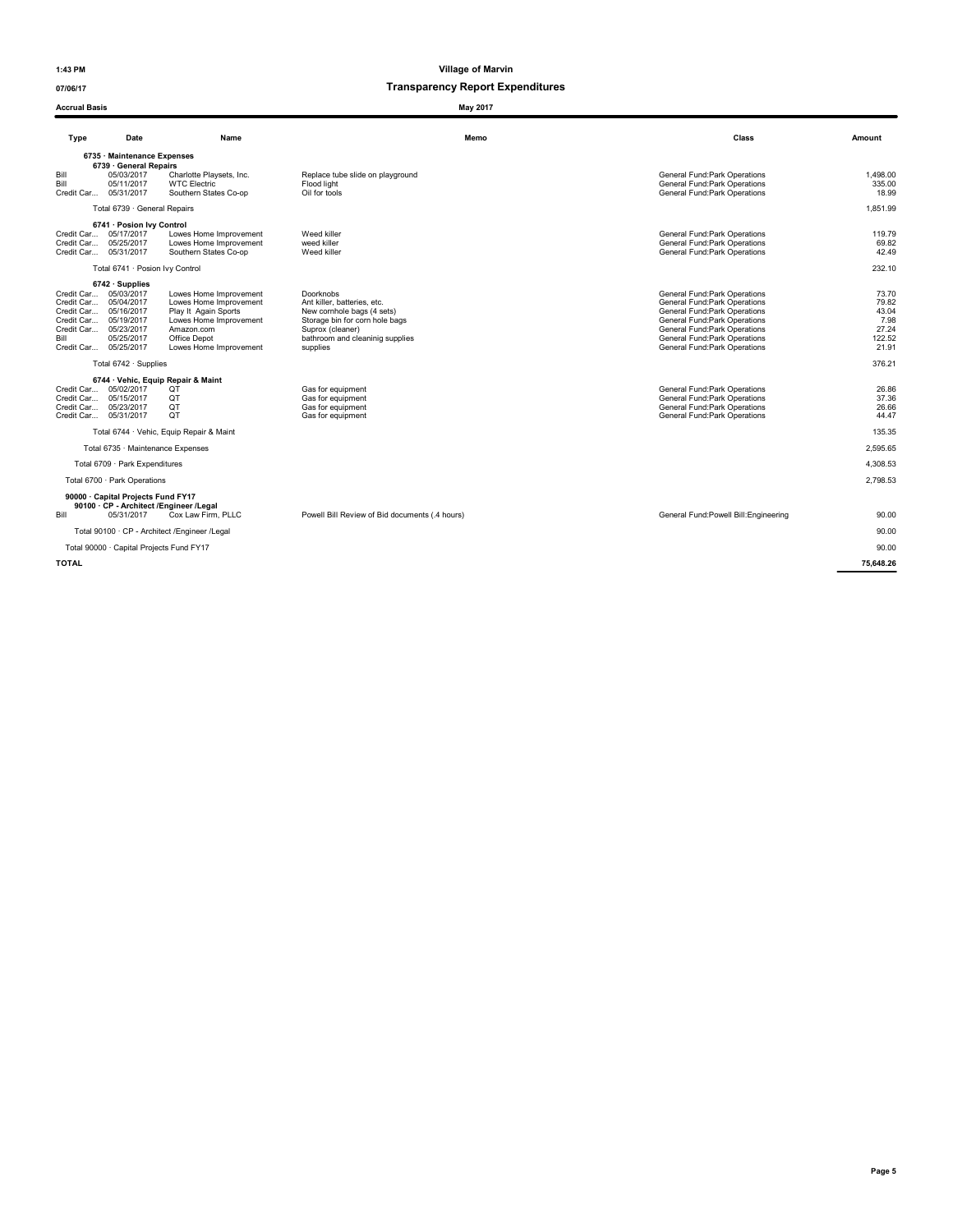1:39 PM Village of Marvin 07/06/17 **Transparency Report Revenue** 

Accrual Basis and the control of the May 2017

| <b>Type</b><br><b>Date</b>                                    | Memo                                               | <b>Class</b>                               | Amount               |
|---------------------------------------------------------------|----------------------------------------------------|--------------------------------------------|----------------------|
| 3200 · Motor Vehicle Tax<br>3201 Collection and Distrib Fee   |                                                    |                                            |                      |
| 05/25/2017<br>Deposit                                         | NCVTS April 2017                                   |                                            | $-128.82$            |
| Total 3201 · Collection and Distrib Fee                       |                                                    |                                            | $-128.82$            |
| 3200 · Motor Vehicle Tax - Other                              |                                                    |                                            |                      |
| 05/25/2017<br>Deposit<br>05/25/2017<br>Deposit                | NCVTS April 2017<br>Refunds NCVTS Mar 2017         |                                            | 4,296.68<br>$-86.18$ |
| Total 3200 · Motor Vehicle Tax - Other                        |                                                    |                                            | 4,210.50             |
| Total 3200 · Motor Vehicle Tax                                |                                                    |                                            | 4,081.68             |
| 3300 · Sales & Use Tax                                        |                                                    |                                            |                      |
| 05/15/2017<br>Deposit                                         | March 2017 Sales & Use tax                         | General Fund: VOM                          | 12,600.96            |
| Total 3300 · Sales & Use Tax                                  |                                                    |                                            | 12,600.96            |
| 3400 · Alcoholic Beverage Tax<br>05/30/2017<br>Deposit        | Annual revenue (incl 4.36 adj from the prior year) | General Fund: VOM                          | 29,293.29            |
|                                                               |                                                    |                                            | 29,293.29            |
| Total 3400 · Alcoholic Beverage Tax                           |                                                    |                                            |                      |
| $3600 \cdot$ Zoning<br>3602 · Permits                         |                                                    |                                            |                      |
| 05/03/2017<br>Deposit<br>05/03/2017                           | 16-11784 Preserve<br>14-11405 Preserve             | General Fund: Devel<br>General Fund: Devel | 50.00<br>75.00       |
| Deposit<br>05/03/2017<br>Deposit                              | Various permits                                    | General Fund: VOM                          | 350.00               |
| Deposit<br>05/04/2017                                         | 17-11897; Three Pond Acres                         | General Fund: Devel                        | 50.00                |
| 05/09/2017<br>Deposit                                         | 17-11899 Three Pond Acres                          | General Fund: Devel                        | 50.00                |
| 05/15/2017<br>Deposit                                         | 4 permits; Preserve                                | General Fund:Devel<br>General Fund:Devel   | 200.00<br>100.00     |
| 05/15/2017<br>Deposit<br>05/31/2017<br>Deposit                | 2 permits; Amber Meadows<br>17-11912               | General Fund: VOM                          | 50.00                |
| 05/31/2017<br>Deposit                                         | 4 permits                                          | General Fund: VOM                          | 125.00               |
| General J<br>05/31/2017                                       | May 2017 CC receipts                               | General Fund: VOM                          | 125.00               |
| Total 3602 · Permits                                          |                                                    |                                            | 1,175.00             |
| Total 3600 · Zoning                                           |                                                    |                                            | 1,175.00             |
| 3700 · Interest & Misc. Revenues                              |                                                    |                                            |                      |
| 3703 · Security Alarm Violations<br>05/31/2017<br>Deposit     | Firethorne clubhouse                               | General Fund: VOM                          | 50.00                |
| Total 3703 · Security Alarm Violations                        |                                                    |                                            | 50.00                |
| 3704 · Interest Income - Savings                              |                                                    |                                            |                      |
| 05/31/2017<br>Deposit                                         | monthly interest                                   | General Fund: VOM                          | 23.59                |
| Total 3704 · Interest Income - Savings                        |                                                    |                                            | 23.59                |
| 3705 · Interest Income Checking Acct<br>05/13/2017<br>Deposit | monthly interest                                   | General Fund: VOM                          | 72.24                |
| Total 3705 · Interest Income Checking Acct                    |                                                    |                                            | 72.24                |
| Total 3700 · Interest & Misc. Revenues                        |                                                    |                                            | 145.83               |
| <b>TOTAL</b>                                                  |                                                    |                                            | 47,296.76            |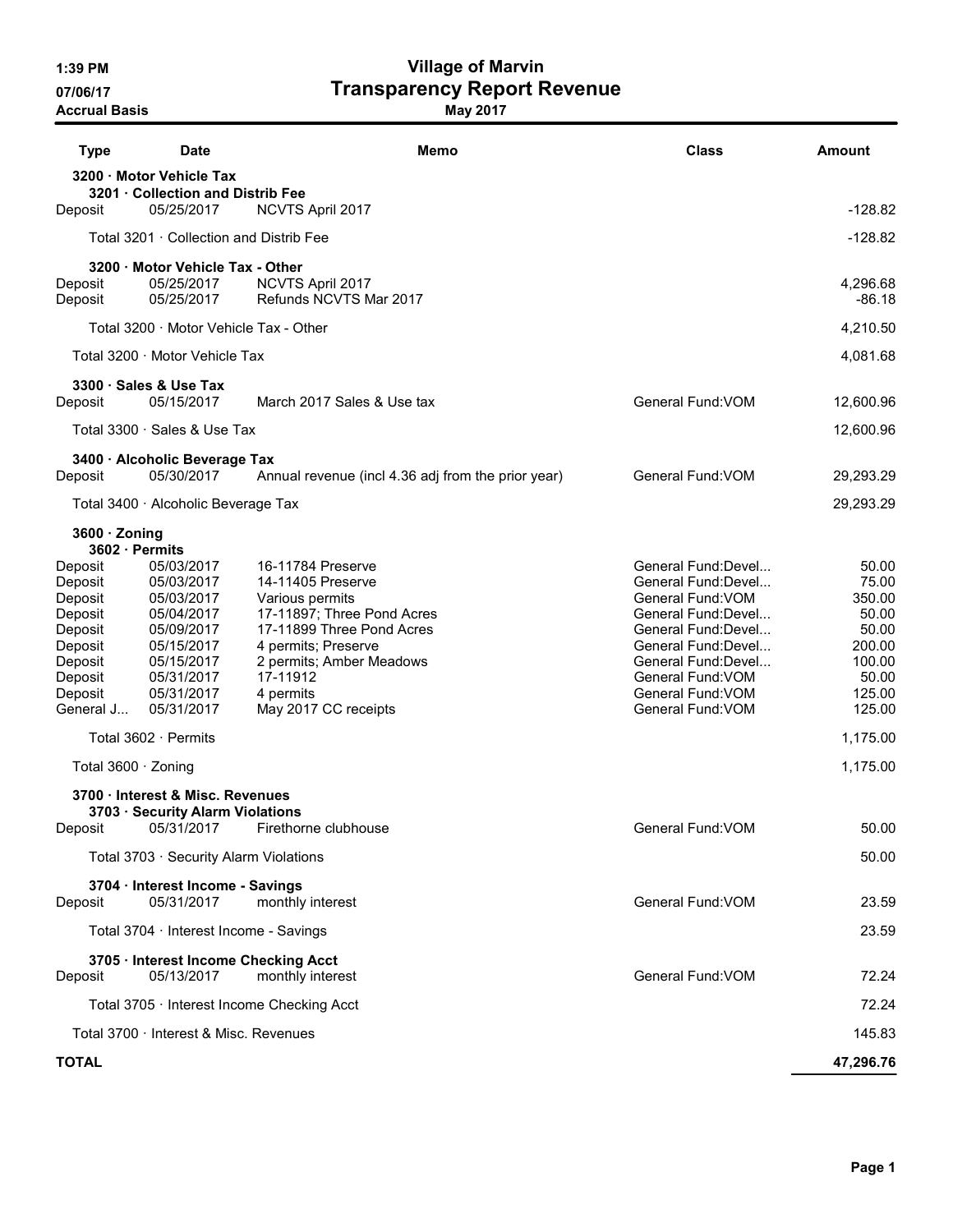### 07/06/17 Transparency Report Expenditures

| <b>Accrual Basis</b>             |                                                                                                         | April 2017                                                                                     |                                                            |                          |
|----------------------------------|---------------------------------------------------------------------------------------------------------|------------------------------------------------------------------------------------------------|------------------------------------------------------------|--------------------------|
| Type                             | Date<br>Name                                                                                            | Memo                                                                                           | Class                                                      | Amount                   |
|                                  | 7060 · Transfers Out - Capital Project                                                                  |                                                                                                |                                                            |                          |
|                                  | General J 04/25/2017<br>Total 7060 · Transfers Out - Capital Project                                    | Transfer to Capital Project Fund                                                               | General Fund:VOM                                           | 228,950.00<br>228,950.00 |
|                                  | 4000 · Community Outreach                                                                               |                                                                                                |                                                            |                          |
|                                  | 4001 · Community Events<br>4001b · Movie Night                                                          |                                                                                                |                                                            |                          |
| Bill                             | Credit Car 04/11/2017<br>Oriental Trading<br>04/25/2017<br>Swank Motion Pictures, Inc.                  | Crafts for Movie Night<br>Shipping charge - Star Wars - rental carried over from prior rainout | General Fund: VOM<br>General Fund:VOM                      | 40.00<br>28.00           |
|                                  | Total 4001b · Movie Night                                                                               |                                                                                                |                                                            | 68.00                    |
|                                  | Total 4001 · Community Events                                                                           |                                                                                                |                                                            | 68.00                    |
|                                  | Total 4000 · Community Outreach                                                                         |                                                                                                |                                                            | 68.00                    |
|                                  | 4100 · Dues & Subscriptions                                                                             |                                                                                                |                                                            |                          |
|                                  | 4150 · Membership Dues<br>4151 · Dues - NC City/Cty Mgrs Assoc                                          |                                                                                                |                                                            |                          |
|                                  | Credit Car 04/18/2017<br>ICMA                                                                           | Annual Dues - Robyn                                                                            | General Fund:VOM                                           | 504.00                   |
|                                  | Total 4151 · Dues - NC City/Cty Mgrs Assoc                                                              |                                                                                                |                                                            | 504.00                   |
| Bill                             | 4159 · Dues - Char Reg Trans Plan Org<br>04/20/2017<br>City of Charlotte                                | Local Match FY17                                                                               | General Fund:VOM                                           | 2,065.00                 |
|                                  | Total 4159 · Dues - Char Reg Trans Plan Org                                                             |                                                                                                |                                                            | 2,065.00                 |
|                                  | Total 4150 · Membership Dues                                                                            |                                                                                                |                                                            | 2,569.00                 |
|                                  | Total 4100 · Dues & Subscriptions                                                                       |                                                                                                |                                                            | 2,569.00                 |
|                                  | 4700 · Occupancy<br>4702 · Occupancy - Electricity                                                      |                                                                                                |                                                            |                          |
| Bill                             | 04/18/2017<br>Union Power Cooperative                                                                   | 5369518001 Village Hall                                                                        | General Fund:VOM                                           | 98.24                    |
|                                  | Total 4702 · Occupancy - Electricity                                                                    |                                                                                                |                                                            | 98.24                    |
| Bill                             | 4705 · Occupancy - Lawn Service<br>04/28/2017<br>The Long Group, LLC                                    | Lawn service at Village Hall                                                                   | General Fund:VOM                                           | 188.00                   |
|                                  | Total 4705 · Occupancy - Lawn Service                                                                   |                                                                                                |                                                            | 188.00                   |
|                                  | 4706 · Occupancy - Maintenance/Repairs                                                                  |                                                                                                |                                                            |                          |
|                                  | Credit Car 04/18/2017<br>Adams Plumbing, Inc.                                                           | Toilet repair - back bathroom                                                                  | General Fund: VOM                                          | 513.85                   |
|                                  | Total 4706 · Occupancy - Maintenance/Repairs                                                            |                                                                                                |                                                            | 513.85                   |
| Bill                             | 4708 Occupancy - Office Cleaning<br>04/07/2017<br>Maid Brigade-Charlotte NC                             | Office cleaning 4/5/17                                                                         | General Fund: VOM                                          | 103.00                   |
| Bill                             | 04/30/2017<br>Maid Brigade-Charlotte NC<br>Total 4708 · Occupancy - Office Cleaning                     | Office cleaning 4/19/17                                                                        | General Fund:VOM                                           | 103.00<br>206.00         |
|                                  | 4709 · Occupancy - Security Monitoring                                                                  |                                                                                                |                                                            |                          |
| Check                            | 04/25/2017<br><b>ADT Security Services</b>                                                              | Qtly Payment 4/25/17-7/24/17                                                                   | General Fund:VOM                                           | 116.97                   |
|                                  | Total 4709 · Occupancy - Security Monitoring                                                            |                                                                                                |                                                            | 116.97                   |
| Check                            | 4710 · Occupancy - Town Hall Rent<br>04/02/2017<br>T.R. Lawing Realty. Inc.                             | monthly rent on town hall                                                                      | General Fund: VOM                                          | 915.00                   |
|                                  | Total 4710 · Occupancy - Town Hall Rent                                                                 |                                                                                                |                                                            | 915.00                   |
|                                  | Total 4700 · Occupancy                                                                                  |                                                                                                |                                                            | 2,038.06                 |
|                                  | 4800 · Office Expenditures                                                                              |                                                                                                |                                                            |                          |
| Bill                             | 4802 · Office Exp - Advertising<br>04/30/2017<br>Enquirer-Journal                                       | Tax Llens and Public Notice                                                                    | General Fund: VOM                                          | 114.42                   |
|                                  | Total 4802 · Office Exp - Advertising                                                                   |                                                                                                |                                                            | 114.42                   |
| Credit Car                       | 4803 · Office Exp - Bank Fees                                                                           |                                                                                                |                                                            |                          |
| Check                            | 04/17/2017<br>04/30/2017<br><b>Heartland Payment Systems</b>                                            | Service Charge<br>monthly CC fees                                                              | General Fund: VOM<br>General Fund: VOM                     | 15.00<br>45.00           |
|                                  | Total 4803 · Office Exp - Bank Fees                                                                     |                                                                                                |                                                            | 60.00                    |
| Bill                             | 4804 · Office Exp - Copier Rental<br>04/14/2017<br>RICOH USA, INC/Ikon Office Sol Monthly copier rental |                                                                                                | General Fund:VOM                                           | 183.99                   |
|                                  | Total 4804 · Office Exp - Copier Rental                                                                 |                                                                                                |                                                            | 183.99                   |
|                                  | 4805 · Office Exp - Meals                                                                               |                                                                                                |                                                            |                          |
|                                  | Credit Car 04/11/2017<br>The Big View<br>Credit Car 04/25/2017<br>Marcos Pizza                          | Lunch meeting - VIIIage Admin & Park Mgr<br>Pizza for council work session                     | General Fund:VOM<br>General Fund:VOM                       | 29.89<br>40.46           |
|                                  | Total 4805 · Office Exp - Meals                                                                         |                                                                                                |                                                            | 70.35                    |
|                                  | 4807 Office Exp - Per Copy Costs                                                                        |                                                                                                |                                                            |                          |
| Bill                             | RICOH USA, INC (Per Copy Cost)<br>04/01/2017                                                            | Base April 2017 Actual Color March 2017                                                        | General Fund: VOM                                          | 116.55                   |
|                                  | Total 4807 · Office Exp - Per Copy Costs                                                                |                                                                                                |                                                            | 116.55                   |
| Bill                             | 4810 Office Exp - Supplies<br>04/01/2017<br><b>Crystal Springs</b><br>04/04/2017<br>Office Depot        | office water                                                                                   | General Fund: VOM                                          | 23.94<br>23.99           |
| Credit Car<br>Credit Car<br>Bill | 04/04/2017<br>BJ's Warehouse<br>04/18/2017                                                              | Flipchart paper<br>Supplies for office                                                         | General Fund: VOM<br>General Fund: VOM<br>General Fund:VOM | 40.97<br>148.69          |
| Bill                             | Office Depot<br>04/18/2017<br>Office Depot                                                              | office supplies;921359922001<br>office supplies; Inv 921357326001                              | General Fund:VOM                                           | 10.89                    |
|                                  | Credit Car 04/19/2017<br>BJ's Warehouse<br>Total 4810 · Office Exp - Supplies                           | New Water Cooler for office                                                                    | General Fund:VOM                                           | 152.99<br>401.47         |
|                                  | 4811 Office Exp - Telephone/DSL                                                                         |                                                                                                |                                                            |                          |
| Check                            | 04/22/2017<br>Windstream                                                                                | Village Hall phone and internet                                                                | General Fund: VOM                                          | 450.33                   |
|                                  | Total 4811 · Office Exp - Telephone/DSL                                                                 |                                                                                                |                                                            | 450.33                   |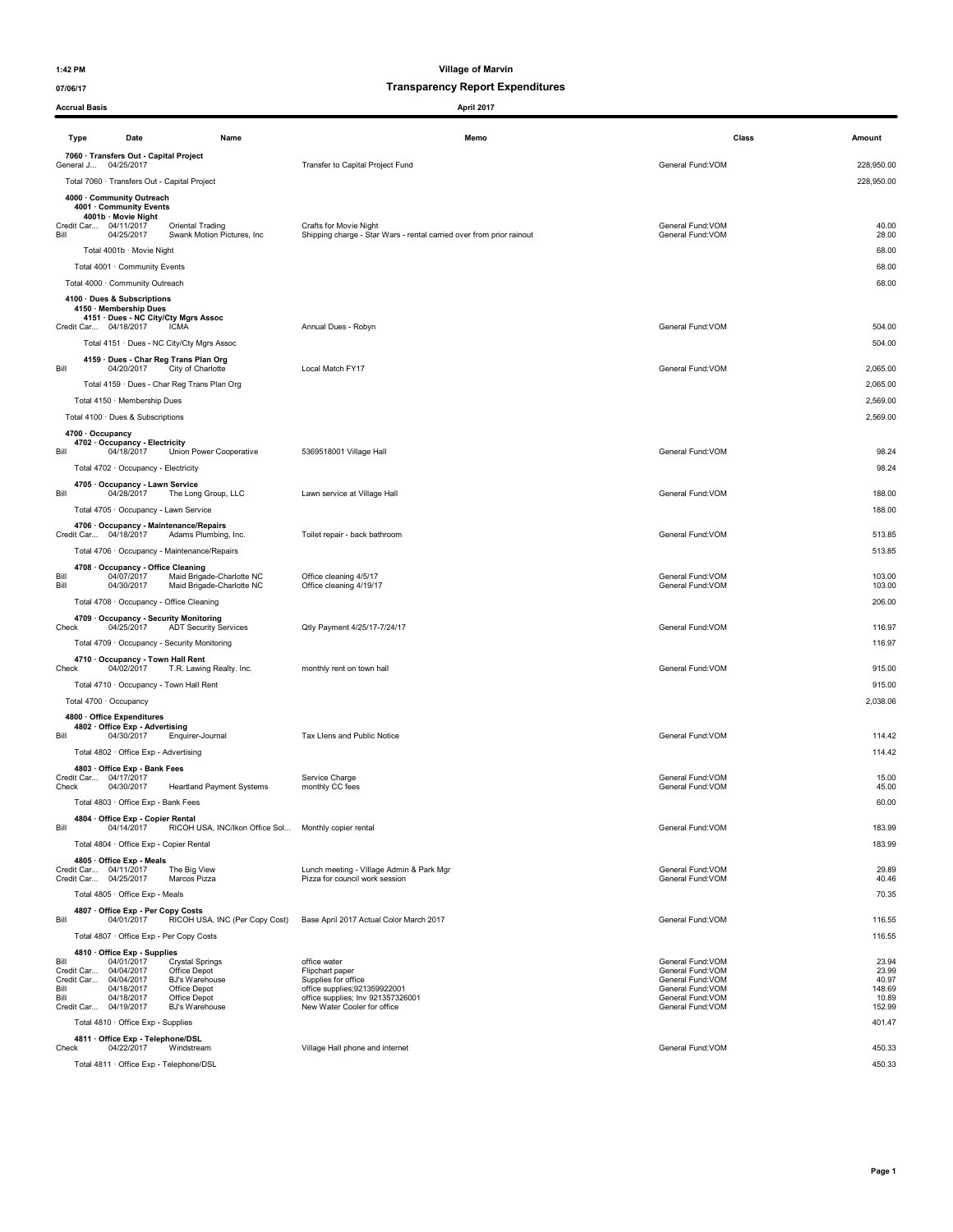Accrual Basis **April 2017** 

1:42 PM Village of Marvin

| Acciual Dasis        |                                                                                                                                 |                                                                       | April Zui <i>l</i>                                                                                                                                                                                            |                                                                                 |                                   |
|----------------------|---------------------------------------------------------------------------------------------------------------------------------|-----------------------------------------------------------------------|---------------------------------------------------------------------------------------------------------------------------------------------------------------------------------------------------------------|---------------------------------------------------------------------------------|-----------------------------------|
| Type                 | Date                                                                                                                            | Name                                                                  | Memo                                                                                                                                                                                                          | Class                                                                           | Amount                            |
| Bill                 | 4812 · Office Exp - Website Host/Email<br>Credit Car 04/13/2017<br>Credit Car 04/13/2017<br>Credit Car 04/13/2017<br>04/30/2017 | Microsoft online<br>Microsoft online<br>Microsoft online<br>VC3, Inc. | Email for planning board members and tax collector<br>Sharepoint for Council, Clerk, Village Administrator, Finance Officer, Planning Board Chair<br>Office 365 Enterprise E3 for Karen<br>Website mainteance | General Fund: VOM<br>General Fund:VOM<br>General Fund: VOM<br>General Fund: VOM | 14.00<br>54.00<br>20.00<br>299.25 |
|                      |                                                                                                                                 | Total 4812 · Office Exp - Website Host/Email                          |                                                                                                                                                                                                               |                                                                                 | 387.25                            |
|                      | Total 4800 · Office Expenditures                                                                                                |                                                                       |                                                                                                                                                                                                               |                                                                                 | 1,784.36                          |
|                      | 5000 · Professional Services<br>5001 · Prof Fees - Attorney                                                                     |                                                                       |                                                                                                                                                                                                               |                                                                                 |                                   |
| Bill                 | 50010 · Retainer<br>04/30/2017                                                                                                  | Cox Law Firm, PLLC                                                    | Retainer - April 2017                                                                                                                                                                                         | General Fund: VOM                                                               | 250.00                            |
|                      | Total 50010 · Retainer                                                                                                          |                                                                       |                                                                                                                                                                                                               |                                                                                 | 250.00                            |
|                      | 50011 · On Call Services                                                                                                        |                                                                       |                                                                                                                                                                                                               |                                                                                 |                                   |
| Bill<br>Bill         | 04/30/2017<br>04/30/2017                                                                                                        | Interlocal Risk Financing Fund of<br>Cox Law Firm, PLLC               | Deductible billing for legal claim<br>Time Entries - April (11 hours)                                                                                                                                         | General Fund: VOM<br>General Fund: VOM                                          | 74.00<br>2,475.00                 |
|                      | Total 50011 · On Call Services                                                                                                  |                                                                       |                                                                                                                                                                                                               |                                                                                 | 2,549.00                          |
|                      | Total 5001 · Prof Fees - Attorney                                                                                               |                                                                       |                                                                                                                                                                                                               |                                                                                 | 2,799.00                          |
| Bill                 | 04/12/2017                                                                                                                      | 5004 · Prof Fees - Computer Consultant<br>Hour Computer Man           | Onsite support                                                                                                                                                                                                | General Fund:VOM                                                                | 56.25                             |
| Bill<br>Bill         | 04/24/2017<br>04/27/2017                                                                                                        | Hour Computer Man<br>Hour Computer Man                                | Onsite support<br>Onsite support                                                                                                                                                                              | General Fund: VOM<br>General Fund: VOM                                          | 131.25<br>56.25                   |
|                      |                                                                                                                                 | Total 5004 · Prof Fees - Computer Consultant                          |                                                                                                                                                                                                               |                                                                                 | 243.75                            |
|                      | Total 5000 · Professional Services                                                                                              |                                                                       |                                                                                                                                                                                                               |                                                                                 | 3,042.75                          |
|                      | 5500 · Public Safety<br>5501 · Other Public Safety                                                                              |                                                                       |                                                                                                                                                                                                               |                                                                                 |                                   |
| Bill<br>Bill         | 04/07/2017<br>04/07/2017                                                                                                        | Jerry Chad Barbee<br>Jerry Dale Paxton, Jr.                           | Traffic Marvin W/E 04-7-17<br>Traffic Marvin W/E 04-7-17                                                                                                                                                      | General Fund: VOM<br>General Fund: VOM                                          | 75.00<br>75.00                    |
| Bill<br>Bill         | 04/07/2017<br>04/07/2017                                                                                                        | David Taylor Richardson<br>Joshua Boyd Rushing                        | Traffic Marvin W/E 04-7-17<br>Traffic Marvin W/E 04-7-17                                                                                                                                                      | General Fund: VOM<br>General Fund: VOM                                          | 225.00<br>75.00                   |
| Bill<br>Bill         | 04/07/2017<br>04/07/2017                                                                                                        | Sandra Loree Shaw<br>Lia Fue Yang                                     | Traffic Marvin W/E 04-7-17<br>Traffic Marvin W/E 04-7-17                                                                                                                                                      | General Fund: VOM<br>General Fund:VOM                                           | 150.00<br>150.00                  |
| Bill<br>Bill         | 04/21/2017<br>04/21/2017                                                                                                        | Jerry Chad Barbee<br>Stephen A. Eason                                 | Traffic Marvin W/E 04-21-17<br>Traffic Marvin W/E 04-21-17                                                                                                                                                    | General Fund: VOM<br>General Fund: VOM                                          | 150.00<br>150.00                  |
| Bill<br>Bill         | 04/21/2017<br>04/21/2017                                                                                                        | Christopher Hicks<br>James Michael Maye                               | Traffic Marvin W/E 04-21-17<br>Traffic Marvin W/E 04-21-17                                                                                                                                                    | General Fund: VOM<br>General Fund:VOM                                           | 75.00<br>75.00                    |
| Bill<br>Bill         | 04/21/2017<br>04/21/2017                                                                                                        | Darrell Morris<br>David Taylor Richardson                             | Traffic Marvin W/E 04-21-17<br>Traffic Marvin W/E 04-21-17                                                                                                                                                    | General Fund:VOM<br>General Fund: VOM                                           | 75.00<br>75.00                    |
| Bill<br>Bill         | 04/21/2017<br>04/21/2017                                                                                                        | Jason Rumley<br>Lia Fue Yang                                          | Traffic Marvin W/E 04-21-17<br>Traffic Marvin W/E 04-21-17                                                                                                                                                    | General Fund:VOM<br>General Fund:VOM                                            | 75.00<br>75.00                    |
| Bill<br>Bill         | 04/28/2017<br>04/28/2017                                                                                                        | Jerry Chad Barbee<br>Christopher Hicks                                | Traffic Marvin W/E 04-28-17<br>Traffic Marvin W/E 04-28-17                                                                                                                                                    | General Fund: VOM<br>General Fund: VOM                                          | 75.00<br>150.00                   |
| Bill<br>Bill         | 04/28/2017<br>04/28/2017                                                                                                        | Lauren Marleen Ramsey<br>Joshua Boyd Rushing                          | Traffic Marvin W/E 04-28-17<br>Traffic Marvin W/E 04-28-17                                                                                                                                                    | General Fund: VOM<br>General Fund: VOM                                          | 75.00<br>150.00                   |
| Bill                 | 04/28/2017                                                                                                                      | Anthony Mason                                                         | Traffic Marvin W/E 04-28-17                                                                                                                                                                                   | General Fund: VOM                                                               | 225.00                            |
|                      | Total 5501 · Other Public Safety                                                                                                |                                                                       |                                                                                                                                                                                                               |                                                                                 | 2,175.00                          |
| Bill                 | 5502 · Public Safety - Deputy Contract<br>04/01/2017                                                                            | Union County Finance Department                                       | 2016-17 Deputy Contract - 4th quarter                                                                                                                                                                         | General Fund: VOM                                                               | 21,416.75                         |
|                      |                                                                                                                                 | Total 5502 · Public Safety - Deputy Contract                          |                                                                                                                                                                                                               |                                                                                 | 21,416.75                         |
|                      | Total 5500 · Public Safety                                                                                                      |                                                                       |                                                                                                                                                                                                               |                                                                                 | 23,591.75                         |
|                      | 6000 · Salaries & Related Expenditures<br>6001 · Gross Wages                                                                    |                                                                       |                                                                                                                                                                                                               |                                                                                 |                                   |
| Paycheck             | 6002 · Tax Collector<br>04/14/2017                                                                                              | Nancy A. Schneeberger                                                 | <b>Direct Deposit</b>                                                                                                                                                                                         | General Fund: VOM                                                               | 480.00                            |
| Paycheck             | 04/28/2017<br>Total 6002 · Tax Collector                                                                                        | Nancy A. Schneeberger                                                 | <b>Direct Deposit</b>                                                                                                                                                                                         | General Fund: VOM                                                               | 408.00<br>888.00                  |
|                      |                                                                                                                                 | 6003 · Village Administrator/Senior Pl                                |                                                                                                                                                                                                               |                                                                                 |                                   |
| Paycheck<br>Paycheck | 04/14/2017<br>04/28/2017                                                                                                        | Robyn M. Stuber<br>Robyn M. Stuber                                    | <b>Direct Deposit</b><br><b>Direct Deposit</b>                                                                                                                                                                | General Fund: VOM<br>General Fund: VOM                                          | 2,625.00<br>2,625.00              |
|                      |                                                                                                                                 | Total 6003 · Village Administrator/Senior Pl                          |                                                                                                                                                                                                               |                                                                                 | 5,250.00                          |
|                      | $6004 \cdot$ Clerk                                                                                                              |                                                                       |                                                                                                                                                                                                               |                                                                                 |                                   |
| Paycheck<br>Paycheck | 04/14/2017<br>04/28/2017                                                                                                        | Melody A. Graham<br>Melody A. Graham                                  | <b>Direct Deposit</b><br><b>Direct Deposit</b>                                                                                                                                                                | General Fund: VOM<br>General Fund: VOM                                          | 2,575.00<br>2,575.00              |
|                      | Total 6004 · Clerk                                                                                                              |                                                                       |                                                                                                                                                                                                               |                                                                                 | 5,150.00                          |
| Paycheck             | 6005 · Finance Officer<br>04/14/2017                                                                                            | Christine A Robertson                                                 | <b>Direct Deposit</b>                                                                                                                                                                                         | General Fund: VOM                                                               | 856.00                            |
| Paycheck             | 04/28/2017                                                                                                                      | Christine A Robertson                                                 | <b>Direct Deposit</b>                                                                                                                                                                                         | General Fund:VOM                                                                | 904.00                            |
|                      | Total 6005 · Finance Officer                                                                                                    |                                                                       |                                                                                                                                                                                                               |                                                                                 | 1,760.00                          |
| Paycheck             | 6007 · Assistant/Deputy Clerk<br>04/14/2017                                                                                     | Kelley S. Moore                                                       | <b>Direct Deposit</b>                                                                                                                                                                                         | General Fund: VOM                                                               | 378.75                            |
| Paycheck             | 04/28/2017<br>Total 6007 · Assistant/Deputy Clerk                                                                               | Kelley S. Moore                                                       | <b>Direct Deposit</b>                                                                                                                                                                                         | General Fund: VOM                                                               | 348.75<br>727.50                  |
|                      | 6031 · Park Mgr / Code Enforcement                                                                                              |                                                                       |                                                                                                                                                                                                               |                                                                                 |                                   |
| Paycheck<br>Paycheck | 04/14/2017<br>04/28/2017                                                                                                        | Derek R Durst<br>Derek R Durst                                        | <b>Direct Deposit</b><br><b>Direct Deposit</b>                                                                                                                                                                | <b>General Fund:Park Operations</b><br>General Fund: Park Operations            | 1,516.67<br>1,446.67              |
|                      |                                                                                                                                 | Total 6031 · Park Mgr / Code Enforcement                              |                                                                                                                                                                                                               |                                                                                 | 2,963.34                          |
|                      | 6001 · Gross Wages - Other                                                                                                      |                                                                       |                                                                                                                                                                                                               |                                                                                 |                                   |
| Paycheck             | 04/28/2017                                                                                                                      | Derek R Durst                                                         | <b>Direct Deposit</b>                                                                                                                                                                                         | General Fund: Park Operations                                                   | 70.00<br>70.00                    |
|                      | Total 6001 · Gross Wages - Other<br>Total 6001 · Gross Wages                                                                    |                                                                       |                                                                                                                                                                                                               |                                                                                 | 16,808.84                         |
|                      | 6080 · Fringe Benefits                                                                                                          |                                                                       |                                                                                                                                                                                                               |                                                                                 |                                   |
| Bill                 | 6083 · Payroll - Health/Life Insurance<br>04/01/2017                                                                            | Municipal Insurance Trust of NC                                       | monthly health insurance full time staff - April                                                                                                                                                              | General Fund:VOM                                                                | 2,142.00                          |
|                      |                                                                                                                                 | Total 6083 · Payroll - Health/Life Insurance                          |                                                                                                                                                                                                               |                                                                                 | 2,142.00                          |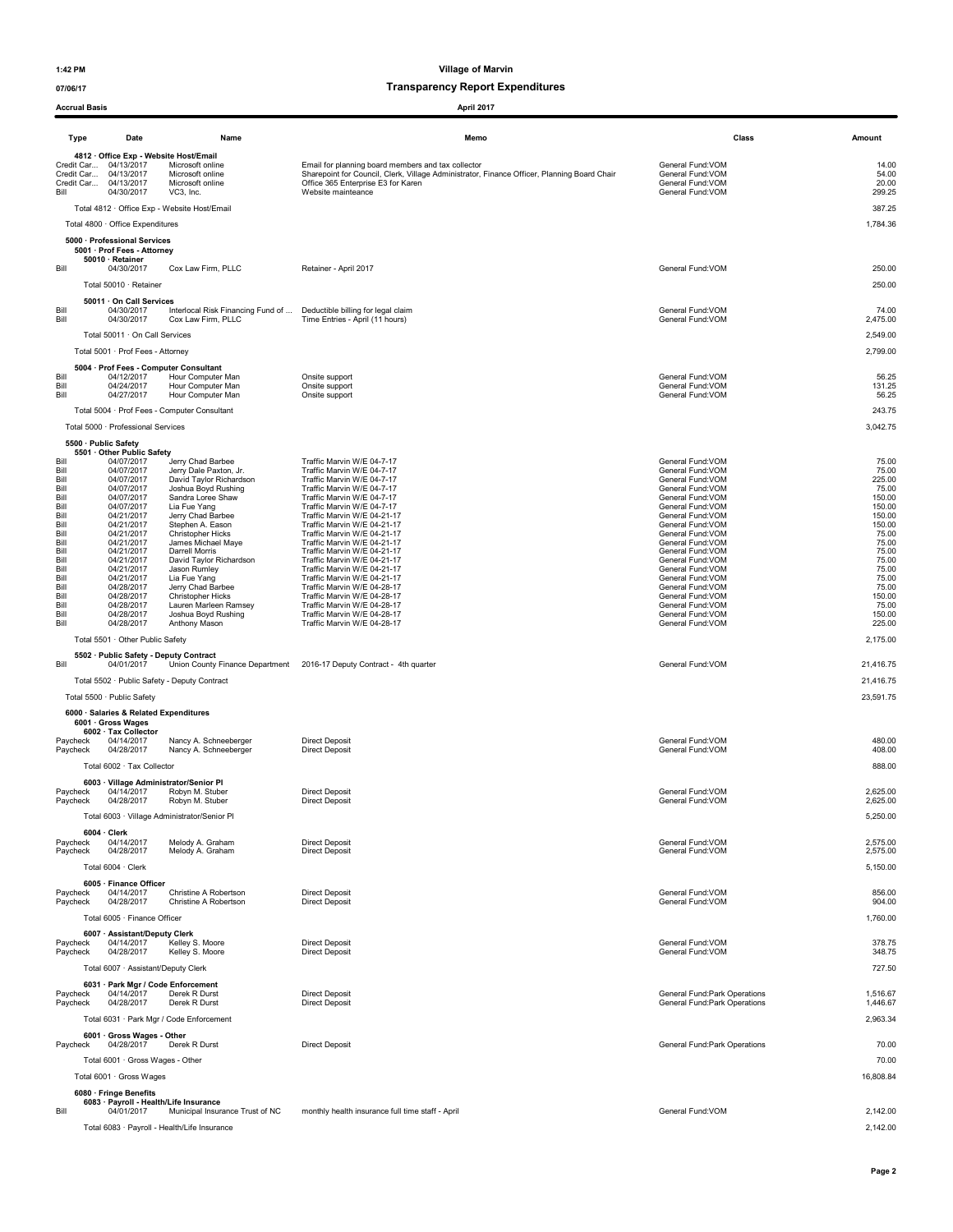| <b>Accrual Basis</b>    |                                                    |                                                     |                                                                     | April 2017 |                                                                |                      |
|-------------------------|----------------------------------------------------|-----------------------------------------------------|---------------------------------------------------------------------|------------|----------------------------------------------------------------|----------------------|
| Type                    | Date                                               | Name                                                |                                                                     | Memo       | Class                                                          | Amount               |
|                         | 6084 · Payroll - Retirement Exp                    |                                                     |                                                                     |            |                                                                |                      |
| Paycheck<br>Paycheck    | 04/14/2017<br>04/14/2017                           | Derek R Durst<br>Melody A. Graham                   | <b>Direct Deposit</b><br><b>Direct Deposit</b>                      |            | General Fund: Park Operations<br>General Fund:VOM              | 109.96<br>186.69     |
| Paycheck<br>Paycheck    | 04/14/2017<br>04/28/2017                           | Robyn M. Stuber<br>Derek R Durst                    | <b>Direct Deposit</b><br><b>Direct Deposit</b>                      |            | General Fund: VOM<br>General Fund: Park Operations             | 190.31<br>109.96     |
| Paycheck                | 04/28/2017                                         | Melody A. Graham                                    | <b>Direct Deposit</b>                                               |            | General Fund: VOM                                              | 186.69               |
| Paycheck                | 04/28/2017                                         | Robyn M. Stuber                                     | <b>Direct Deposit</b>                                               |            | General Fund:VOM                                               | 190.31               |
|                         |                                                    | Total 6084 · Payroll - Retirement Exp               |                                                                     |            |                                                                | 973.92               |
|                         | Total 6080 · Fringe Benefits                       |                                                     |                                                                     |            |                                                                | 3,115.92             |
|                         | 6090 · Payroll Tax<br>6091 · FICA/941 (Town match) |                                                     |                                                                     |            |                                                                |                      |
| Paycheck                | 04/14/2017                                         | Christine A Robertson                               | <b>Direct Deposit</b>                                               |            | General Fund:VOM                                               | 53.07                |
| Paycheck<br>Paycheck    | 04/14/2017<br>04/14/2017                           | Christine A Robertson<br>Derek R Durst              | <b>Direct Deposit</b><br><b>Direct Deposit</b>                      |            | General Fund:VOM<br>General Fund: Park Operations              | 12.41<br>88.52       |
| Paycheck<br>Paycheck    | 04/14/2017<br>04/14/2017                           | Derek R Durst<br>Kelley S. Moore                    | <b>Direct Deposit</b><br><b>Direct Deposit</b>                      |            | General Fund: Park Operations<br>General Fund:VOM              | 20.70<br>23.49       |
| Paycheck                | 04/14/2017                                         | Kelley S. Moore                                     | <b>Direct Deposit</b>                                               |            | General Fund:VOM                                               | 5.49                 |
| Paycheck<br>Paycheck    | 04/14/2017<br>04/14/2017                           | Melody A. Graham<br>Melody A. Graham                | <b>Direct Deposit</b><br><b>Direct Deposit</b>                      |            | General Fund:VOM<br>General Fund: VOM                          | 154.01<br>36.02      |
| Paycheck<br>Paycheck    | 04/14/2017<br>04/14/2017                           | Nancy A. Schneeberger<br>Nancy A. Schneeberger      | <b>Direct Deposit</b><br><b>Direct Deposit</b>                      |            | General Fund:VOM<br>General Fund: VOM                          | 29.76<br>6.96        |
| Paycheck                | 04/14/2017                                         | Nicholas R Muti                                     | <b>Direct Deposit</b>                                               |            | General Fund: Park Operations                                  | 42.25                |
| Paycheck<br>Paycheck    | 04/14/2017<br>04/14/2017                           | Nicholas R Muti<br>Robyn M. Stuber                  | <b>Direct Deposit</b><br><b>Direct Deposit</b>                      |            | General Fund: Park Operations<br>General Fund:VOM              | 9.88<br>157.39       |
| Paycheck<br>Paycheck    | 04/14/2017<br>04/14/2017                           | Robyn M. Stuber<br>Willis E. Helms                  | <b>Direct Deposit</b><br><b>Direct Deposit</b>                      |            | General Fund: VOM<br>General Fund: Park Operations             | 36.81<br>39.79       |
| Paycheck                | 04/14/2017                                         | Willis E. Helms                                     | <b>Direct Deposit</b>                                               |            | General Fund: Park Operations                                  | 9.30                 |
| Paycheck<br>Paycheck    | 04/17/2017<br>04/17/2017                           | Edward N. Query<br>Edward N. Query                  |                                                                     |            | General Fund:VOM<br>General Fund:VOM                           | 9.30<br>2.17         |
| Paycheck                | 04/17/2017                                         | Jennifer Slotten<br>Jennifer Slotten                |                                                                     |            | General Fund:VOM<br>General Fund: VOM                          | 9.30                 |
| Paycheck<br>Paycheck    | 04/17/2017<br>04/17/2017                           | Richard P. Holzberg                                 |                                                                     |            | General Fund: VOM                                              | 2.17<br>13.95        |
| Paycheck<br>Paycheck    | 04/17/2017<br>04/28/2017                           | Richard P. Holzberg<br>Brian W. Beaty               | <b>Direct Deposit</b>                                               |            | General Fund:VOM<br>General Fund: VOM                          | 3.26<br>27.90        |
| Paycheck                | 04/28/2017                                         | Brian W. Beaty                                      | <b>Direct Deposit</b>                                               |            | General Fund: VOM                                              | 6.52                 |
| Paycheck<br>Paycheck    | 04/28/2017<br>04/28/2017                           | Joseph E. Pollino Jr.<br>Joseph E. Pollino Jr.      | <b>Direct Deposit</b><br><b>Direct Deposit</b>                      |            | General Fund:VOM<br>General Fund:VOM                           | 31.00<br>7.25        |
| Paycheck                | 04/28/2017<br>04/28/2017                           | Nicholas R. Dispenziere<br>Nicholas R. Dispenziere  | <b>Direct Deposit</b><br><b>Direct Deposit</b>                      |            | General Fund: VOM<br>General Fund: VOM                         | 24.80<br>5.80        |
| Paycheck<br>Paycheck    | 04/28/2017                                         | Robert E Epps                                       | <b>Direct Deposit</b>                                               |            | General Fund: VOM                                              | 24.80                |
| Paycheck<br>Paycheck    | 04/28/2017<br>04/28/2017                           | Robert E Epps<br>Ronald J. Salimao                  | <b>Direct Deposit</b><br><b>Direct Deposit</b>                      |            | General Fund:VOM<br>General Fund:VOM                           | 5.80<br>24.80        |
| Paycheck                | 04/28/2017                                         | Ronald J. Salimao                                   | <b>Direct Deposit</b>                                               |            | General Fund:VOM                                               | 5.80                 |
| Paycheck<br>Paycheck    | 04/28/2017<br>04/28/2017                           | Christine A Robertson<br>Christine A Robertson      | <b>Direct Deposit</b><br><b>Direct Deposit</b>                      |            | General Fund:VOM<br>General Fund: VOM                          | 56.05<br>13.11       |
| Paycheck<br>Paycheck    | 04/28/2017<br>04/28/2017                           | Derek R Durst<br>Derek R Durst                      | <b>Direct Deposit</b><br><b>Direct Deposit</b>                      |            | General Fund: Park Operations<br>General Fund: Park Operations | 88.51<br>20.70       |
| Paycheck                | 04/28/2017                                         | Kelley S. Moore                                     | <b>Direct Deposit</b>                                               |            | General Fund: VOM                                              | 21.62                |
| Paycheck<br>Paycheck    | 04/28/2017<br>04/28/2017                           | Kelley S. Moore<br>Melody A. Graham                 | <b>Direct Deposit</b><br><b>Direct Deposit</b>                      |            | General Fund:VOM<br>General Fund:VOM                           | 5.06<br>154.01       |
| Paycheck<br>Paycheck    | 04/28/2017<br>04/28/2017                           | Melody A. Graham<br>Nancy A. Schneeberger           | <b>Direct Deposit</b><br><b>Direct Deposit</b>                      |            | General Fund: VOM<br>General Fund:VOM                          | 36.02<br>25.30       |
| Paycheck                | 04/28/2017                                         | Nancy A. Schneeberger                               | <b>Direct Deposit</b>                                               |            | General Fund: VOM                                              | 5.92                 |
| Paycheck<br>Paycheck    | 04/28/2017<br>04/28/2017                           | Nicholas R Muti<br>Nicholas R Muti                  | <b>Direct Deposit</b><br><b>Direct Deposit</b>                      |            | General Fund: Park Operations<br>General Fund: Park Operations | 5.85<br>1.37         |
| Paycheck                | 04/28/2017                                         | Robyn M. Stuber<br>Robyn M. Stuber                  | <b>Direct Deposit</b>                                               |            | General Fund:VOM<br>General Fund: VOM                          | 157.38<br>36.81      |
| Paycheck<br>Paycheck    | 04/28/2017<br>04/28/2017                           | Willis E. Helms                                     | <b>Direct Deposit</b><br><b>Direct Deposit</b>                      |            | General Fund:Park Operations                                   | 42.02                |
| Paycheck                | 04/28/2017                                         | Willis E. Helms                                     | <b>Direct Deposit</b>                                               |            | General Fund: Park Operations                                  | 9.83                 |
|                         | Total 6090 · Payroll Tax                           | Total 6091 · FICA/941 (Town match)                  |                                                                     |            |                                                                | 1,610.03<br>1,610.03 |
|                         | 6100 Other Payroll Expenditures                    |                                                     |                                                                     |            |                                                                |                      |
|                         | 6102 · Direct Deposit Fees                         |                                                     |                                                                     |            |                                                                |                      |
| Liability C<br>Paycheck | 04/13/2017<br>04/14/2017                           | QuickBooks Payroll Service<br>Christine A Robertson | Fee for 8 direct deposit(s) at \$1.75 each<br><b>Direct Deposit</b> |            | General Fund: VOM<br>General Fund: VOM                         | 14.00<br>0.00        |
| Paycheck<br>Paycheck    | 04/14/2017<br>04/14/2017                           | Derek R Durst<br>Kelley S. Moore                    | <b>Direct Deposit</b><br><b>Direct Deposit</b>                      |            | General Fund:Park Operations<br>General Fund: VOM              | 0.00<br>0.00         |
| Paycheck                | 04/14/2017                                         | Melody A. Graham                                    | Direct Deposit                                                      |            | General Fund: VOM                                              | 0.00                 |
| Paycheck<br>Paycheck    | 04/14/2017<br>04/14/2017                           | Nancy A. Schneeberger<br>Nicholas R Muti            | <b>Direct Deposit</b><br><b>Direct Deposit</b>                      |            | General Fund: VOM<br>General Fund: Park Operations             | 0.00<br>0.00         |
| Paycheck<br>Paycheck    | 04/14/2017<br>04/14/2017                           | Robyn M. Stuber<br>Willis E. Helms                  | <b>Direct Deposit</b><br><b>Direct Deposit</b>                      |            | General Fund: VOM<br>General Fund: Park Operations             | 0.00<br>0.00         |
| Liability C             | 04/27/2017                                         | QuickBooks Payroll Service                          | Fee for 13 direct deposit(s) at \$1.75 each                         |            | General Fund: VOM                                              | 22.75                |
| Paycheck<br>Paycheck    | 04/28/2017<br>04/28/2017                           | Christine A Robertson<br>Derek R Durst              | <b>Direct Deposit</b><br><b>Direct Deposit</b>                      |            | General Fund:VOM<br>General Fund: Park Operations              | 0.00<br>0.00         |
| Paycheck<br>Paycheck    | 04/28/2017<br>04/28/2017                           | Kelley S. Moore<br>Melody A. Graham                 | <b>Direct Deposit</b><br><b>Direct Deposit</b>                      |            | General Fund: VOM<br>General Fund:VOM                          | 0.00<br>0.00         |
| Paycheck                | 04/28/2017                                         | Nancy A. Schneeberger                               | Direct Deposit                                                      |            | General Fund: VOM                                              | 0.00                 |
| Paycheck<br>Pavcheck    | 04/28/2017<br>04/28/2017                           | Nicholas R Muti<br>Robyn M. Stuber                  | <b>Direct Deposit</b><br><b>Direct Deposit</b>                      |            | General Fund: Park Operations<br>General Fund: VOM             | 0.00<br>0.00         |
| Paycheck                | 04/28/2017                                         | Willis E. Helms                                     | <b>Direct Deposit</b>                                               |            | General Fund: Park Operations                                  | 0.00                 |
|                         | Total 6102 · Direct Deposit Fees                   |                                                     |                                                                     |            |                                                                | 36.75                |
|                         |                                                    | Total 6100 · Other Payroll Expenditures             |                                                                     |            |                                                                | 36.75                |
| 6050 · Stipends         |                                                    | Total 6000 · Salaries & Related Expenditures        |                                                                     |            |                                                                | 21,571.54            |
|                         | 6051 · Council<br>04/28/2017                       | Nicholas R. Dispenziere                             | <b>Direct Deposit</b>                                               |            | General Fund:VOM                                               | 400.00               |
| Paycheck<br>Paycheck    | 04/28/2017                                         | Robert E Epps                                       | <b>Direct Deposit</b>                                               |            | General Fund:VOM                                               | 400.00               |
| Paycheck                | 04/28/2017                                         | Ronald J. Salimao                                   | <b>Direct Deposit</b>                                               |            | General Fund:VOM                                               | 400.00               |
|                         | Total 6051 · Council                               |                                                     |                                                                     |            |                                                                | 1,200.00             |
| $6052 \cdot$ Mayor      |                                                    |                                                     |                                                                     |            |                                                                |                      |
| Paycheck                | 04/28/2017                                         | Joseph E. Pollino Jr.                               | <b>Direct Deposit</b>                                               |            | General Fund:VOM                                               | 500.00               |
|                         | Total 6052 · Mayor                                 |                                                     |                                                                     |            |                                                                | 500.00               |
| Paycheck                | 6053 · Mayor Pro Tem<br>04/28/2017                 | Brian W. Beaty                                      | <b>Direct Deposit</b>                                               |            | General Fund: VOM                                              | 450.00               |
|                         | Total 6053 · Mayor Pro Tem                         |                                                     |                                                                     |            |                                                                | 450.00               |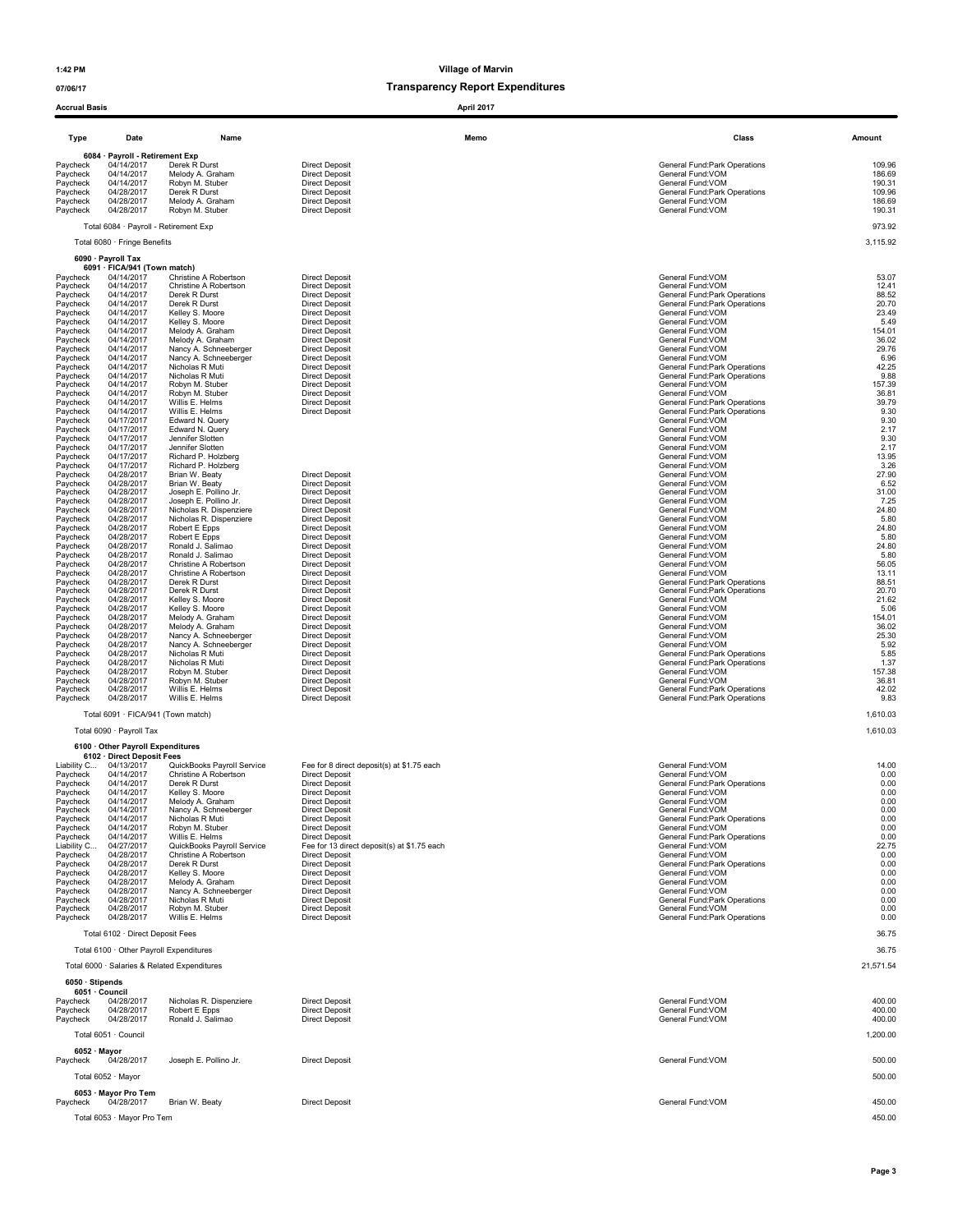| <b>Accrual Basis</b>                                     |                                                                                                         |                                                                                                            | April 2017                                                                                                                |                                                                                                                                                                |                                              |
|----------------------------------------------------------|---------------------------------------------------------------------------------------------------------|------------------------------------------------------------------------------------------------------------|---------------------------------------------------------------------------------------------------------------------------|----------------------------------------------------------------------------------------------------------------------------------------------------------------|----------------------------------------------|
| Type                                                     | Date                                                                                                    | Name                                                                                                       | Memo                                                                                                                      | Class                                                                                                                                                          | Amount                                       |
| Paycheck                                                 | 6060 · Stipends - Committee Members<br>6061 · Parks & Rec<br>04/17/2017<br>Total 6061 · Parks & Rec     | Edward N. Query                                                                                            |                                                                                                                           | General Fund:VOM                                                                                                                                               | 150.00<br>150.00                             |
| Paycheck<br>Paycheck                                     | 6062 · Planning Board<br>04/17/2017<br>04/17/2017                                                       | Jennifer Slotten<br>Richard P. Holzberg                                                                    |                                                                                                                           | General Fund: VOM<br>General Fund:VOM                                                                                                                          | 150.00<br>225.00                             |
|                                                          | Total 6062 · Planning Board                                                                             | Total 6060 · Stipends - Committee Members                                                                  |                                                                                                                           |                                                                                                                                                                | 375.00<br>525.00                             |
|                                                          | Total 6050 · Stipends<br>6400 · Training & Travel<br>6401 · School Gov't, Conf & Seminars               |                                                                                                            |                                                                                                                           |                                                                                                                                                                | 2,675.00                                     |
|                                                          | Credit Car 04/19/2017                                                                                   | <b>NCSUE Commerce</b><br>Total 6401 · School Gov't, Conf & Seminars                                        | Pesticide Safety course                                                                                                   | General Fund: VOM                                                                                                                                              | 47.00<br>47.00                               |
| Check                                                    | 6402 · Travel Expenses<br>Credit Car 04/04/2017<br>04/24/2017<br>Total 6402 · Travel Expenses           | Bojangles<br>Derek R Durst                                                                                 | Trails conference lunch (Derek)<br>Mileage to/from Trails conference - Ashebor 4/4/17                                     | General Fund:VOM<br>General Fund: VOM                                                                                                                          | 6.30<br>99.51<br>105.81                      |
|                                                          | 6403 · Books & Reference Materials<br>Credit Car 04/19/2017<br>Total 6403 · Books & Reference Materials | <b>NCSUE Commerce</b>                                                                                      | Pesticide Safety manuals                                                                                                  | General Fund: VOM                                                                                                                                              | 54.83<br>54.83                               |
|                                                          | Total 6400 · Training & Travel                                                                          |                                                                                                            |                                                                                                                           |                                                                                                                                                                | 207.64                                       |
| Check                                                    | 6500 · Zoning Expenditures<br>6503 · Zoning - Miscellaneous<br>04/13/2017                               | Town of Weddington                                                                                         | Zoning maps                                                                                                               | General Fund:VOM                                                                                                                                               | 49.00                                        |
|                                                          | Total 6503 · Zoning - Miscellaneous<br>Total 6500 · Zoning Expenditures<br>6600 · Debt Service          |                                                                                                            |                                                                                                                           |                                                                                                                                                                | 49.00<br>49.00                               |
| Bill                                                     | 6601 · Mar-Efird park principal pymts<br>04/04/2017                                                     | Bank of America NA<br>Total 6601 · Mar-Efird park principal pymts                                          | Principal Payment for Marvin Efird Park Loan-Invoice #1710003912                                                          | General Fund:VOM                                                                                                                                               | 8,928.57<br>8,928.57                         |
| Bill                                                     | 6602 · Marvin-Efird Park Loan Interest<br>04/04/2017                                                    | Bank of America NA                                                                                         | Interest Payment for Marvin Efird Park Loan                                                                               | General Fund:VOM                                                                                                                                               | 221.80                                       |
|                                                          |                                                                                                         | Total 6602 · Marvin-Efird Park Loan Interest                                                               |                                                                                                                           |                                                                                                                                                                | 221.80                                       |
|                                                          | Total 6600 · Debt Service<br>6700 · Park Operations                                                     |                                                                                                            |                                                                                                                           |                                                                                                                                                                | 9,150.37                                     |
| Deposit<br>Deposit                                       | 6701 · Park Revenue<br>6702 · Barn Rentals<br>General J 04/12/2017<br>04/12/2017<br>04/17/2017          |                                                                                                            | Banshal - forfeited security deposit from 3/11 rental<br>Transformation Church 4/29/17<br>Stephen 4/30/17                 | General Fund: Park Operations<br>General Fund:Park Operations<br>General Fund: Park Operations                                                                 | $-300.00$<br>$-150.00$<br>$-150.00$          |
|                                                          | Total 6702 · Barn Rentals                                                                               |                                                                                                            |                                                                                                                           |                                                                                                                                                                | $-600.00$                                    |
| Deposit<br>Deposit<br>Deposit<br>General J               | 6706 · Non-Resident Parking<br>04/12/2017<br>04/26/2017<br>04/26/2017<br>04/30/2017                     |                                                                                                            | Annual<br>Daily<br>Prof Annual - Hoffman<br>April 2017 CC receipts                                                        | General Fund: Park Operations<br>General Fund:Park Operations<br>General Fund: Park Operations<br>General Fund: Park Operations                                | $-50.00$<br>$-5.00$<br>$-100.00$<br>$-70.00$ |
|                                                          | Total 6706 · Non-Resident Parking                                                                       |                                                                                                            |                                                                                                                           |                                                                                                                                                                | $-225.00$                                    |
| Deposit<br>General J                                     | 6708 Community Garden Plots<br>04/26/2017<br>04/30/2017                                                 |                                                                                                            | Paramore #15<br>April 2017 CC receipts                                                                                    | General Fund: Park Operations<br>General Fund: Park Operations                                                                                                 | $-20.00$<br>$-20.00$                         |
|                                                          | Total 6708 · Community Garden Plots<br>Total 6701 · Park Revenue                                        |                                                                                                            |                                                                                                                           |                                                                                                                                                                | $-40.00$<br>$-865.00$                        |
|                                                          | 6709 · Park Expenditures                                                                                |                                                                                                            |                                                                                                                           |                                                                                                                                                                |                                              |
| Paycheck<br>Paycheck<br>Paycheck<br>Paycheck<br>Paycheck | 6711 · Parttime Laborer<br>04/14/2017<br>04/14/2017<br>04/28/2017<br>04/28/2017<br>04/28/2017           | Nicholas R Muti<br>Willis E. Helms<br>Nicholas R Muti<br>Willis E. Helms<br>Willis E. Helms                | <b>Direct Deposit</b><br><b>Direct Deposit</b><br><b>Direct Deposit</b><br><b>Direct Deposit</b><br><b>Direct Deposit</b> | General Fund: Park Operations<br>General Fund:Park Operations<br>General Fund: Park Operations<br>General Fund:Park Operations<br>General Fund:Park Operations | 681.50<br>641.63<br>94.25<br>648.88<br>29.00 |
|                                                          | Total 6711 · Parttime Laborer                                                                           |                                                                                                            |                                                                                                                           |                                                                                                                                                                | 2,095.26                                     |
| Check<br>Bill<br>Bill<br>Bill                            | 6720 · Electricity, Gas & Water<br>04/07/2017<br>04/18/2017<br>04/18/2017<br>04/18/2017                 | Union County Public Works<br>Union Power Cooperative<br>Union Power Cooperative<br>Union Power Cooperative | Water usage 2/21/17-3/24/17<br>5369518008 Barn<br>5369518006 Bathroom<br>5369518010 Shed                                  | General Fund: Park Operations<br>General Fund: Park Operations<br><b>General Fund:Park Operations</b><br>General Fund: Park Operations                         | 10.81<br>51.06<br>71.03<br>30.38             |
|                                                          | Total 6720 · Electricity, Gas & Water                                                                   |                                                                                                            |                                                                                                                           |                                                                                                                                                                | 163.28                                       |
|                                                          | 6735 · Maintenance Expenses<br>6739 · General Repairs<br>Credit Car 04/01/2017<br>Credit Car 04/01/2017 | Lowes Home Improvement<br>Lowes Home Improvement                                                           | new doorknob                                                                                                              | General Fund: Park Operations<br>General Fund: Park Operations                                                                                                 | 115.94<br>14.47                              |
|                                                          | Credit Car 04/10/2017<br>Total 6739 · General Repairs                                                   | Lowes Home Improvement                                                                                     | Return new doorknobs                                                                                                      | General Fund: Park Operations                                                                                                                                  | $-125.22$<br>5.19                            |
|                                                          | 6741 · Posion Ivy Control<br>Credit Car 04/20/2017<br>Credit Car 04/20/2017                             | Lowes Home Improvement<br>Lowes Home Improvement                                                           | Weed killer<br>Weed Killer                                                                                                | General Fund: Park Operations<br>General Fund: Park Operations                                                                                                 | 99.85<br>71.94                               |
|                                                          | Total 6741 · Posion Ivy Control                                                                         |                                                                                                            |                                                                                                                           |                                                                                                                                                                | 171.79                                       |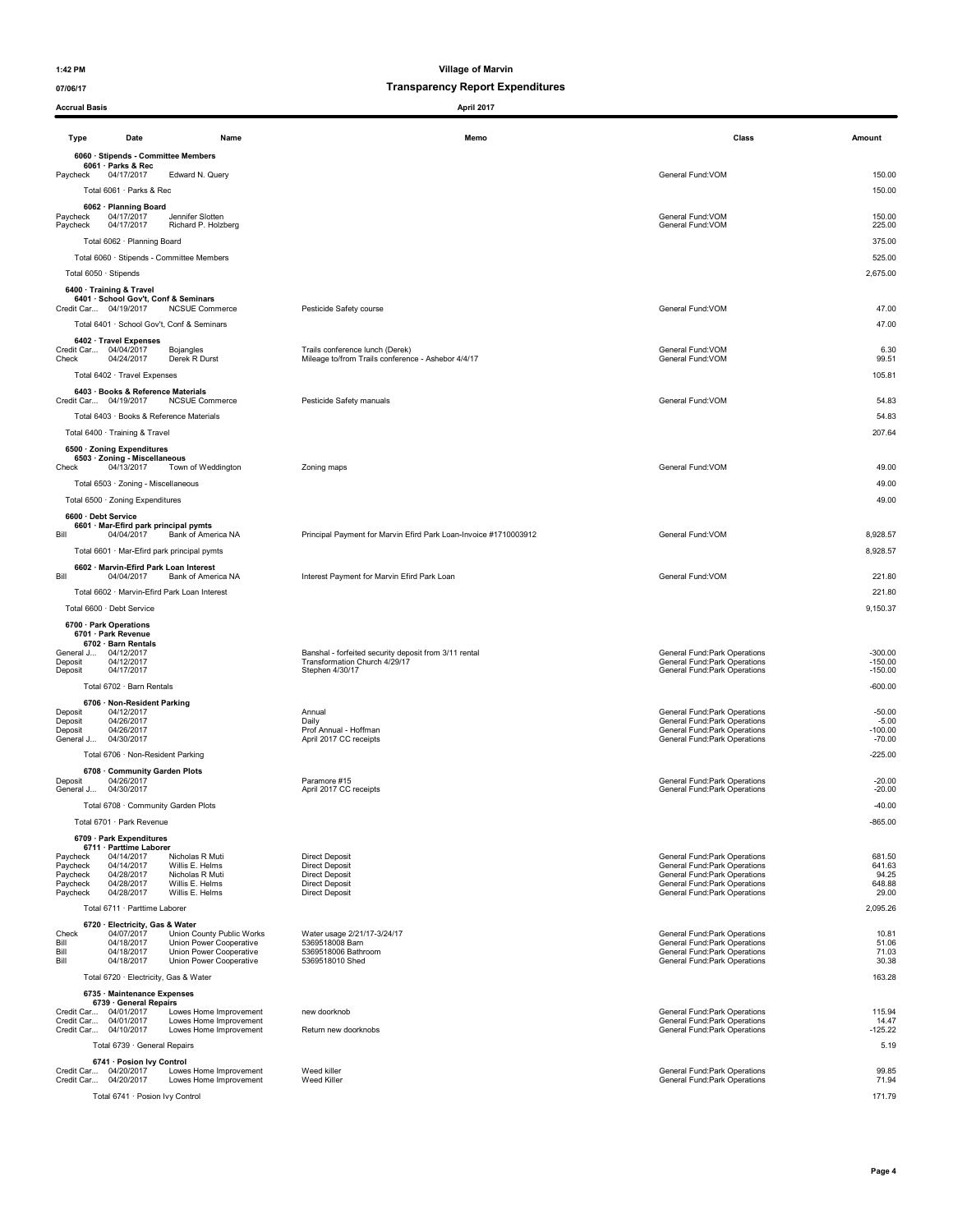Accrual Basis April 2017

1:42 PM Village of Marvin

| Type                                                 | Date                                                                                                                                                                                                                          | Name                                                                                                                                                                                               | Memo                                                                                                                                                                                                                                                                                                                              | Class                                                                                                                                                                                                                                                                         | Amount                                                                    |
|------------------------------------------------------|-------------------------------------------------------------------------------------------------------------------------------------------------------------------------------------------------------------------------------|----------------------------------------------------------------------------------------------------------------------------------------------------------------------------------------------------|-----------------------------------------------------------------------------------------------------------------------------------------------------------------------------------------------------------------------------------------------------------------------------------------------------------------------------------|-------------------------------------------------------------------------------------------------------------------------------------------------------------------------------------------------------------------------------------------------------------------------------|---------------------------------------------------------------------------|
|                                                      | $6742 \cdot$ Supplies<br>Credit Car 04/01/2017<br>Credit Car 04/01/2017<br>Credit Car 04/09/2017<br>Credit Car 04/10/2017<br>Credit Car 04/19/2017<br>Credit Car 04/19/2017<br>Credit Car 04/19/2017<br>Credit Car 04/20/2017 | Lowes Home Improvement<br>Lowes Home Improvement<br>Lowes Home Improvement<br>Lowes Home Improvement<br>Amazon.com<br>Amazon.com<br>Amazon.com<br>Lowes Home Improvement                           | brush cutter heads for week eater<br>hand sanitizer<br>Park supplies - cottage garden, community garden hoses, fire ant control<br>Entry doorknobs for bathroom<br>Baby changing station for men's bathroom<br>Spool Cap Covers for cordless trimmer<br>Liquid Soap<br>Batteries and Ant Killer                                   | General Fund: Park Operations<br>General Fund: Park Operations<br>General Fund:Park Operations<br>General Fund: Park Operations<br>General Fund: Park Operations<br>General Fund: Park Operations<br>General Fund: Park Operations<br>General Fund:Park Operations            | 62.93<br>2.00<br>134.81<br>78.78<br>151.69<br>4.97<br>19.97<br>48.91      |
|                                                      | Total $6742 \cdot$ Supplies                                                                                                                                                                                                   |                                                                                                                                                                                                    |                                                                                                                                                                                                                                                                                                                                   |                                                                                                                                                                                                                                                                               | 504.06                                                                    |
| Bill<br>Bill<br>Bill                                 | 6743 · Tree Services<br>04/20/2017<br>04/20/2017<br>04/20/2017                                                                                                                                                                | Arborscapes Tree & Landscape S                                                                                                                                                                     | Install cable system in Willow Oak at L play area<br>Arborscapes Tree & Landscape S Remove large dual-trunk dead Pine at lake near old home site<br>Arborscapes Tree & Landscape S Cut/Fell/Leave dead dual-trunk tree at trailhead                                                                                               | General Fund: Park Operations<br>General Fund: Park Operations<br>General Fund: Park Operations                                                                                                                                                                               | 300.00<br>900.00<br>250.00                                                |
|                                                      | Total 6743 · Tree Services                                                                                                                                                                                                    |                                                                                                                                                                                                    |                                                                                                                                                                                                                                                                                                                                   |                                                                                                                                                                                                                                                                               | 1.450.00                                                                  |
|                                                      | 6744 · Vehic, Equip Repair & Maint<br>Credit Car 04/03/2017<br>Credit Car 04/20/2017                                                                                                                                          | QT<br>QT                                                                                                                                                                                           | Gas for equipment<br>Gas for equipment                                                                                                                                                                                                                                                                                            | General Fund: Park Operations<br>General Fund: Park Operations                                                                                                                                                                                                                | 35.24<br>57.44                                                            |
|                                                      |                                                                                                                                                                                                                               | Total 6744 · Vehic, Equip Repair & Maint                                                                                                                                                           |                                                                                                                                                                                                                                                                                                                                   |                                                                                                                                                                                                                                                                               | 92.68                                                                     |
| Bill<br>Bill                                         | 6745 · Painting/Staining<br>04/28/2017<br>04/28/2017                                                                                                                                                                          | Cambridge Contracting, Inc.<br>Cambridge Contracting, Inc.                                                                                                                                         | 50% deposit - pressure wash and stain barn<br>balance due - pressure wash and stain barn                                                                                                                                                                                                                                          | General Fund: Park Operations<br>General Fund: Park Operations                                                                                                                                                                                                                | 1.500.00<br>1,500.00                                                      |
|                                                      | Total 6745 · Painting/Staining                                                                                                                                                                                                |                                                                                                                                                                                                    |                                                                                                                                                                                                                                                                                                                                   |                                                                                                                                                                                                                                                                               | 3,000.00                                                                  |
|                                                      | Total 6735 · Maintenance Expenses                                                                                                                                                                                             |                                                                                                                                                                                                    |                                                                                                                                                                                                                                                                                                                                   |                                                                                                                                                                                                                                                                               | 5.223.72                                                                  |
|                                                      | Total 6709 · Park Expenditures                                                                                                                                                                                                |                                                                                                                                                                                                    |                                                                                                                                                                                                                                                                                                                                   |                                                                                                                                                                                                                                                                               | 7.482.26                                                                  |
|                                                      | Total 6700 · Park Operations                                                                                                                                                                                                  |                                                                                                                                                                                                    |                                                                                                                                                                                                                                                                                                                                   |                                                                                                                                                                                                                                                                               | 6.617.26                                                                  |
| Bill<br>Bill<br>Bill<br>Bill<br>Bill<br>Bill<br>Bill | 90000 · Capital Projects Fund FY17<br>90100 · CP - Architect /Engineer /Legal<br>04/07/2017<br>04/25/2017<br>04/25/2017<br>04/25/2017<br>04/30/2017<br>04/30/2017<br>04/30/2017                                               | ESP Associates, P.A.<br>Urban Architectural Group P.A.<br>Urban Architectural Group P.A.<br>Urban Architectural Group P.A.<br>ESP Associates, P.A.<br>ESP Associates, P.A.<br>ESP Associates, P.A. | Construction Documents (47% thru April 7, 2017)<br>Construction Documents (80% x \$20,000 total)<br>Add'I services to modify floor plan and elevations<br>Reimbursable expenses - prints, copies, scans<br>Construction Documents (70% thru April 30, 2017)<br>Stormwater (70% thru April 30, 2017)<br>Reimbursables (April 2017) | Capital Projects Fund: Village Hall<br>Capital Projects Fund: Village Hall<br>Capital Projects Fund: Village Hall<br>Capital Projects Fund: Village Hall<br>Capital Projects Fund: Village Hall<br>Capital Projects Fund: Village Hall<br>Capital Projects Fund: Village Hall | 3.850.00<br>6.000.00<br>359.10<br>28.81<br>8.855.00<br>3.150.00<br>146.62 |
|                                                      |                                                                                                                                                                                                                               | Total 90100 · CP - Architect / Engineer / Legal                                                                                                                                                    |                                                                                                                                                                                                                                                                                                                                   |                                                                                                                                                                                                                                                                               | 22.389.53                                                                 |
|                                                      | Total 90000 · Capital Projects Fund FY17                                                                                                                                                                                      |                                                                                                                                                                                                    |                                                                                                                                                                                                                                                                                                                                   |                                                                                                                                                                                                                                                                               | 22,389.53                                                                 |
| <b>TOTAL</b>                                         |                                                                                                                                                                                                                               |                                                                                                                                                                                                    |                                                                                                                                                                                                                                                                                                                                   |                                                                                                                                                                                                                                                                               | 324.704.26                                                                |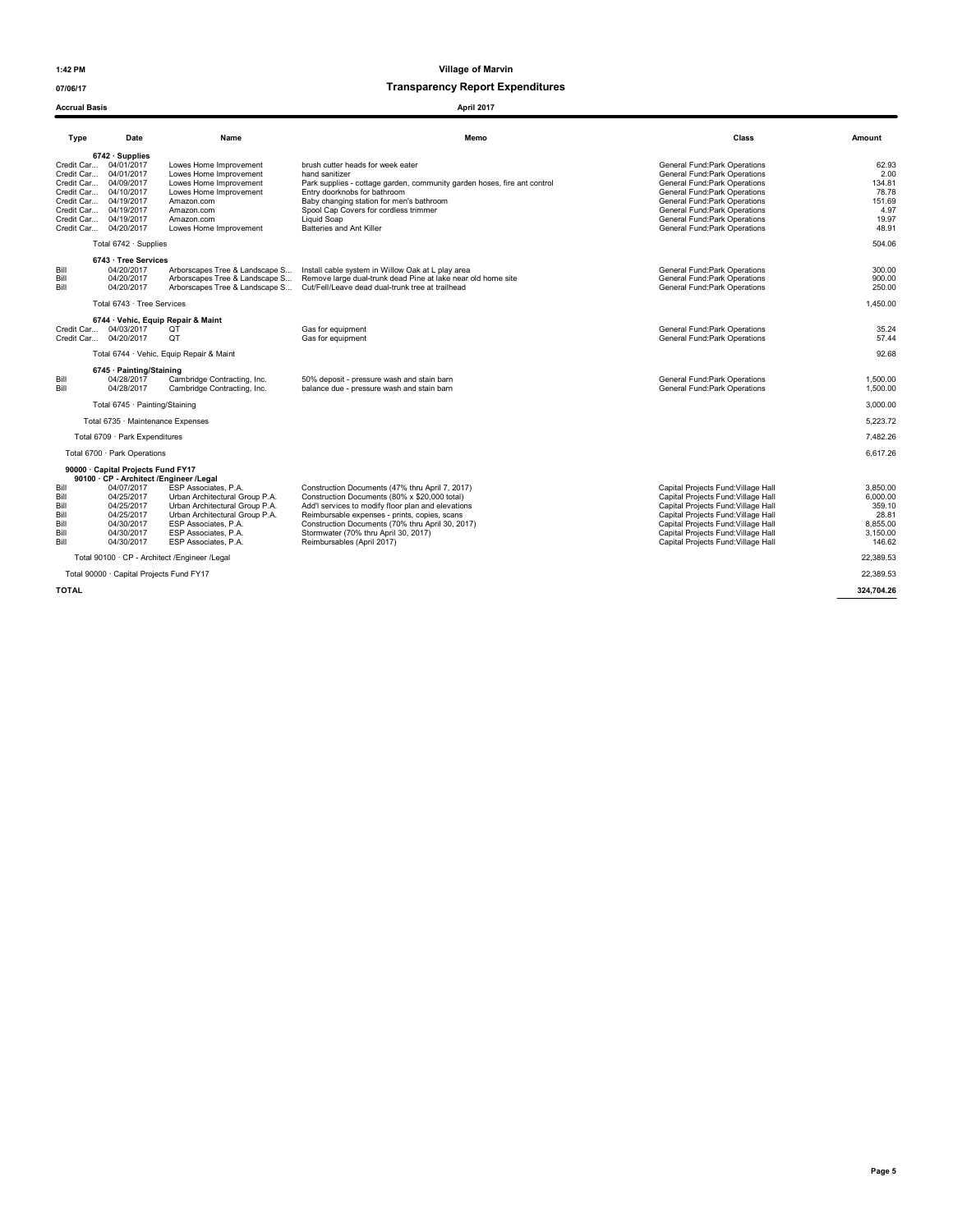# 1:38 PM Village of Marvin 07/06/17 **Transparency Report Revenue**

Accrual Basis **April 2017** 

| <b>Type</b>         | <b>Date</b>                             |                               | Memo | <b>Class</b>                           | Amount          |
|---------------------|-----------------------------------------|-------------------------------|------|----------------------------------------|-----------------|
|                     | 3001 · Ad Valorem                       |                               |      |                                        |                 |
|                     | 3005 · Current Year Taxes               |                               |      |                                        |                 |
| Deposit             | 04/03/2017                              | Deposit                       |      | General Fund: VOM                      | 447.60          |
| Deposit             | 04/06/2017                              | Deposit                       |      | General Fund: VOM                      | 448.90          |
| Deposit             | 04/12/2017<br>04/24/2017                | Deposit                       |      | General Fund: VOM<br>General Fund: VOM | 28.04<br>278.34 |
| Deposit             |                                         | Deposit                       |      |                                        |                 |
|                     | Total 3005 · Current Year Taxes         |                               |      |                                        | 1,202.88        |
|                     | Total 3001 · Ad Valorem                 |                               |      |                                        | 1,202.88        |
|                     | 3200 · Motor Vehicle Tax                |                               |      |                                        |                 |
|                     | 3201 · Collection and Distrib Fee       |                               |      |                                        |                 |
| Deposit             | 04/17/2017                              | NCVTS March 2017              |      |                                        | $-111.72$       |
|                     | Total 3201 · Collection and Distrib Fee |                               |      |                                        | $-111.72$       |
|                     | 3200 · Motor Vehicle Tax - Other        |                               |      |                                        |                 |
| Deposit             | 04/17/2017                              | NCVTS March 2017              |      |                                        | 4,005.51        |
| Deposit             | 04/17/2017                              | Refunds NCVTS Feb 2017        |      |                                        | $-0.99$         |
|                     | Total 3200 · Motor Vehicle Tax - Other  |                               |      |                                        | 4,004.52        |
|                     | Total 3200 · Motor Vehicle Tax          |                               |      |                                        | 3,892.80        |
|                     | 3300 · Sales & Use Tax                  |                               |      |                                        |                 |
| Deposit             | 04/15/2017                              | February 2017 Sales & Use tax |      | General Fund: VOM                      | 11,929.28       |
|                     | Total 3300 · Sales & Use Tax            |                               |      |                                        | 11,929.28       |
| $3600 \cdot$ Zoning |                                         |                               |      |                                        |                 |
|                     | 3602 · Permits                          |                               |      |                                        |                 |
| Deposit             | 04/03/2017                              | 17-11872 & 17-11873           |      | General Fund: VOM                      | 50.00           |
| Deposit             | 04/06/2017                              | 17-11874                      |      | General Fund: VOM                      | 25.00           |
| Deposit             | 04/06/2017                              | Preserve 17-11875             |      | General Fund:Devel                     | 50.00           |
| Deposit             | 04/06/2017                              | Amber Meadows 16-11820        |      | General Fund:Devel                     | 50.00           |
| Deposit             | 04/12/2017                              | Amber Meadows 16-11821        |      | General Fund: Devel                    | 50.00           |
| Deposit             | 04/12/2017                              | 17-11879                      |      | General Fund: VOM                      | 50.00           |
| Deposit             | 04/13/2017                              | Preserve 17-11880             |      | General Fund: Devel                    | 50.00           |
| Deposit             | 04/17/2017                              | 17-11882                      |      | General Fund: VOM                      | 25.00<br>25.00  |
| Deposit             | 04/19/2017<br>04/24/2017                | 17-11885<br>17-11888          |      | General Fund: VOM<br>General Fund: VOM | 25.00           |
| Deposit<br>Deposit  | 04/24/2017                              | Amber Meadows 17-11886        |      | General Fund:Devel                     | 50.00           |
| Deposit             | 04/26/2017                              | 17-11890, 17-1891, 16-11759   |      | General Fund: VOM                      | 125.00          |
| Deposit             | 04/26/2017                              | 17-11871                      |      | General Fund: VOM                      | 25.00           |
| General J           | 04/30/2017                              | April 2017 CC receipts        |      | General Fund: VOM                      | 350.00          |
|                     | Total 3602 · Permits                    |                               |      |                                        | 950.00          |
|                     | Total 3600 · Zoning                     |                               |      |                                        | 950.00          |
|                     | 3700 · Interest & Misc. Revenues        |                               |      |                                        |                 |
|                     | 3703 · Security Alarm Violations        |                               |      |                                        |                 |
| Deposit             | 04/17/2017                              | Firethorne #2951              |      | General Fund: VOM                      | 50.00           |
|                     | Total 3703 · Security Alarm Violations  |                               |      |                                        | 50.00           |
|                     | 3704 · Interest Income - Savings        |                               |      |                                        |                 |
| Deposit             | 04/30/2017                              | monthly interest              |      | General Fund: VOM                      | 22.75           |
|                     |                                         |                               |      |                                        | 22.75           |
|                     | Total 3704 · Interest Income - Savings  |                               |      |                                        |                 |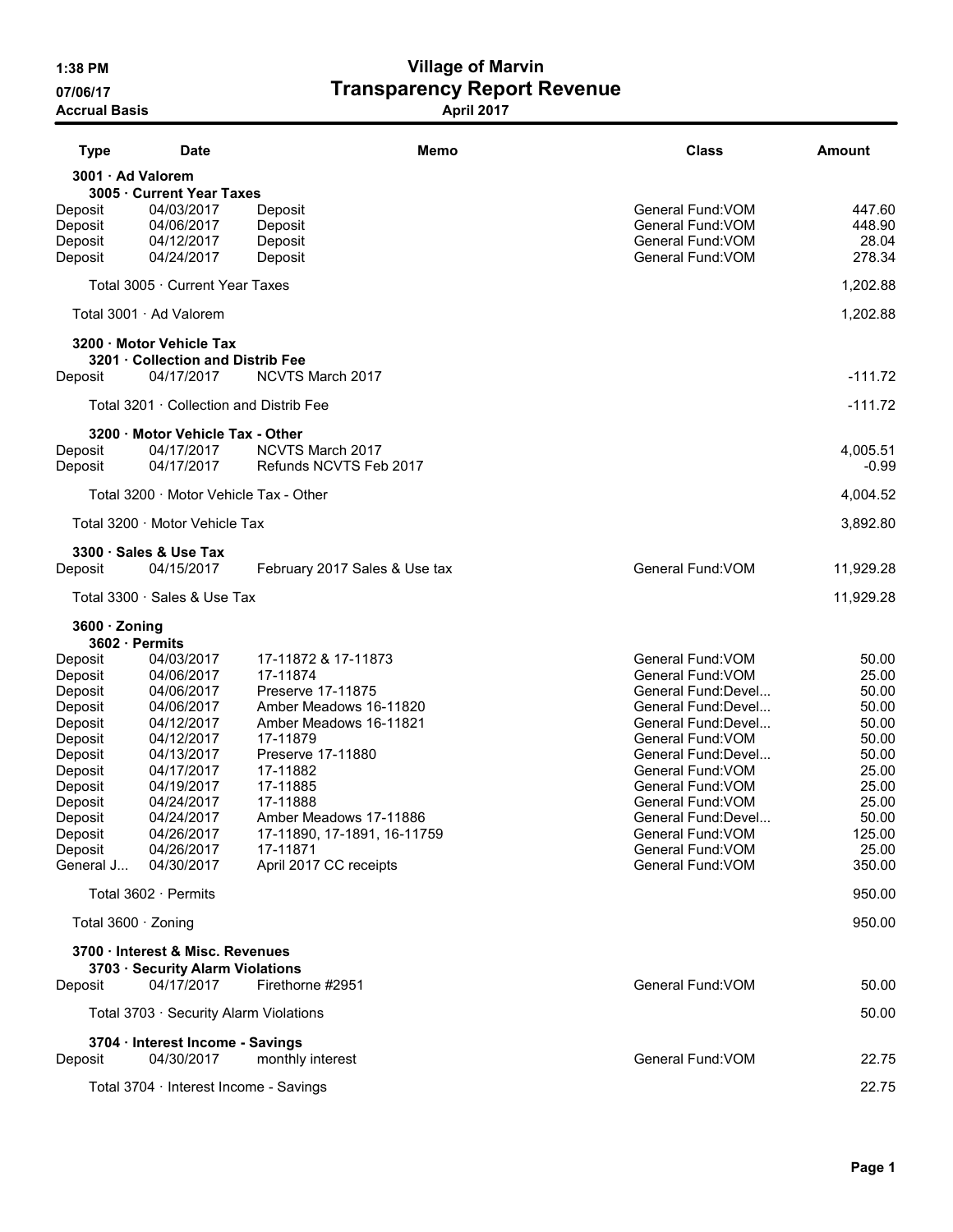# 1:38 PM Village of Marvin 07/06/17 **Transparency Report Revenue**

| <b>Type</b>  | <b>Date</b>                                      |                                              | Memo | <b>Class</b>      | Amount    |  |  |  |  |
|--------------|--------------------------------------------------|----------------------------------------------|------|-------------------|-----------|--|--|--|--|
|              | 3705 · Interest Income Checking Acct             |                                              |      |                   |           |  |  |  |  |
| Deposit      | 04/13/2017                                       | monthly interest                             |      | General Fund: VOM | 71.88     |  |  |  |  |
|              |                                                  | Total 3705 · Interest Income Checking Acct   |      |                   | 71.88     |  |  |  |  |
|              |                                                  | 3706 · Late Fee/Penalty Delinquent Tax       |      |                   |           |  |  |  |  |
| Deposit      | 04/03/2017                                       | Deposit                                      |      | General Fund: VOM | 12.31     |  |  |  |  |
| Deposit      | 04/06/2017                                       | Deposit                                      |      | General Fund: VOM | 19.09     |  |  |  |  |
| Deposit      | 04/12/2017                                       | Deposit                                      |      | General Fund: VOM | 6.72      |  |  |  |  |
| Deposit      | 04/24/2017                                       | Deposit                                      |      | General Fund: VOM | 10.89     |  |  |  |  |
|              |                                                  | Total 3706 · Late Fee/Penalty Delinguent Tax |      |                   | 49.01     |  |  |  |  |
|              | 3707 · Tax Deliquency Advertising                |                                              |      |                   |           |  |  |  |  |
| Deposit      | 04/24/2017                                       | Deposit                                      |      | General Fund: VOM | 7.91      |  |  |  |  |
|              | Total 3707 · Tax Deliquency Advertising          |                                              |      |                   | 7.91      |  |  |  |  |
|              | Total 3700 · Interest & Misc. Revenues<br>201.55 |                                              |      |                   |           |  |  |  |  |
| <b>TOTAL</b> |                                                  |                                              |      |                   | 18,176.51 |  |  |  |  |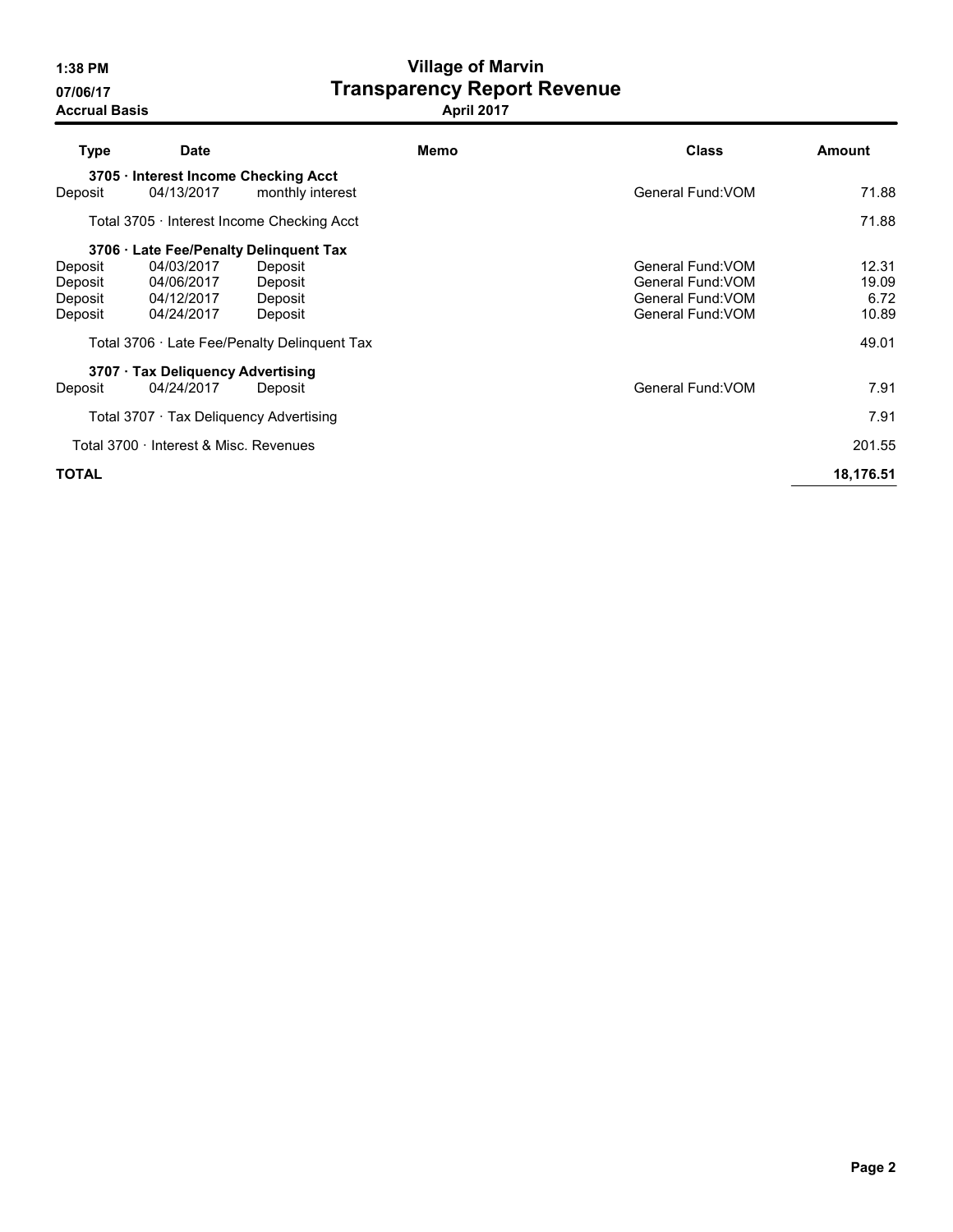### 07/06/17 07/06/17

| <b>Accrual Basis</b>                                                                                                                                                                                               |                                                                                                                                                                                                                                                                                                                                                                              | March 2017                                                                                                                                                                                                                                                                                                                                                                                                                                   |                                                                                                                                                                                                                                                                           |                                                                                                                |
|--------------------------------------------------------------------------------------------------------------------------------------------------------------------------------------------------------------------|------------------------------------------------------------------------------------------------------------------------------------------------------------------------------------------------------------------------------------------------------------------------------------------------------------------------------------------------------------------------------|----------------------------------------------------------------------------------------------------------------------------------------------------------------------------------------------------------------------------------------------------------------------------------------------------------------------------------------------------------------------------------------------------------------------------------------------|---------------------------------------------------------------------------------------------------------------------------------------------------------------------------------------------------------------------------------------------------------------------------|----------------------------------------------------------------------------------------------------------------|
| Type                                                                                                                                                                                                               | Date<br>Name                                                                                                                                                                                                                                                                                                                                                                 | Memo                                                                                                                                                                                                                                                                                                                                                                                                                                         | Class                                                                                                                                                                                                                                                                     | Amount                                                                                                         |
| Bill                                                                                                                                                                                                               | 4300 · Furnishings & Equipment<br>4301 · Furn/Equip - Computers & Equip<br>03/31/2017<br>Harris Computer Systems<br>Total 4301 · Furn/Equip - Computers & Equip<br>Total 4300 · Furnishings & Equipment                                                                                                                                                                      | Invoice 4446 - My Gov Hub Setup                                                                                                                                                                                                                                                                                                                                                                                                              | General Fund: VOM                                                                                                                                                                                                                                                         | 1,800.00<br>1,800.00<br>1,800.00                                                                               |
| 4700 · Occupancy<br>Bill                                                                                                                                                                                           | 4702 · Occupancy - Electricity<br>03/18/2017<br>Union Power Cooperative<br>Total 4702 · Occupancy - Electricity                                                                                                                                                                                                                                                              | 5369518001 Village Hall                                                                                                                                                                                                                                                                                                                                                                                                                      | General Fund: VOM                                                                                                                                                                                                                                                         | 93.88<br>93.88                                                                                                 |
| Bill                                                                                                                                                                                                               | 4703 · Occupancy - Fellowship Hall Use<br>03/31/2017<br>Banks Presbyterian Church                                                                                                                                                                                                                                                                                            | Fellowship Hall Use - 2/20/17 & 3/14/17                                                                                                                                                                                                                                                                                                                                                                                                      | General Fund: VOM                                                                                                                                                                                                                                                         | 50.00                                                                                                          |
| Check<br>Check                                                                                                                                                                                                     | Total 4703 · Occupancy - Fellowship Hall Use<br>4704 · Occupancy - Gas heat<br>03/16/2017<br><b>Piedmont Natural Gas</b><br>03/30/2017<br>Piedmont Natural Gas                                                                                                                                                                                                               | 9002668225001<br>9002668225001                                                                                                                                                                                                                                                                                                                                                                                                               | General Fund:VOM<br>General Fund:VOM                                                                                                                                                                                                                                      | 50.00<br>55.46<br>55.46                                                                                        |
| Bill                                                                                                                                                                                                               | Total 4704 · Occupancy - Gas heat<br>4705 · Occupancy - Lawn Service<br>03/28/2017<br>The Long Group, LLC                                                                                                                                                                                                                                                                    | Lawn service at Village Hall                                                                                                                                                                                                                                                                                                                                                                                                                 | General Fund:VOM                                                                                                                                                                                                                                                          | 110.92<br>188.00                                                                                               |
| Bill<br>Bill                                                                                                                                                                                                       | Total 4705 · Occupancy - Lawn Service<br>4708 · Occupancy - Office Cleaning<br>Maid Brigade-Charlotte NC<br>03/24/2017<br>03/31/2017<br>Maid Brigade-Charlotte NC                                                                                                                                                                                                            | Office cleaning March 2017<br>Office cleaning March 2017                                                                                                                                                                                                                                                                                                                                                                                     | General Fund: VOM<br>General Fund: VOM                                                                                                                                                                                                                                    | 188.00<br>103.00<br>206.00                                                                                     |
| Check                                                                                                                                                                                                              | Total 4708 · Occupancy - Office Cleaning<br>4710 · Occupancy - Town Hall Rent<br>03/01/2017<br>T.R. Lawing Realty. Inc.<br>Total 4710 · Occupancy - Town Hall Rent                                                                                                                                                                                                           | monthly rent on town hall                                                                                                                                                                                                                                                                                                                                                                                                                    | General Fund: VOM                                                                                                                                                                                                                                                         | 309.00<br>915.00<br>915.00                                                                                     |
| Total 4700 · Occupancy                                                                                                                                                                                             | 4800 · Office Expenditures<br>4803 · Office Exp - Bank Fees                                                                                                                                                                                                                                                                                                                  |                                                                                                                                                                                                                                                                                                                                                                                                                                              |                                                                                                                                                                                                                                                                           | 1,666.80                                                                                                       |
| Check                                                                                                                                                                                                              | 03/31/2017<br><b>Heartland Payment Systems</b><br>Total 4803 · Office Exp - Bank Fees<br>4804 · Office Exp - Copier Rental                                                                                                                                                                                                                                                   | monthly CC fees                                                                                                                                                                                                                                                                                                                                                                                                                              | General Fund: VOM                                                                                                                                                                                                                                                         | 45.00<br>45.00                                                                                                 |
| Bill                                                                                                                                                                                                               | RICOH USA, INC/Ikon Office Sol Monthly copier rental<br>03/15/2017<br>Total 4804 · Office Exp - Copier Rental<br>4805 Office Exp - Meals                                                                                                                                                                                                                                     |                                                                                                                                                                                                                                                                                                                                                                                                                                              | General Fund:VOM                                                                                                                                                                                                                                                          | 183.99<br>183.99                                                                                               |
| Credit Car 03/14/2017<br>Credit Car 03/23/2017                                                                                                                                                                     | <b>Harris Teeter</b><br><b>Harris Teeter</b><br>Total 4805 · Office Exp - Meals                                                                                                                                                                                                                                                                                              | Council meeting meal - 3/14/17<br>Lunch meeting with park staff                                                                                                                                                                                                                                                                                                                                                                              | General Fund: VOM<br>General Fund: VOM                                                                                                                                                                                                                                    | 37.92<br>21.60<br>59.52                                                                                        |
| Bill                                                                                                                                                                                                               | 4807 Office Exp - Per Copy Costs<br>03/01/2017<br>RICOH USA, INC (Per Copy Cost)<br>Total 4807 · Office Exp - Per Copy Costs                                                                                                                                                                                                                                                 | Base March 2017 Actual Color Feb 2017                                                                                                                                                                                                                                                                                                                                                                                                        | General Fund: VOM                                                                                                                                                                                                                                                         | 84.63<br>84.63                                                                                                 |
| Check                                                                                                                                                                                                              | 4808 · Office Exp - Postage<br>03/01/2017<br>FP Mailing Solutions<br>Total 4808 · Office Exp - Postage                                                                                                                                                                                                                                                                       | refill postage machine                                                                                                                                                                                                                                                                                                                                                                                                                       | General Fund: VOM                                                                                                                                                                                                                                                         | 250.00<br>250.00                                                                                               |
| Bill                                                                                                                                                                                                               | 4809 · Office Exp - Software<br>03/31/2017<br>Harris Computer Systems<br>Total 4809 · Office Exp - Software                                                                                                                                                                                                                                                                  | Invoice 3590 - My Gov Hub fee prorated (3/1/17 - 8/31/17)                                                                                                                                                                                                                                                                                                                                                                                    | General Fund:VOM                                                                                                                                                                                                                                                          | 418.40<br>418.40                                                                                               |
| Credit Car 03/02/2017<br>Credit Car<br>Credit Car<br>Bill<br>Bill<br>Credit Car<br>Credit Car<br>Credit Car 03/10/2017<br>Bill<br>Credit Car 03/20/2017<br>Credit Car 03/20/2017<br>Credit Car 03/23/2017<br>Check | 4810 · Office Exp - Supplies<br>Amazon.com<br>03/02/2017<br>Amazon.com<br>03/03/2017<br>Aldi<br>03/03/2017<br>Office Depot<br>Office Depot<br>03/03/2017<br>03/08/2017<br><b>Winning Awards</b><br>03/08/2017<br>Vista Print<br>School of Government<br>03/14/2017<br>Office Depot<br>Amazon.com<br>Amazon.com<br>Vista Print<br>03/30/2017<br>Robert E. Epps Custom Homes & | 2 floor lamps (TC and VA offices)<br>Lamp for Planner's office<br><b>Bottled water</b><br>office supplies; Inv 910459470001<br>office supplies; Inv 910459321001<br>name plates for Robyn and Mary<br>Business Cards - Robyn<br>Open Meetings & Local Governments; 8th edition<br>office supplies; Inv 912978231001<br>Calendar<br>Expo markers and wall sticker paper<br>Business Cards - Derek, Kelley, Joe<br>Reimbursement for doorknobs | General Fund: VOM<br>General Fund: VOM<br>General Fund: VOM<br>General Fund: VOM<br>General Fund: VOM<br>General Fund: VOM<br>General Fund: VOM<br>General Fund: VOM<br>General Fund: VOM<br>General Fund:VOM<br>General Fund:VOM<br>General Fund:VOM<br>General Fund:VOM | 79.98<br>40.01<br>9.16<br>4.83<br>33.63<br>17.90<br>23.72<br>34.00<br>5.80<br>11.97<br>17.34<br>43.94<br>27.52 |
| Check                                                                                                                                                                                                              | Total 4810 · Office Exp - Supplies<br>4811 Office Exp - Telephone/DSL<br>03/22/2017<br>Windstream                                                                                                                                                                                                                                                                            | Village Hall phone and internet                                                                                                                                                                                                                                                                                                                                                                                                              | General Fund:VOM                                                                                                                                                                                                                                                          | 349.80<br>449.84                                                                                               |
| Credit Car 03/13/2017<br>Credit Car 03/13/2017                                                                                                                                                                     | Total 4811 · Office Exp - Telephone/DSL<br>4812 · Office Exp - Website Host/Email<br>Microsoft online<br>Microsoft online                                                                                                                                                                                                                                                    | Email for planning board members and tax collector<br>Sharepoint for Council, Clerk, Village Administrator, Finance Officer, Planning Board Chair                                                                                                                                                                                                                                                                                            | General Fund:VOM<br>General Fund: VOM                                                                                                                                                                                                                                     | 449.84<br>14.00<br>54.00                                                                                       |
| Credit Car 03/13/2017                                                                                                                                                                                              | Microsoft online<br>Total 4812 · Office Exp - Website Host/Email<br>4813 Office Exp - Postage Mach Rental                                                                                                                                                                                                                                                                    | Office 365 Enterprise E3 for Karen                                                                                                                                                                                                                                                                                                                                                                                                           | General Fund: VOM                                                                                                                                                                                                                                                         | 20.00<br>88.00                                                                                                 |
| Bill                                                                                                                                                                                                               | 03/04/2017<br>FP Mailing Solutions<br>Total 4813 · Office Exp -Postage Mach Rental<br>4814 · Off Exp-Accounting Adjustments                                                                                                                                                                                                                                                  | Quarterly postage machine rental                                                                                                                                                                                                                                                                                                                                                                                                             | General Fund: VOM                                                                                                                                                                                                                                                         | 73.08<br>73.08                                                                                                 |
| General J 03/31/2017                                                                                                                                                                                               | Total 4814 · Off Exp-Accounting Adjustments                                                                                                                                                                                                                                                                                                                                  | Correction of NCDept of Revenue adjustment                                                                                                                                                                                                                                                                                                                                                                                                   | General Fund: VOM                                                                                                                                                                                                                                                         | $-0.03$<br>$-0.03$                                                                                             |

Total 4800 · Office Expenditures 2,002.23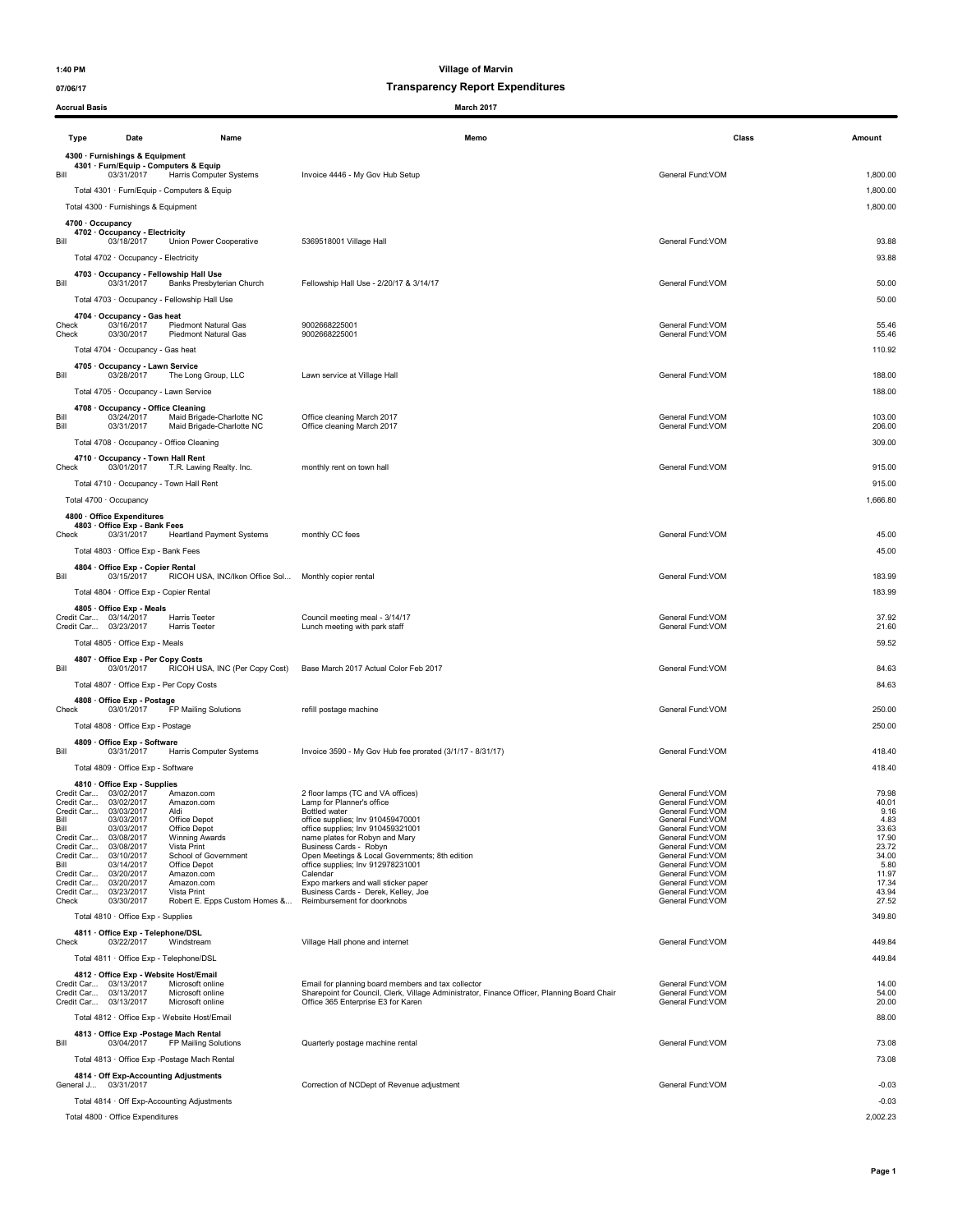### 07/06/17 07/06/17

| <b>Accrual Basis</b> |                                                      |                                                  | March 2017                                                                                |                                                                |                      |
|----------------------|------------------------------------------------------|--------------------------------------------------|-------------------------------------------------------------------------------------------|----------------------------------------------------------------|----------------------|
| Type                 | Date                                                 | Name                                             | Memo                                                                                      |                                                                | Class<br>Amount      |
|                      | 5000 · Professional Services                         |                                                  |                                                                                           |                                                                |                      |
|                      | 5001 · Prof Fees - Attorney<br>50010 · Retainer      |                                                  |                                                                                           |                                                                |                      |
| Bill                 | 03/31/2017                                           | Cox Law Firm, PLLC                               | Retainer - March 2017                                                                     | General Fund:VOM                                               | 250.00               |
|                      | Total 50010 · Retainer                               |                                                  |                                                                                           |                                                                | 250.00               |
| Bill                 | 50011 · On Call Services<br>03/31/2017               | Cox Law Firm, PLLC                               | Time Entries - March 2017 (19 hours)                                                      | General Fund: VOM                                              | 4,275.00             |
| Bill                 | 03/31/2017                                           | Cox Law Firm, PLLC                               | 1/3 share of NC Municipal Attorney's Conference costs                                     | General Fund: VOM                                              | 181.63               |
|                      | Total 50011 · On Call Services                       |                                                  |                                                                                           |                                                                | 4,456.63             |
|                      | Total 5001 · Prof Fees - Attorney                    |                                                  |                                                                                           |                                                                | 4,706.63             |
| Bill                 | 5004 · Prof Fees - Computer Consultant<br>03/04/2017 | Hour Computer Man                                | Onsite and telephone support - various issues                                             | General Fund: VOM                                              | 343.75               |
| Bill<br>Bill         | 03/06/2017<br>03/07/2017                             | Hour Computer Man<br>Hour Computer Man           | Onsite support - transition PC from Karen to Kelley<br>Onsite support - transition issues | General Fund:VOM<br>General Fund:VOM                           | 75.00<br>25.00       |
| Bill<br>Bill         | 03/09/2017<br>03/20/2017                             | Hour Computer Man<br>Hour Computer Man           | Onsite support - various issues<br>Telephone support - Quickbooks                         | General Fund: VOM<br>General Fund: VOM                         | 150.00<br>16.25      |
| Bill                 | 03/21/2017                                           | Hour Computer Man                                | Onsite and telephone support - Quickbooks                                                 | General Fund: VOM                                              | 56.25                |
|                      |                                                      | Total 5004 · Prof Fees - Computer Consultant     |                                                                                           |                                                                | 666.25               |
|                      | Total 5000 · Professional Services                   |                                                  |                                                                                           |                                                                | 5,372.88             |
|                      | 5500 · Public Safety<br>5501 Other Public Safety     |                                                  |                                                                                           |                                                                |                      |
| Bill<br>Bill         | 03/03/2017<br>03/03/2017                             | Jerry Chad Barbee<br>James Michael Maye          | Traffic Marvin W/E 03-3-17<br>Traffic Marvin W/E 03-3-17                                  | General Fund: VOM<br>General Fund: VOM                         | 75.00<br>75.00       |
| Bill<br>Bill         | 03/03/2017<br>03/03/2017                             | James Edward Murray<br>Malcolm Thomas Murray III | Traffic Marvin W/E 03-3-17<br>Traffic Marvin W/E 03-3-17                                  | General Fund: VOM<br>General Fund: VOM                         | 150.00<br>75.00      |
| Bill                 | 03/03/2017                                           | David Taylor Richardson                          | Traffic Marvin W/E 03-3-17                                                                | General Fund: VOM                                              | 150.00               |
| Bill<br>Bill         | 03/03/2017<br>03/03/2017                             | Joshua Boyd Rushing<br>Christopher Hicks         | Traffic Marvin W/E 03-3-17<br>Traffic Marvin W/E 03-3-17                                  | General Fund: VOM<br>General Fund: VOM                         | 75.00<br>75.00       |
| Bill<br>Bill         | 03/10/2017<br>03/10/2017                             | Stephen A. Eason<br>David Taylor Richardson      | Traffic Marvin W/E 03-10-17<br>Traffic Marvin W/E 03-10-17                                | General Fund:VOM<br>General Fund: VOM                          | 150.00<br>150.00     |
| Bill<br>Bill         | 03/10/2017<br>03/10/2017                             | Jason Rumley<br>Joshua Boyd Rushing              | Traffic Marvin W/E 03-10-17<br>Traffic Marvin W/E 03-10-17                                | General Fund: VOM<br>General Fund: VOM                         | 75.00<br>75.00       |
| Bill                 | 03/10/2017                                           | Lia Fue Yang                                     | Traffic Marvin W/E 03-10-17                                                               | General Fund: VOM                                              | 150.00               |
| Bill<br>Bill         | 03/17/2017<br>03/17/2017                             | Jerry Chad Barbee<br>Jerry Dale Paxton, Jr.      | Traffic Marvin W/E 03-17-17<br>Traffic Marvin W/E 03-17-17                                | General Fund: VOM<br>General Fund:VOM                          | 75.00<br>75.00       |
| Bill<br>Bill         | 03/17/2017<br>03/17/2017                             | David Taylor Richardson<br>Joshua Boyd Rushing   | Traffic Marvin W/E 03-17-17<br>Traffic Marvin W/E 03-17-17                                | General Fund: VOM<br>General Fund: VOM                         | 75.00<br>150.00      |
| Bill<br>Bill         | 03/24/2017<br>03/24/2017                             | Jerry Chad Barbee<br>Stephen A. Eason            | Traffic Marvin W/E 03-24-17<br>Traffic Marvin W/E 03-24-17                                | General Fund: VOM<br>General Fund: VOM                         | 75.00<br>150.00      |
| Bill<br>Bill         | 03/24/2017                                           | Christopher Hicks<br>Jerry Dale Paxton, Jr.      | Traffic Marvin W/E 03-24-17<br>Traffic Marvin W/E 03-24-17                                | General Fund: VOM<br>General Fund:VOM                          | 75.00<br>75.00       |
| Bill                 | 03/24/2017<br>03/24/2017                             | Lauren Marleen Ramsey                            | Traffic Marvin W/E 03-24-17                                                               | General Fund:VOM                                               | 75.00                |
| Bill<br>Bill         | 03/24/2017<br>03/24/2017                             | David Taylor Richardson<br>Jason Rumley          | Traffic Marvin W/E 03-24-17<br>Traffic Marvin W/E 03-24-17                                | General Fund: VOM<br>General Fund: VOM                         | 75.00<br>75.00       |
| Bill<br>Bill         | 03/31/2017<br>03/31/2017                             | Jerry Chad Barbee<br>Stephen A. Eason            | Traffic Marvin W/E 03-31-17<br>Traffic Marvin W/E 03-31-17                                | General Fund: VOM<br>General Fund:VOM                          | 75.00<br>75.00       |
| Bill<br>Bill         | 03/31/2017<br>03/31/2017                             | <b>Christopher Hicks</b><br>Darrell Morris       | Traffic Marvin W/E 03-31-17<br>Traffic Marvin W/E 03-31-17                                | General Fund: VOM<br>General Fund:VOM                          | 75.00<br>75.00       |
| Bill<br>Bill         | 03/31/2017                                           | David Taylor Richardson                          | Traffic Marvin W/E 03-31-17                                                               | General Fund: VOM                                              | 150.00               |
| Bill                 | 03/31/2017<br>03/31/2017                             | Jason Rumley<br>Joshua Boyd Rushing              | Traffic Marvin W/E 03-31-17<br>Traffic Marvin W/E 03-31-17                                | General Fund:VOM<br>General Fund: VOM                          | 75.00<br>225.00      |
|                      | Total 5501 · Other Public Safety                     |                                                  |                                                                                           |                                                                | 3,000.00             |
|                      | Total 5500 · Public Safety                           |                                                  |                                                                                           |                                                                | 3,000.00             |
|                      | 6000 · Salaries & Related Expenditures               |                                                  |                                                                                           |                                                                |                      |
|                      | 6001 · Gross Wages<br>6002 · Tax Collector           |                                                  |                                                                                           |                                                                |                      |
| Paycheck<br>Paycheck | 03/15/2017<br>03/31/2017                             | Nancy A. Schneeberger<br>Nancy A. Schneeberger   | <b>Direct Deposit</b><br><b>Direct Deposit</b>                                            | General Fund: VOM<br>General Fund: VOM                         | 464.00<br>544.00     |
|                      | Total 6002 · Tax Collector                           |                                                  |                                                                                           |                                                                | 1,008.00             |
|                      |                                                      | 6003 · Village Administrator/Senior Pl           |                                                                                           |                                                                |                      |
| Paycheck<br>Paycheck | 03/15/2017<br>03/31/2017                             | Robyn M. Stuber<br>Robyn M. Stuber               | <b>Direct Deposit</b><br><b>Direct Deposit</b>                                            | General Fund: VOM<br>General Fund: VOM                         | 1,938.46<br>2,625.00 |
|                      |                                                      | Total 6003 · Village Administrator/Senior Pl     |                                                                                           |                                                                | 4,563.46             |
|                      | 6004 Clerk                                           |                                                  |                                                                                           |                                                                |                      |
| Paycheck<br>Paycheck | 03/15/2017<br>03/31/2017                             | Melody A. Graham<br>Melody A. Graham             | <b>Direct Deposit</b><br><b>Direct Deposit</b>                                            | General Fund: VOM<br>General Fund:VOM                          | 2,643.00<br>2,575.00 |
|                      | Total 6004 · Clerk                                   |                                                  |                                                                                           |                                                                | 5,218.00             |
|                      | 6005 · Finance Officer                               |                                                  |                                                                                           |                                                                |                      |
| Paycheck<br>Paycheck | 03/15/2017<br>03/31/2017                             | Christine A Robertson<br>Christine A Robertson   | <b>Direct Deposit</b><br><b>Direct Deposit</b>                                            | General Fund:VOM<br>General Fund:VOM                           | 728.00<br>992.00     |
|                      | Total 6005 · Finance Officer                         |                                                  |                                                                                           |                                                                | 1,720.00             |
|                      | 6007 · Assistant/Deputy Clerk                        |                                                  |                                                                                           |                                                                |                      |
| Paycheck             | 03/15/2017                                           | Karen E Dewey                                    | <b>Direct Deposit</b><br>Direct Deposit                                                   | General Fund: VOM                                              | 392.00               |
| Paycheck<br>Paycheck | 03/15/2017<br>03/31/2017                             | Kelley S. Moore<br>Kelley S. Moore               | <b>Direct Deposit</b>                                                                     | General Fund: VOM<br>General Fund: VOM                         | 191.25<br>543.75     |
|                      | Total 6007 · Assistant/Deputy Clerk                  |                                                  |                                                                                           |                                                                | 1,127.00             |
|                      | 6030 · Interim Planner                               |                                                  |                                                                                           |                                                                |                      |
| Paycheck<br>Paycheck | 03/15/2017<br>03/31/2017                             | Mary G. Shkut<br>Mary G. Shkut                   | <b>Direct Deposit</b><br><b>Direct Deposit</b>                                            | General Fund:VOM<br>General Fund: VOM                          | 1,845.00<br>1,530.00 |
|                      | Total 6030 · Interim Planner                         |                                                  |                                                                                           |                                                                | 3,375.00             |
|                      | 6031 · Park Mgr / Code Enforcement                   |                                                  |                                                                                           |                                                                |                      |
| Paycheck<br>Paycheck | 03/15/2017<br>03/31/2017                             | Derek R Durst<br>Derek R Durst                   | <b>Direct Deposit</b><br><b>Direct Deposit</b>                                            | General Fund: Park Operations<br>General Fund: Park Operations | 1,516.67<br>1,516.67 |
|                      |                                                      | Total 6031 · Park Mgr / Code Enforcement         |                                                                                           |                                                                | 3,033.34             |
|                      | Total 6001 · Gross Wages                             |                                                  |                                                                                           |                                                                | 20,044.80            |
|                      | 6080 · Fringe Benefits                               |                                                  |                                                                                           |                                                                |                      |
| Bill                 | 6083 · Payroll - Health/Life Insurance<br>03/01/2017 | Municipal Insurance Trust of NC                  | monthly health insurance full time staff - March                                          | General Fund:VOM                                               | 2,142.00             |

Total 6083 · Payroll - Health/Life Insurance 2,142.00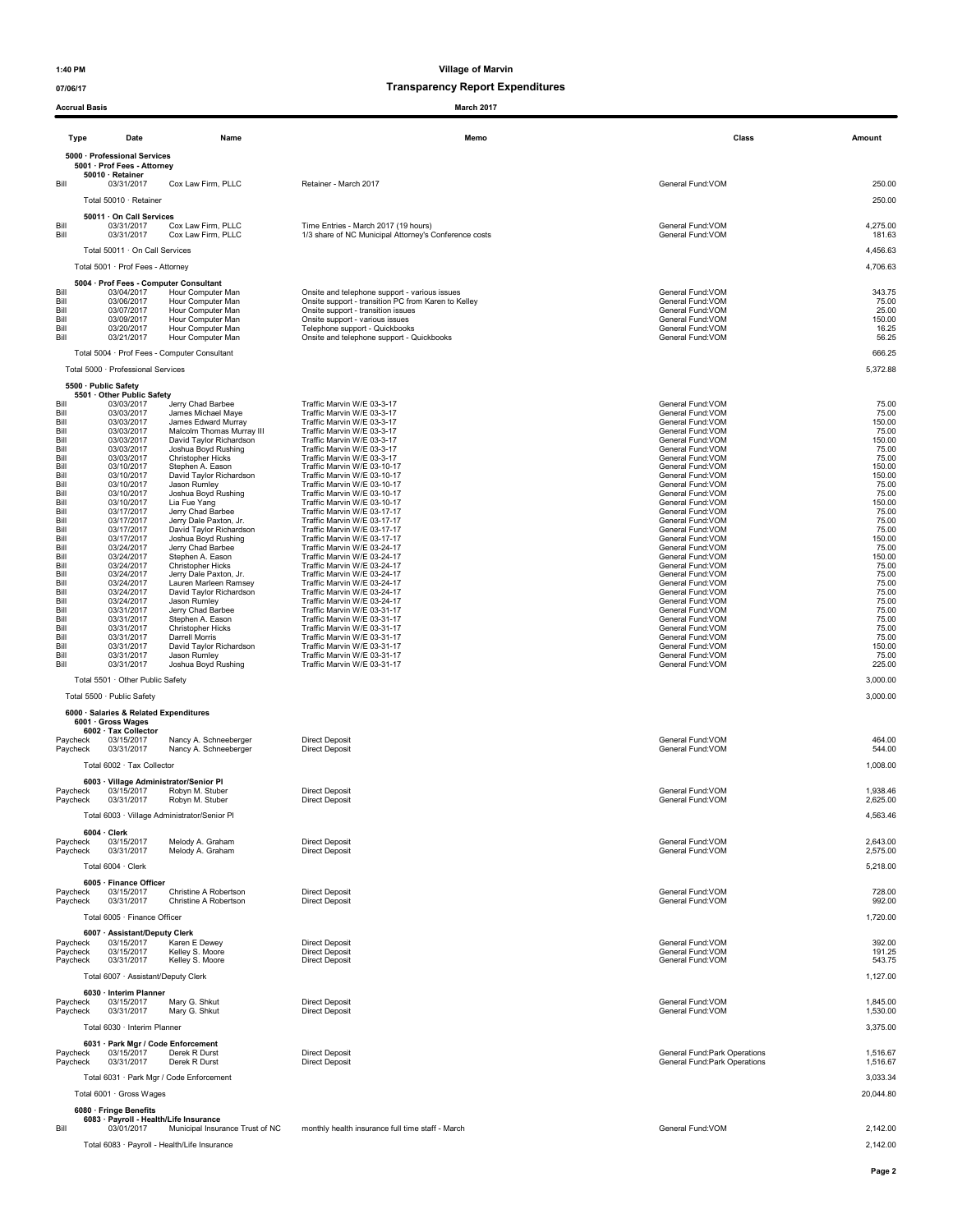| <b>Accrual Basis</b>    |                                                                 |                                                     | March 2017                                                           |                                                                |                  |
|-------------------------|-----------------------------------------------------------------|-----------------------------------------------------|----------------------------------------------------------------------|----------------------------------------------------------------|------------------|
| Type                    | Date                                                            | Name                                                | Memo                                                                 | Class                                                          | Amount           |
| Paycheck                | 6084 · Payroll - Retirement Exp<br>03/15/2017                   | Derek R Durst                                       | <b>Direct Deposit</b>                                                | General Fund: Park Operations                                  | 109.96           |
| Paycheck<br>Paycheck    | 03/15/2017<br>03/15/2017                                        | Melody A. Graham<br>Robyn M. Stuber                 | <b>Direct Deposit</b><br><b>Direct Deposit</b>                       | General Fund: VOM<br>General Fund: VOM                         | 191.62<br>140.54 |
| Paycheck                | 03/31/2017                                                      | Robyn M. Stuber                                     | <b>Direct Deposit</b>                                                | General Fund:VOM                                               | 190.31           |
| Paycheck<br>Paycheck    | 03/31/2017<br>03/31/2017                                        | Melody A. Graham<br>Derek R Durst                   | <b>Direct Deposit</b><br><b>Direct Deposit</b>                       | General Fund:VOM<br>General Fund: Park Operations              | 186.69<br>109.96 |
|                         | Total 6084 · Payroll - Retirement Exp                           |                                                     |                                                                      |                                                                | 929.08           |
|                         | Total 6080 · Fringe Benefits                                    |                                                     |                                                                      |                                                                | 3,071.08         |
|                         | 6090 · Payroll Tax                                              |                                                     |                                                                      |                                                                |                  |
| Paycheck                | 6091 · FICA/941 (Town match)<br>03/15/2017                      | Christine A Robertson                               | <b>Direct Deposit</b>                                                | General Fund: VOM                                              | 45.14            |
| Paycheck<br>Paycheck    | 03/15/2017<br>03/15/2017                                        | Christine A Robertson<br>Derek R Durst              | <b>Direct Deposit</b><br><b>Direct Deposit</b>                       | General Fund: VOM<br>General Fund: Park Operations             | 10.56<br>88.52   |
| Paycheck                | 03/15/2017                                                      | Derek R Durst                                       | <b>Direct Deposit</b>                                                | General Fund: Park Operations                                  | 20.71            |
| Paycheck<br>Paycheck    | 03/15/2017<br>03/15/2017                                        | Karen E Dewey<br>Karen E Dewey                      | <b>Direct Deposit</b><br><b>Direct Deposit</b>                       | General Fund: VOM<br>General Fund:VOM                          | 24.30<br>5.68    |
| Paycheck<br>Paycheck    | 03/15/2017<br>03/15/2017                                        | Kelley S. Moore<br>Kelley S. Moore                  | <b>Direct Deposit</b><br><b>Direct Deposit</b>                       | General Fund: VOM<br>General Fund:VOM                          | 11.86<br>2.77    |
| Paycheck<br>Paycheck    | 03/15/2017<br>03/15/2017                                        | Mary G. Shkut<br>Mary G. Shkut                      | <b>Direct Deposit</b><br><b>Direct Deposit</b>                       | General Fund:VOM<br>General Fund:VOM                           | 114.39<br>26.75  |
| Paycheck                | 03/15/2017                                                      | Melody A. Graham                                    | <b>Direct Deposit</b>                                                | General Fund: VOM                                              | 158.23           |
| Paycheck<br>Paycheck    | 03/15/2017<br>03/15/2017                                        | Melody A. Graham<br>Nancy A. Schneeberger           | <b>Direct Deposit</b><br><b>Direct Deposit</b>                       | General Fund: VOM<br>General Fund: VOM                         | 37.01<br>28.77   |
| Paycheck<br>Paycheck    | 03/15/2017<br>03/15/2017                                        | Nancy A. Schneeberger<br>Nicholas R Muti            | <b>Direct Deposit</b><br><b>Direct Deposit</b>                       | General Fund: VOM<br>General Fund: Park Operations             | 6.73<br>14.84    |
| Paycheck<br>Paycheck    | 03/15/2017<br>03/15/2017                                        | Nicholas R Muti<br>Robyn M. Stuber                  | <b>Direct Deposit</b><br><b>Direct Deposit</b>                       | General Fund: Park Operations<br>General Fund:VOM              | 3.47<br>114.82   |
| Paycheck                | 03/15/2017                                                      | Robyn M. Stuber                                     | <b>Direct Deposit</b>                                                | General Fund: VOM                                              | 26.85            |
| Paycheck<br>Paycheck    | 03/15/2017<br>03/15/2017                                        | Willis E. Helms<br>Willis E. Helms                  | <b>Direct Deposit</b><br><b>Direct Deposit</b>                       | General Fund: Park Operations<br>General Fund: Park Operations | 18.43<br>4.31    |
| Paycheck<br>Paycheck    | 03/31/2017<br>03/31/2017                                        | Brian W. Beaty<br>Brian W. Beaty                    | <b>Direct Deposit</b><br><b>Direct Deposit</b>                       | General Fund:VOM<br>General Fund: VOM                          | 27.90<br>6.53    |
| Paycheck<br>Paycheck    | 03/31/2017<br>03/31/2017                                        | Joseph E. Pollino Jr.<br>Joseph E. Pollino Jr.      | <b>Direct Deposit</b><br><b>Direct Deposit</b>                       | General Fund:VOM<br>General Fund: VOM                          | 31.00<br>7.25    |
| Paycheck                | 03/31/2017                                                      | Nicholas R. Dispenziere                             | <b>Direct Deposit</b>                                                | General Fund: VOM                                              | 24.80            |
| Paycheck<br>Paycheck    | 03/31/2017<br>03/31/2017                                        | Nicholas R. Dispenziere<br>Robert E Epps            | <b>Direct Deposit</b><br><b>Direct Deposit</b>                       | General Fund: VOM<br>General Fund: VOM                         | 5.80<br>24.80    |
| Paycheck<br>Paycheck    | 03/31/2017<br>03/31/2017                                        | Robert E Epps<br>Ronald J. Salimao                  | <b>Direct Deposit</b><br><b>Direct Deposit</b>                       | General Fund:VOM<br>General Fund:VOM                           | 5.80<br>24.80    |
| Paycheck<br>Paycheck    | 03/31/2017<br>03/31/2017                                        | Ronald J. Salimao<br>Christine A Robertson          | <b>Direct Deposit</b><br><b>Direct Deposit</b>                       | General Fund:VOM<br>General Fund: VOM                          | 5.80<br>61.50    |
| Paycheck                | 03/31/2017                                                      | Christine A Robertson                               | <b>Direct Deposit</b>                                                | General Fund: VOM                                              | 14.38            |
| Paycheck<br>Paycheck    | 03/31/2017<br>03/31/2017                                        | Kelley S. Moore<br>Kelley S. Moore                  | <b>Direct Deposit</b><br><b>Direct Deposit</b>                       | General Fund: VOM<br>General Fund:VOM                          | 33.71<br>7.89    |
| Paycheck<br>Paycheck    | 03/31/2017<br>03/31/2017                                        | Mary G. Shkut<br>Mary G. Shkut                      | <b>Direct Deposit</b><br><b>Direct Deposit</b>                       | General Fund:VOM<br>General Fund:VOM                           | 94.86<br>22.19   |
| Paycheck<br>Paycheck    | 03/31/2017<br>03/31/2017                                        | Nancy A. Schneeberger<br>Nancy A. Schneeberger      | <b>Direct Deposit</b><br><b>Direct Deposit</b>                       | General Fund:VOM<br>General Fund: VOM                          | 33.72<br>7.88    |
| Paycheck                | 03/31/2017                                                      | Nicholas R Muti                                     | <b>Direct Deposit</b>                                                | General Fund: Park Operations                                  | 26.07            |
| Paycheck<br>Paycheck    | 03/31/2017<br>03/31/2017                                        | Nicholas R Muti<br>Robyn M. Stuber                  | <b>Direct Deposit</b><br><b>Direct Deposit</b>                       | General Fund: Park Operations<br>General Fund:VOM              | 6.10<br>157.39   |
| Paycheck<br>Paycheck    | 03/31/2017<br>03/31/2017                                        | Robyn M. Stuber<br>Willis E. Helms                  | <b>Direct Deposit</b><br><b>Direct Deposit</b>                       | General Fund: VOM<br>General Fund: Park Operations             | 36.81<br>37.30   |
| Paycheck<br>Paycheck    | 03/31/2017<br>03/31/2017                                        | Willis E. Helms<br>Melody A. Graham                 | <b>Direct Deposit</b><br><b>Direct Deposit</b>                       | General Fund:Park Operations<br>General Fund: VOM              | 8.73<br>154.00   |
| Paycheck                | 03/31/2017                                                      | Melody A. Graham                                    | <b>Direct Deposit</b>                                                | General Fund:VOM                                               | 36.01            |
| Paycheck<br>Paycheck    | 03/31/2017<br>03/31/2017                                        | Derek R Durst<br>Derek R Durst                      | <b>Direct Deposit</b><br><b>Direct Deposit</b>                       | General Fund: Park Operations<br>General Fund: Park Operations | 88.51<br>20.70   |
|                         | Total 6091 · FICA/941 (Town match)                              |                                                     |                                                                      |                                                                | 1,776.37         |
|                         | Total 6090 · Payroll Tax                                        |                                                     |                                                                      |                                                                | 1,776.37         |
|                         | 6100 · Other Payroll Expenditures<br>6102 · Direct Deposit Fees |                                                     |                                                                      |                                                                |                  |
| Liability C<br>Paycheck | 03/14/2017<br>03/15/2017                                        | QuickBooks Payroll Service<br>Christine A Robertson | Fee for 10 direct deposit(s) at \$1.75 each<br><b>Direct Deposit</b> | General Fund:VOM<br>General Fund: VOM                          | 17.50<br>0.00    |
| Paycheck<br>Paycheck    | 03/15/2017<br>03/15/2017                                        | Derek R Durst<br>Karen E Dewey                      | <b>Direct Deposit</b><br><b>Direct Deposit</b>                       | General Fund: Park Operations<br>General Fund:VOM              | 0.00<br>0.00     |
| Paycheck                | 03/15/2017                                                      | Kelley S. Moore<br>Melody A. Graham                 | <b>Direct Deposit</b>                                                | General Fund: VOM                                              | 0.00<br>0.00     |
| Paycheck<br>Paycheck    | 03/15/2017<br>03/15/2017                                        | Nancy A. Schneeberger                               | <b>Direct Deposit</b><br><b>Direct Deposit</b>                       | General Fund:VOM<br>General Fund:VOM                           | 0.00             |
| Paycheck<br>Paycheck    | 03/15/2017<br>03/15/2017                                        | Nicholas R Muti<br>Robyn M. Stuber                  | <b>Direct Deposit</b><br><b>Direct Deposit</b>                       | General Fund: Park Operations<br>General Fund: VOM             | 0.00<br>0.00     |
| Paycheck<br>Liability C | 03/15/2017<br>03/30/2017                                        | Willis E. Helms<br>QuickBooks Payroll Service       | <b>Direct Deposit</b><br>Fee for 14 direct deposit(s) at \$1.75 each | General Fund: Park Operations<br>General Fund:VOM              | 0.00<br>24.50    |
| Paycheck<br>Paycheck    | 03/31/2017<br>03/31/2017                                        | Christine A Robertson<br>Kelley S. Moore            | <b>Direct Deposit</b><br><b>Direct Deposit</b>                       | General Fund:VOM<br>General Fund:VOM                           | 0.00<br>0.00     |
| Paycheck                | 03/31/2017                                                      | Nancy A. Schneeberger                               | <b>Direct Deposit</b>                                                | General Fund:VOM                                               | 0.00             |
| Paycheck<br>Paycheck    | 03/31/2017<br>03/31/2017                                        | Nicholas R Muti<br>Robyn M. Stuber                  | <b>Direct Deposit</b><br><b>Direct Deposit</b>                       | General Fund: Park Operations<br>General Fund: VOM             | 0.00<br>0.00     |
| Paycheck<br>Paycheck    | 03/31/2017<br>03/31/2017                                        | Willis E. Helms<br>Melody A. Graham                 | <b>Direct Deposit</b><br><b>Direct Deposit</b>                       | General Fund: Park Operations<br>General Fund: VOM             | 0.00<br>0.00     |
| Paycheck                | 03/31/2017                                                      | Derek R Durst                                       | <b>Direct Deposit</b>                                                | General Fund: Park Operations                                  | 0.00             |
|                         | Total 6102 · Direct Deposit Fees                                |                                                     |                                                                      |                                                                | 42.00            |
|                         | Total 6100 · Other Payroll Expenditures                         |                                                     |                                                                      |                                                                | 42.00            |
|                         |                                                                 | Total 6000 · Salaries & Related Expenditures        |                                                                      |                                                                | 24,934.25        |
| $6050 \cdot$ Stipends   | 6051 · Council                                                  |                                                     |                                                                      |                                                                |                  |
| Paycheck<br>Paycheck    | 03/31/2017<br>03/31/2017                                        | Nicholas R. Dispenziere<br>Robert E Epps            | <b>Direct Deposit</b><br><b>Direct Deposit</b>                       | General Fund: VOM<br>General Fund: VOM                         | 400.00<br>400.00 |
| Paycheck                | 03/31/2017                                                      | Ronald J. Salimao                                   | <b>Direct Deposit</b>                                                | General Fund: VOM                                              | 400.00           |
|                         | Total 6051 · Council                                            |                                                     |                                                                      |                                                                | 1,200.00         |
| 6052 · Mayor            | 03/31/2017                                                      | Joseph E. Pollino Jr.                               | <b>Direct Deposit</b>                                                | General Fund: VOM                                              | 500.00           |
| Paycheck                | Total 6052 · Mayor                                              |                                                     |                                                                      |                                                                | 500.00           |
|                         | 6053 · Mayor Pro Tem                                            |                                                     |                                                                      |                                                                |                  |
| Paycheck                | 03/31/2017                                                      | Brian W. Beaty                                      | <b>Direct Deposit</b>                                                | General Fund:VOM                                               | 450.00           |
|                         | Total 6053 · Mayor Pro Tem                                      |                                                     |                                                                      |                                                                | 450.00           |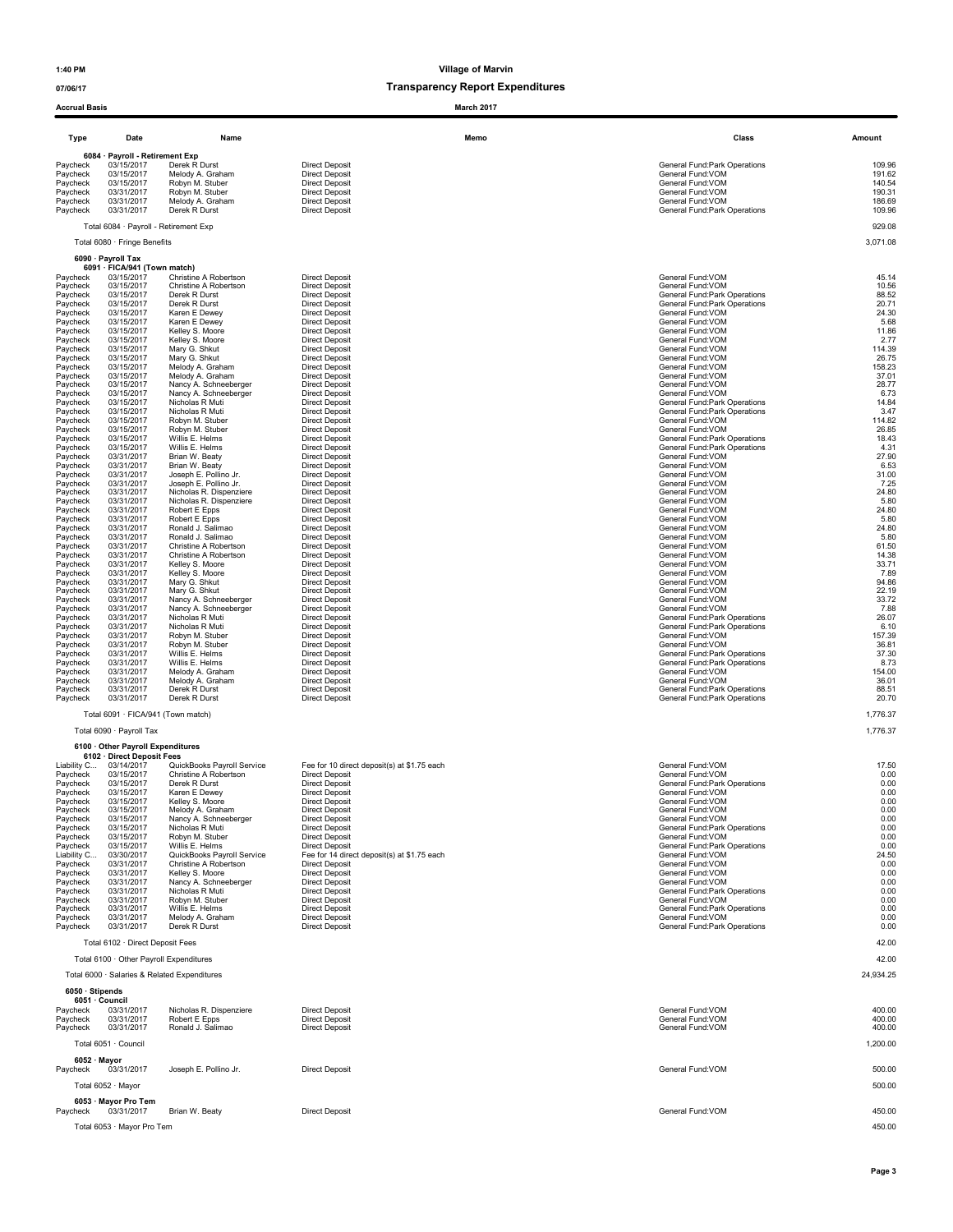| Accrual Basis        |                                                                                        |                                                                       | March 2017                                                                                                                                                                    |                                                                                           |                        |
|----------------------|----------------------------------------------------------------------------------------|-----------------------------------------------------------------------|-------------------------------------------------------------------------------------------------------------------------------------------------------------------------------|-------------------------------------------------------------------------------------------|------------------------|
| <b>Type</b>          | Date                                                                                   | Name                                                                  | Memo                                                                                                                                                                          | Class                                                                                     | Amount                 |
|                      | 6060 · Stipends - Committee Members                                                    |                                                                       |                                                                                                                                                                               |                                                                                           |                        |
| Paycheck<br>Paycheck | 6062 · Planning Board<br>03/15/2017<br>03/31/2017                                      | Mary G. Shkut<br>Mary G. Shkut                                        | <b>Direct Deposit</b><br><b>Direct Deposit</b>                                                                                                                                | General Fund:VOM<br>General Fund:VOM                                                      | 0.00<br>0.00           |
|                      | Total 6062 · Planning Board                                                            |                                                                       |                                                                                                                                                                               |                                                                                           | 0.00                   |
|                      |                                                                                        | Total 6060 · Stipends - Committee Members                             |                                                                                                                                                                               |                                                                                           | 0.00                   |
|                      | Total 6050 · Stipends                                                                  |                                                                       |                                                                                                                                                                               |                                                                                           | 2,150.00               |
|                      | 6400 · Training & Travel                                                               |                                                                       |                                                                                                                                                                               |                                                                                           |                        |
|                      | 6401 · School Gov't, Conf & Seminars<br>Credit Car 03/21/2017<br>Credit Car 03/28/2017 | Centralina Council of Governments<br><b>Piedmont Land Conservancy</b> | 2017 Creative Solutions for Thriving Communities Conference (Robyn)<br>Trails Summit - April 4, 2017                                                                          | General Fund:VOM<br>General Fund: VOM                                                     | 99.00<br>25.00         |
|                      |                                                                                        | Total 6401 · School Gov't, Conf & Seminars                            |                                                                                                                                                                               |                                                                                           | 124.00                 |
|                      | Total 6400 · Training & Travel                                                         |                                                                       |                                                                                                                                                                               |                                                                                           | 124.00                 |
|                      | 6500 · Zoning Expenditures<br>6502 · Zoning - Engineering                              |                                                                       |                                                                                                                                                                               |                                                                                           |                        |
| Bill                 | 60521 · Powell Bill / Roads<br>03/31/2017                                              |                                                                       | A. Morton Thomas & Associates,  Engineering - Cost Estimating, Pavement Condition, Other Mar 1 to March 28, 2017                                                              | General Fund: Powell Bill: Engineering                                                    | 675.00                 |
|                      | Total 60521 · Powell Bill / Roads                                                      |                                                                       |                                                                                                                                                                               |                                                                                           | 675.00                 |
|                      | 60522 · Development Costs                                                              |                                                                       |                                                                                                                                                                               |                                                                                           |                        |
| Bill                 | 03/31/2017                                                                             |                                                                       | A. Morton Thomas & Associates,  Engineering - The Preserve Mar 1 to March 28, 2017                                                                                            | General Fund:Developers:Toll Brothers:The Pr                                              | 358.75                 |
| Bill<br>Bill         | 03/31/2017<br>03/31/2017                                                               |                                                                       | A. Morton Thomas & Associates,  Engineering - Woodcliff Mar 1 to March 28, 2017<br>A. Morton Thomas & Associates,  Engineering - Tullamore Mar 1 to March 28, 2017            | General Fund:Developers:True Homes:Woodc<br>General Fund:Developers:Pulte:Tullamore       | 270.00<br>221.74       |
| Bill<br>Bill         | 03/31/2017<br>03/31/2017                                                               |                                                                       | A. Morton Thomas & Associates,  Engineering - Wyndmoor Mar 1 to March 28, 2017<br>A. Morton Thomas & Associates,  Engineering - Amber Meadows Mar 1 to March 28, 2017         | General Fund:Developers:Live Well/Sinacori<br>General Fund:Developers:Pulte:Amber Meado   | 75.00<br>435.00        |
| Bill<br>Bill         | 03/31/2017<br>03/31/2017                                                               |                                                                       | A. Morton Thomas & Associates,  Engineering - Courtyards at Marvin Mar 1 to March 28, 2017<br>A. Morton Thomas & Associates,  Engineering - Broadmoor Mar 1 to March 28, 2017 | General Fund:Developers:Epcon:Courtyards a<br>General Fund:Developers:Carolina Dev Servic | 300.00<br>405.00       |
| Bill                 | 03/31/2017                                                                             |                                                                       | A. Morton Thomas & Associates,  Engineering - Three Pond Acres Mar 1 to March 28, 2017                                                                                        | General Fund:Developers:Casey Crawford / S                                                | 675.00                 |
| Bill<br>Bill         | 03/31/2017<br>03/31/2017                                                               | A. Morton Thomas & Associates,                                        | A. Morton Thomas & Associates.  Engineering - Barcroft Mar 1 to March 28, 2017<br>Engineering - Belle Grove Mar 1 to March 28, 2017                                           | General Fund:Developers:Essex Homes:Barcr<br>General Fund:Developers:Ryan Homes:Belle     | 3,282.50<br>37.50      |
|                      | Total 60522 · Development Costs                                                        |                                                                       |                                                                                                                                                                               |                                                                                           | 6,060.49               |
|                      | $60523 \cdot$ Other                                                                    |                                                                       |                                                                                                                                                                               |                                                                                           |                        |
| Bill                 | 03/31/2017                                                                             | A. Morton Thomas & Associates,                                        | Engineering - VOM Mar 1 to March 28, 2017                                                                                                                                     | General Fund: VOM                                                                         | 1,215.00               |
|                      | Total 60523 · Other                                                                    |                                                                       |                                                                                                                                                                               |                                                                                           | 1,215.00               |
| Invoice              | 60524 · Billed to Developers<br>03/31/2017                                             | True Homes                                                            | Engineer Consultation - Bond Reduction Reviews - March 2017                                                                                                                   | General Fund:Developers:True Homes:Woodc                                                  | $-270.00$              |
| Invoice              | 03/31/2017                                                                             | Pulte Group                                                           | Engineer Consultation - Amber Meadows Design Review - March 2017                                                                                                              | General Fund:Developers:Pulte:Amber Meado                                                 | $-135.00$              |
| Invoice<br>Invoice   | 03/31/2017<br>03/31/2017                                                               | Carolina Development Services,<br>Three Pond Acres LLC                | Engineer Consultation - Broadmoor Design Review - March 2017<br>Engineer Consultation - Meetings with Developer - March 2017                                                  | General Fund:Developers:Carolina Dev Servic<br>General Fund:Developers:Casey Crawford / S | $-270.00$<br>$-270.00$ |
| Invoice              | 03/31/2017                                                                             | Essex Homes                                                           | Engineer Consultation - Barcroft Design Review - March 2017                                                                                                                   | General Fund:Developers:Essex Homes:Barcr                                                 | $-3,282.50$            |
|                      | Total 60524 · Billed to Developers                                                     |                                                                       |                                                                                                                                                                               |                                                                                           | $-4,227.50$            |
|                      | Total 6502 · Zoning - Engineering                                                      |                                                                       |                                                                                                                                                                               |                                                                                           | 3,722.99               |
| Bill                 | 6509 · Zoning - Public Hearing Notices<br>03/26/2017                                   | Enquirer-Journal                                                      | Public Hearing notices                                                                                                                                                        | General Fund: VOM                                                                         | 243.78                 |
|                      |                                                                                        | Total 6509 · Zoning - Public Hearing Notices                          |                                                                                                                                                                               |                                                                                           | 243.78                 |
|                      | Total 6500 · Zoning Expenditures                                                       |                                                                       |                                                                                                                                                                               |                                                                                           | 3,966.77               |
|                      | 6600 · Debt Service                                                                    |                                                                       |                                                                                                                                                                               |                                                                                           |                        |
|                      | 6601 · Mar-Efird park principal pymts                                                  |                                                                       |                                                                                                                                                                               |                                                                                           |                        |
| Bill                 | 03/05/2017                                                                             | Bank of America NA                                                    | Principal Payment for Marvin Efird Park Loan-Invoice #1710003912                                                                                                              | General Fund: VOM                                                                         | 8,928.57               |
|                      | Total 6601 · Mar-Efird park principal pymts                                            |                                                                       |                                                                                                                                                                               |                                                                                           | 8,928.57               |
| Bill                 | 6602 · Marvin-Efird Park Loan Interest<br>03/05/2017                                   | Bank of America NA                                                    | Interest Payment for Marvin Efird Park Loan                                                                                                                                   | General Fund:VOM                                                                          | 241.96                 |
|                      | Total 6602 · Marvin-Efird Park Loan Interest                                           |                                                                       |                                                                                                                                                                               |                                                                                           | 241.96                 |
|                      | Total 6600 · Debt Service                                                              |                                                                       |                                                                                                                                                                               |                                                                                           | 9,170.53               |
|                      | 6700 · Park Operations                                                                 |                                                                       |                                                                                                                                                                               |                                                                                           |                        |
|                      | 6701 · Park Revenue<br>6702 · Barn Rentals                                             |                                                                       |                                                                                                                                                                               |                                                                                           |                        |
| Deposit              | 03/01/2017<br>03/06/2017                                                               |                                                                       | DiFronzo; 5/6/17                                                                                                                                                              | General Fund: Park Operations                                                             | $-250.00$              |
| Deposit<br>Deposit   | 03/23/2017                                                                             |                                                                       | Banshal 3/11/17<br>York; 4/1/17                                                                                                                                               | General Fund: Park Operations<br>General Fund: Park Operations                            | $-200.00$<br>$-400.00$ |
| Deposit              | 03/27/2017                                                                             |                                                                       | Woodward: 4/8/17                                                                                                                                                              | General Fund: Park Operations                                                             | $-200.00$              |
|                      | Total 6702 · Barn Rentals                                                              |                                                                       |                                                                                                                                                                               |                                                                                           | $-1,050.00$            |
| Deposit              | 6706 · Non-Resident Parking<br>03/06/2017                                              |                                                                       | Annual                                                                                                                                                                        | General Fund: Park Operations                                                             | $-50.00$               |
| Deposit<br>Deposit   | 03/06/2017<br>03/16/2017                                                               |                                                                       | Annual<br>Annual                                                                                                                                                              | General Fund: Park Operations<br>General Fund: Park Operations                            | $-50.00$<br>$-50.00$   |
| Deposit              | 03/16/2017                                                                             |                                                                       | Daily                                                                                                                                                                         | General Fund: Park Operations                                                             | $-20.00$               |
| Deposit<br>Deposit   | 03/16/2017<br>03/30/2017                                                               |                                                                       | Professional Annual<br>Annual                                                                                                                                                 | General Fund: Park Operations<br>General Fund: Park Operations                            | $-100.00$<br>$-50.00$  |
| General J            | 03/31/2017                                                                             |                                                                       | March 2017 CC receipts                                                                                                                                                        | General Fund: Park Operations                                                             | $-180.00$              |
|                      | Total 6706 · Non-Resident Parking                                                      |                                                                       |                                                                                                                                                                               |                                                                                           | $-500.00$              |
| Deposit              | 6708 Community Garden Plots<br>03/06/2017                                              |                                                                       | Price #21 & 22                                                                                                                                                                | General Fund: Park Operations                                                             | $-40.00$               |
| General J            | 03/31/2017                                                                             |                                                                       | March 2017 CC receipts                                                                                                                                                        | General Fund: Park Operations                                                             | $-50.00$               |
|                      | Total 6708 · Community Garden Plots                                                    |                                                                       |                                                                                                                                                                               |                                                                                           | $-90.00$               |
|                      | Total 6701 · Park Revenue                                                              |                                                                       |                                                                                                                                                                               |                                                                                           | $-1,640.00$            |
|                      | 6709 · Park Expenditures                                                               |                                                                       |                                                                                                                                                                               |                                                                                           |                        |
| Paycheck             | 6711 · Parttime Laborer<br>03/15/2017                                                  | Nicholas R Muti                                                       | <b>Direct Deposit</b>                                                                                                                                                         | General Fund: Park Operations                                                             | 239.25                 |
| Paycheck<br>Paycheck | 03/15/2017<br>03/31/2017                                                               | Willis E. Helms<br>Nicholas R Muti                                    | <b>Direct Deposit</b><br><b>Direct Deposit</b>                                                                                                                                | General Fund: Park Operations<br>General Fund: Park Operations                            | 297.25<br>420.50       |
| Paycheck             | 03/31/2017                                                                             | Willis E. Helms                                                       | <b>Direct Deposit</b>                                                                                                                                                         | General Fund: Park Operations                                                             | 601.75                 |
|                      | Total 6711 · Parttime Laborer                                                          |                                                                       |                                                                                                                                                                               |                                                                                           | 1,558.75               |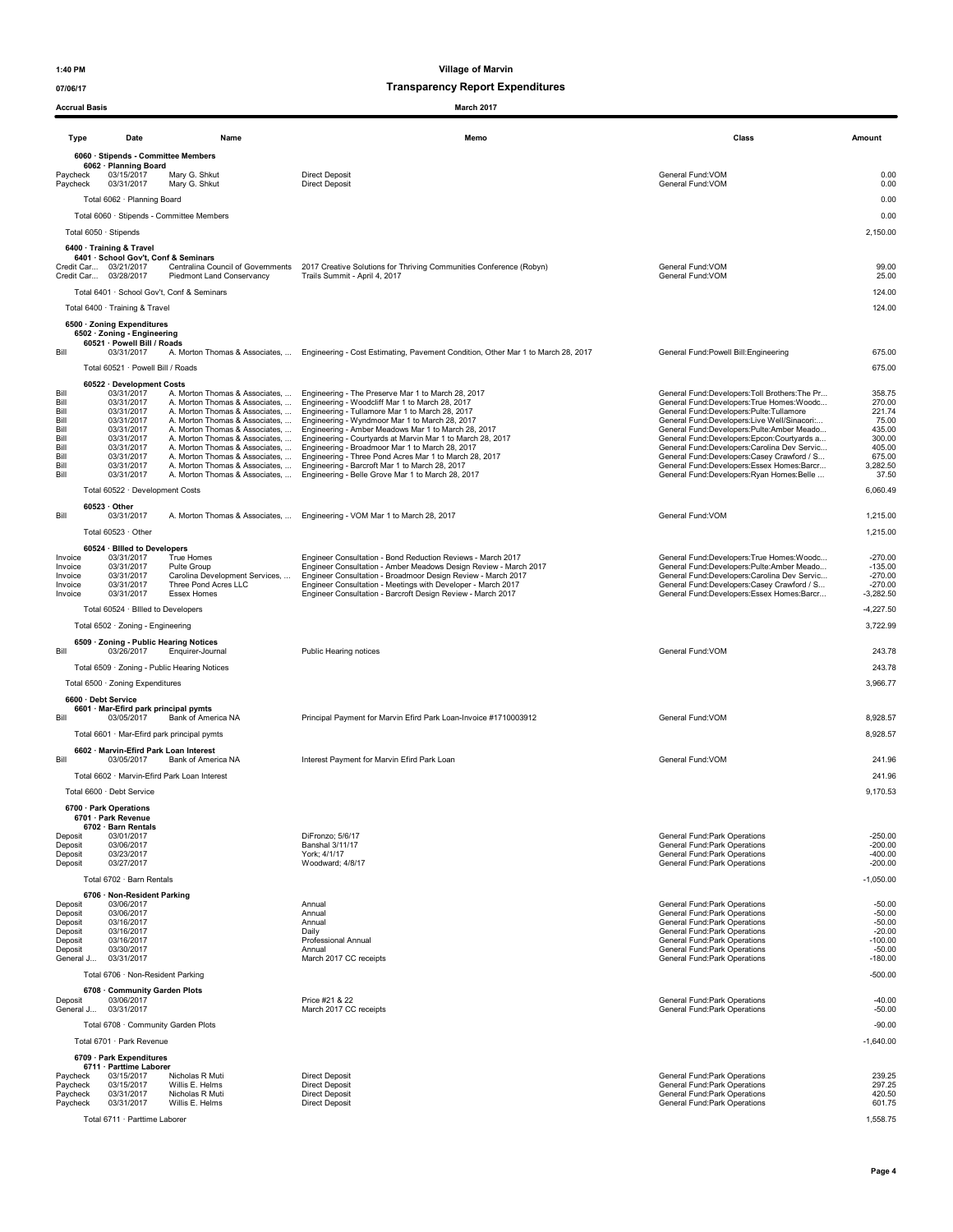07/06/17 Transparency Report Expenditures

### **Accrual Basis** March 2017

Type Date Name Memo Class Amount 6720 · Electricity, Gas & Water<br>Check 03/08/2017 Union County Public Works Water usage 1/20/17-2/21/17 Check 03/08/2017 General Fund:Park Operations erical distribution of the control of the control of the control of the control of the control of the control of the control of the control of the control of the control of the control of the control of the control of the Bill 03/18/2017 Union Power Cooperative 5369518006 Bathroom General Fund:Park Operations General Fund:Park Operations 69.18<br>Bill 03/18/2017 Union Power Cooperative 5369518010 Shed General Fund:Park Operations General Fund: Total 6720 · Electricity, Gas & Water 159.34 6735 · Maintenance Expenses **6742 · Supplies<br>
6742 · Supplies<br>
Credit Car... 03/02/2017<br>
Credit Car... 03/03/2017<br>
Bill<br>
67** Lowes Home Improvement Park supplies<br>Credit Care of Bottled water<br>Credit Care of General Fund:Park Operations of the the total Fund:Park Operations of Sanchark Operations<br>Ceneral Fund:Park Operations 63.03 (33.03 ) Credit Car... 03/03/2017 Aldi Aldi Aldi Bottled water Bottled water Bottled water Bottled water Secure 2010 to the State of the State of the State of the State of the State of the State of the State of the State of the Sta Credit Car... 03/03/2017 Marshalls Marshalls Shirts for park staff<br>Credit Car... 03/07/2017 Lowes Home Improvement Park supplies Present Park of the State of Greenal Fund:Park Operations 12.83<br>Credit Car... 03/20/2017 Lowe Credit Car... 03/03/2017 Marshalls (19.42) Marshalls (19.42) Marshalls (19.42) Marshalls (19.42) Marshalls (19.42) Marshalls (19.42) Marshalls (19.42) Marshalls (19.42) Marshalls (19.42) Marshalls (19.42) Marshalls (19.42) water and drinks for park employees Total 6742 · Supplies 721.17 6744 · Vehic, Equip Repair & Maint<br>
03/03/2017 Doug Pierce Check 03/03/2017 Doug Pierce Chainsaw R&M - Invoice 605998<br>Credit Car... 03/13/2017 Doug Pierce Pierce Park aupplies<br>Credit Car... 03/13/2017 Deves Home Improvement Park Operations<br>Credit Car... 03/15/2017 QT ... (2012)<br>Cr Credit Car... 03/13/2017 Lowes Home Improvement Park supplies General Fund:Park Operations 19.42 Credit Car... 03/15/2017 B&P Food Mart Kerosene General Fund:Park Operations 25.00 Credit Car... 03/21/2017 QT Gas for equipment General Fund:Park Operations 42.28 Credit Car... 03/21/2011 - Unit Care Designed Designed Designed Designed Designed Designed Designed Designed De<br>Credit Car... 03/23/2017 Lowes Home Improvement Park supplies - Park supplies - General Fund:Park Operations Total 6744 · Vehic, Equip Repair & Maint 196.07 6747 · Mulch Replacement/Refreshing Credit Car... 03/22/2017 Yard Works Fort Mill LLC hardwood mulch; 20 yards General Fund:Park Operations 452.52 Total 6747 · Mulch Replacement/Refreshing 452.52 Total 6735 · Maintenance Expenses 1,369.76 Total 6709 · Park Expenditures 3,087.85 Total 6700 · Park Operations **1,447.85 1,447.85** TOTAL 55,635.31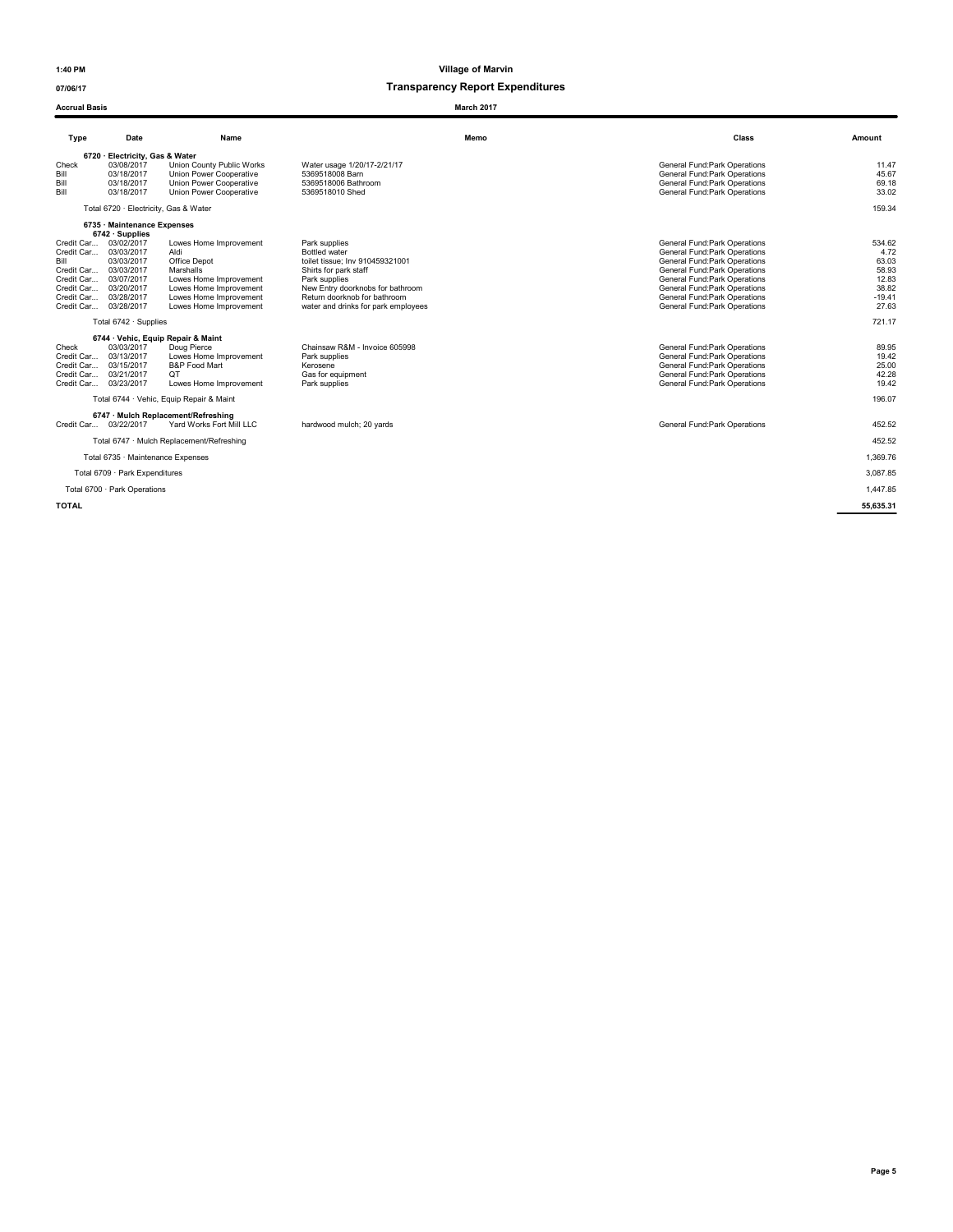# 1:36 PM Village of Marvin 07/06/17 **Transparency Report Revenue**

Accrual Basis **March 2017** Narch 2017

| <b>Type</b>         | <b>Date</b>                             | Memo                            | <b>Class</b>                            | Amount          |
|---------------------|-----------------------------------------|---------------------------------|-----------------------------------------|-----------------|
| 3001 · Ad Valorem   |                                         |                                 |                                         |                 |
|                     | 3005 · Current Year Taxes               |                                 |                                         |                 |
| Deposit             | 03/01/2017                              | Deposit                         | General Fund: VOM                       | 94.62           |
| Deposit             | 03/02/2017                              | Deposit                         | General Fund: VOM                       | 270.60          |
| Deposit             | 03/06/2017                              | Deposit                         | General Fund: VOM                       | 156.60          |
| Deposit             | 03/13/2017                              | Deposit                         | General Fund: VOM                       | 326.46          |
| Deposit             | 03/16/2017                              | Deposit                         | General Fund: VOM                       | 237.75          |
| Deposit             | 03/22/2017                              | Deposit                         | General Fund: VOM                       | 416.95          |
|                     | Total 3005 · Current Year Taxes         |                                 |                                         | 1,502.98        |
|                     | Total 3001 · Ad Valorem                 |                                 |                                         | 1,502.98        |
|                     | 3200 · Motor Vehicle Tax                |                                 |                                         |                 |
|                     | 3201 · Collection and Distrib Fee       |                                 |                                         |                 |
| Deposit             | 03/25/2017                              | NCVTS Feb 2017                  | General Fund: VOM                       | $-107.59$       |
|                     | Total 3201 · Collection and Distrib Fee |                                 |                                         | $-107.59$       |
|                     | 3200 · Motor Vehicle Tax - Other        |                                 |                                         |                 |
| Deposit             | 03/25/2017                              | NCVTS Feb 2017                  | General Fund: VOM                       | 3,621.36        |
| Deposit             | 03/25/2017                              | Refunds NCVTS Jan 2017          | General Fund: VOM                       | -10.41          |
|                     | Total 3200 · Motor Vehicle Tax - Other  |                                 |                                         | 3,610.95        |
|                     | Total 3200 · Motor Vehicle Tax          |                                 |                                         | 3,503.36        |
|                     | 3300 · Sales & Use Tax                  |                                 |                                         |                 |
| Deposit             | 03/15/2017                              | Jan 2017 Sales & Use tax        | General Fund: VOM                       | 15,696.64       |
|                     |                                         |                                 |                                         |                 |
|                     | Total 3300 · Sales & Use Tax            |                                 |                                         | 15,696.64       |
|                     | 3500 · Utilities Sales Tax              |                                 |                                         |                 |
| Deposit             | 03/15/2017                              | Quarter ended Dec 2016          | General Fund: VOM                       | 69,598.52       |
|                     | Total 3500 · Utilities Sales Tax        |                                 |                                         | 69,598.52       |
| $3600 \cdot$ Zoning |                                         |                                 |                                         |                 |
| 3602 · Permits      |                                         |                                 |                                         |                 |
| Deposit             | 03/01/2017                              | 17-11846; Preserve              | General Fund:Devel                      | 50.00           |
| Deposit             | 03/02/2017                              | 17-11847; Preserve              | General Fund:Devel                      | 50.00           |
| Deposit             | 03/02/2017                              | 17-11849                        | General Fund: VOM                       | 25.00           |
| Deposit             | 03/03/2017                              | 16-11746 Toll Brothers          | General Fund:Devel                      | 50.00           |
| Deposit             | 03/03/2017                              | 16-11758 Toll Brothers          | General Fund:Devel<br>General Fund: VOM | 50.00           |
| Deposit<br>Deposit  | 03/06/2017<br>03/09/2017                | 17-11848<br>17-11851 & 17-11850 | General Fund: VOM                       | 25.00<br>100.00 |
| Deposit             | 03/09/2017                              | 16-11803; Amber Meadows         | General Fund: Devel                     | 50.00           |
| Deposit             | 03/09/2017                              | 16-11793; Amber Meadows         | General Fund: Devel                     | 50.00           |
| Deposit             | 03/16/2017                              | 17-11857; Preserve              | General Fund: Devel                     | 50.00           |
| Deposit             | 03/16/2017                              | 17-11856; Preserve              | General Fund: Devel                     | 50.00           |
| Deposit             | 03/16/2017                              | 17-11859; Preserve              | General Fund: Devel                     | 50.00           |
| Deposit             | 03/16/2017                              | 17-11853                        | General Fund: VOM                       | 75.00           |
| Deposit             | 03/22/2017                              | 17-11861, 17-11862, 17-11863    | General Fund: VOM                       | 100.00          |
| Deposit             | 03/23/2017                              | 17-11865                        | General Fund: VOM                       | 25.00           |
| Deposit             | 03/27/2017                              | 17-11867 Amber Meadows          | General Fund: Devel                     | 50.00           |
| Deposit             | 03/27/2017                              | 17-11860, 17-11869, 17-11868    | General Fund: VOM                       | 125.00          |
| Deposit             | 03/30/2017                              | Preserve - 16-11753 & 16-11747  | General Fund: Devel                     | 100.00          |
| Deposit             | 03/30/2017                              | 17-11870                        | General Fund: VOM                       | 50.00           |
| General J           | 03/31/2017                              | March 2017 CC receipts          | General Fund: VOM                       | 150.00          |
|                     | Total 3602 · Permits                    |                                 |                                         | 1,275.00        |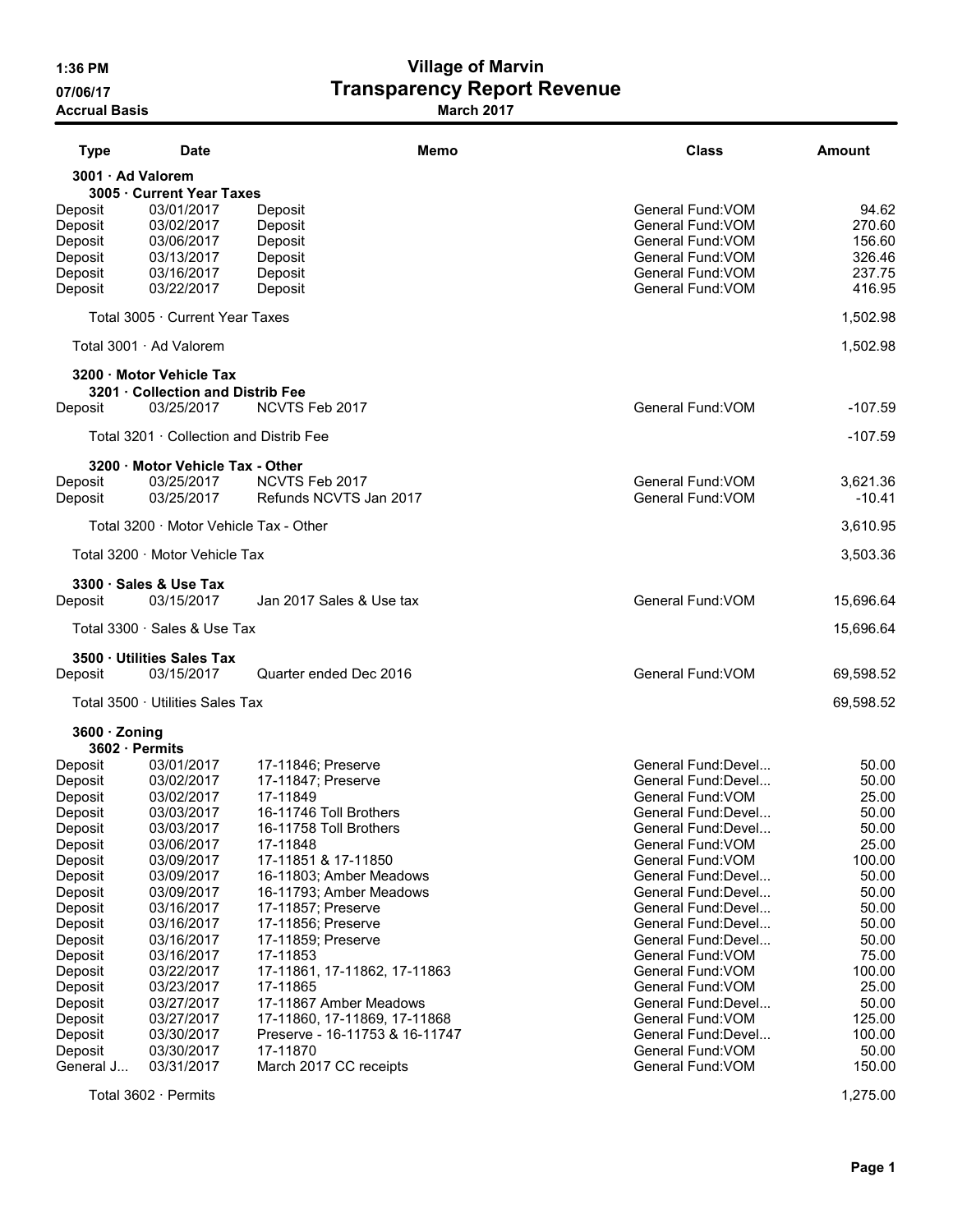# 1:36 PM Village of Marvin 07/06/17 **Transparency Report Revenue**

| <b>Type</b>  | <b>Date</b>                                    | Memo                                           | <b>Class</b>             | <b>Amount</b> |
|--------------|------------------------------------------------|------------------------------------------------|--------------------------|---------------|
| Invoice      | 3603 · Development Fees<br>03/20/2017          | Rural Subdivision Final Plat 7 lots x \$25/lot | General Fund: Devel      | 175.00        |
|              | Total 3603 · Development Fees                  |                                                |                          | 175.00        |
|              | Total $3600 \cdot$ Zoning                      |                                                |                          | 1,450.00      |
|              | 3700 · Interest & Misc. Revenues               |                                                |                          |               |
| Deposit      | 3701 · Copies etc<br>03/16/2017                | copies                                         | General Fund: VOM        | 2.00          |
|              | Total 3701 · Copies etc                        |                                                |                          | 2.00          |
| Deposit      | 3703 · Security Alarm Violations<br>03/06/2017 | Alarm #2016; 2856                              | General Fund: VOM        | 50.00         |
|              | Total 3703 · Security Alarm Violations         |                                                |                          | 50.00         |
| Deposit      | 3704 · Interest Income - Savings<br>03/31/2017 | monthly interest                               | General Fund: VOM        | 23.17         |
|              | Total 3704 · Interest Income - Savings         |                                                |                          | 23.17         |
|              | 3705 · Interest Income Checking Acct           |                                                |                          |               |
| Deposit      | 03/13/2017                                     | monthly interest                               | General Fund: VOM        | 71.66         |
|              |                                                | Total 3705 · Interest Income Checking Acct     |                          | 71.66         |
|              | 3706 · Late Fee/Penalty Delinquent Tax         |                                                |                          |               |
| Deposit      | 03/01/2017                                     | Deposit                                        | General Fund: VOM        | 2.60          |
| Deposit      | 03/02/2017                                     | Deposit                                        | General Fund: VOM        | 7.44          |
| Deposit      | 03/06/2017                                     | Deposit                                        | General Fund: VOM        | 16.48         |
| Deposit      | 03/13/2017                                     | Deposit                                        | <b>General Fund: VOM</b> | 13.71         |
| Deposit      | 03/16/2017                                     | Deposit                                        | <b>General Fund: VOM</b> | 8.32          |
| Deposit      | 03/22/2017                                     | Deposit                                        | General Fund: VOM        | 17.88         |
| Deposit      | 03/30/2017                                     | Deposit                                        | General Fund: VOM        | 10.60         |
|              |                                                | Total 3706 · Late Fee/Penalty Delinquent Tax   |                          | 77.03         |
|              | Total 3700 · Interest & Misc. Revenues         |                                                |                          | 223.86        |
| <b>TOTAL</b> |                                                |                                                |                          | 91,975.36     |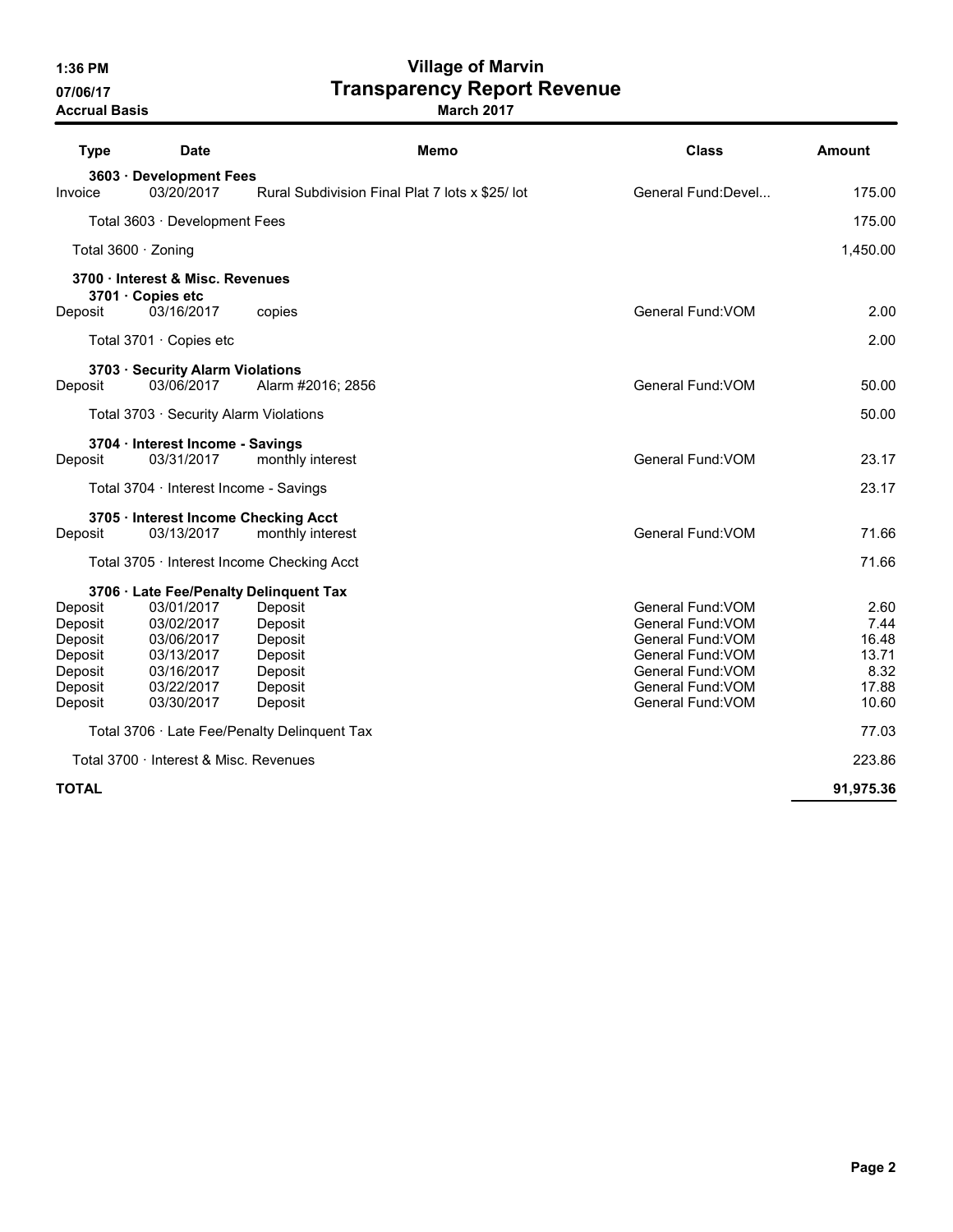| <b>Village of Marvin General Fund</b>          |                                  |                                            |                                            |                          |               |                            |            |                                                                                                                  |
|------------------------------------------------|----------------------------------|--------------------------------------------|--------------------------------------------|--------------------------|---------------|----------------------------|------------|------------------------------------------------------------------------------------------------------------------|
| Profit & Loss Budget vs Actual (Summary Level) |                                  |                                            |                                            |                          |               |                            |            |                                                                                                                  |
| Year to Date Ending May 31, 2017               |                                  |                                            |                                            |                          |               |                            |            |                                                                                                                  |
|                                                |                                  |                                            |                                            |                          |               |                            |            |                                                                                                                  |
|                                                |                                  |                                            |                                            | Year to                  |               |                            |            |                                                                                                                  |
|                                                |                                  |                                            |                                            | <b>Date Actual</b>       | <b>Total</b>  |                            |            |                                                                                                                  |
|                                                | Actual                           | <b>Actual April</b>                        | Actual                                     | thru May                 | Annual        | <b>YTD Over</b>            |            | <b>Comments - See Transparency Report for Details</b>                                                            |
|                                                | <b>March 2017</b>                | 2017                                       | May 2017                                   | 2017                     | <b>Budget</b> | (Under) Budget % of Budget |            | of Current Month                                                                                                 |
| <b>Revenues</b>                                |                                  |                                            |                                            |                          |               |                            |            |                                                                                                                  |
| 3001 · Ad Valorem                              | \$<br>1,503                      | \$<br>1,203                                | \$<br>$\blacksquare$                       | 518,538                  | 511,000       | 7,538                      | 101%       | Tax bills were mailed in August, due January 2017                                                                |
| 3200 · Motor Vehicle Tax                       | 3,504                            | 3,893                                      | 4,082                                      | 43,257                   | 41,725        | 1,532                      | 104%       | Collected monthly - one month left to collect                                                                    |
| 3300 · Sales & Use Tax                         | 15,697                           | 11,929                                     | 12,601                                     | 148,546                  | 150,000       | (1, 454)                   | 99%        | Collected monthly - one month left to collect                                                                    |
| 3400 · Alcoholic Beverage Tax                  | $\Delta$                         | $\sim$                                     | 29,293                                     | 29,293                   | 28,760        | 533                        | 102%       | Collected in May 2017                                                                                            |
| 3500 · Utilities Sales Tax                     | 69,599                           | $\sim$                                     | $\sim$                                     | 227,472                  | 260,000       | (32, 528)                  | 87%        | Collected quarterly - one quarter left to collect                                                                |
|                                                |                                  |                                            |                                            |                          |               |                            |            | Some subdivision fees were collected ahead of schedule;                                                          |
| 3600 · Zoning                                  | 1,450                            | 950                                        | 1,175                                      | 70,396                   | 59,066        | 11,330                     | 119%       | permit fees are running higher than budget                                                                       |
|                                                |                                  |                                            |                                            |                          |               |                            |            | Security Alarm Violations were higher than budgeted,                                                             |
|                                                |                                  |                                            |                                            |                          |               |                            |            | Misc Income includes redemption of cumulative credit                                                             |
| 3700 Interest & Misc. Revenues                 | 224                              | 202                                        | 146                                        | 2,934                    | 755           | 2,179                      | 389%       | card points                                                                                                      |
| 3800 · Powell Bill Allocation                  | $\Delta$                         | $\sim$                                     |                                            | 132,410                  | 120,670       | 11,740                     | 110%       | Collected in September and December                                                                              |
|                                                |                                  |                                            |                                            |                          |               |                            |            | Final plat for Broadmoor - was expected Spring 2017 but                                                          |
| 3850 · Fee in Lieu for Green Space             |                                  |                                            |                                            |                          | 20,000        | (20,000)                   | 0%         | will not be collected till FY18                                                                                  |
| <b>Total Revenues</b>                          | 91,977                           | 18,177                                     | 47,297                                     | 1,172,846                | 1,191,976     | (19, 130)                  | 98%        |                                                                                                                  |
| <b>Expenditures</b>                            |                                  |                                            |                                            |                          |               |                            |            |                                                                                                                  |
|                                                |                                  |                                            |                                            |                          |               |                            |            | Under budget due to rain out of NNO movie night and only                                                         |
|                                                |                                  |                                            |                                            |                          |               |                            |            | one publication was issued compared to two that were                                                             |
| 4000 Community Outreach                        |                                  | 68                                         | 1,791                                      | 6,856                    | 11,200        | (4, 344)                   | 61%        | budgeted                                                                                                         |
|                                                |                                  |                                            |                                            |                          |               |                            |            |                                                                                                                  |
|                                                |                                  |                                            |                                            |                          |               |                            |            | May need to move contingency funds to cover expected                                                             |
| 4100 Dues & Subscriptions                      |                                  | 2,569                                      | $\overline{a}$                             | 12,548                   | 12,578        | (30)                       | 100%       | shortfall - certain dues were higher than budgeted                                                               |
| 4200 Elections                                 | $\blacksquare$                   | $\blacksquare$                             | $\overline{a}$                             | $\sim$                   | $\sim$        | $\Omega$                   | 0%         |                                                                                                                  |
|                                                |                                  |                                            |                                            |                          |               |                            |            | New office PC and park laptop will be purchased in June -                                                        |
|                                                |                                  |                                            |                                            |                          |               |                            |            | other costs budgeted for moving to the cloud were not                                                            |
| 4300 · Furnishings & Equipment<br>4400 Gifts   | 1,800                            | $\blacksquare$                             | $\overline{a}$<br>99                       | 2,336                    | 14,500        | (12, 164)                  | 16%<br>34% | incurrred                                                                                                        |
| 4500 · Insurance and Bonds                     | $\blacksquare$                   | $\overline{\phantom{a}}$                   |                                            | 171                      | 500<br>12,143 | (329)<br>(727)             | 94%        |                                                                                                                  |
| 4600 Maintenance and Repair                    | $\blacksquare$<br>$\blacksquare$ | $\overline{\phantom{a}}$<br>$\blacksquare$ | $\overline{\phantom{a}}$<br>$\blacksquare$ | 11,416<br>$\blacksquare$ | 228,950       | (228, 950)                 | 0%         |                                                                                                                  |
| 4700 · Occupancy                               | 1,667                            | 2,038                                      | 1,606                                      | 18,161                   | 22,655        | (4, 494)                   | 80%        | See below for transfer out to Capital Project Budget<br>Expect to end the year under budget                      |
| 4800 Office Expenditures                       | 2,002                            | 1,784                                      | 1,795                                      | 20,018                   | 22,500        | (2, 482)                   | 89%        | Expect to end the year under budget                                                                              |
|                                                |                                  |                                            |                                            |                          |               |                            |            |                                                                                                                  |
|                                                |                                  |                                            |                                            |                          |               |                            |            | Still need attorney invoices for May and June; Codification                                                      |
|                                                |                                  |                                            |                                            |                          |               |                            |            | of ordinances will be done in June (\$6,000) and 2nd fee                                                         |
|                                                |                                  |                                            |                                            |                          |               |                            |            | due to Benchmark in June (\$5,750); may need to move                                                             |
| 5000 - Professional Services                   | 5,373                            | 3,043                                      | 9,355                                      | 59,477                   | 73,500        | (14, 023)                  | 81%        | contingency funds for attorney fees                                                                              |
| 5100 Prospective Acquisitions Costs            | $\blacksquare$                   |                                            | $\blacksquare$                             |                          | 92,400        | (92, 400)                  | 0%         |                                                                                                                  |
|                                                |                                  |                                            |                                            |                          |               |                            |            | Morning traffic control; will be under budget due to vacant                                                      |
| 5500 - Public Safety                           | 3,000                            | 23,592                                     | 2,700                                      | 108,437                  | 112,667       | (4,230)                    | 96%        | shifts                                                                                                           |
|                                                |                                  |                                            |                                            |                          |               |                            |            | Expect to finish the year under budget - total monthly                                                           |
|                                                |                                  |                                            |                                            |                          |               |                            |            | costs are about \$22,000; vacancies during the year                                                              |
| 6000 Salaries & Related Expenditures           | 24,935                           | 21,572                                     | 24,372                                     | 227,961                  | 256,184       | (28, 223)                  | 89%        | accounted for the variance                                                                                       |
|                                                |                                  |                                            |                                            |                          |               |                            |            | June stipends incl planning board and PRG expected to<br>be about \$2,800. Will end the year under budget due to |
| 6050 · Stipends                                | 2,150                            | 2,675                                      | 2,150                                      | 25,500                   | 38,270        | (12, 770)                  | 67%        | board members waiving stipends                                                                                   |
|                                                |                                  |                                            |                                            |                          |               |                            |            |                                                                                                                  |